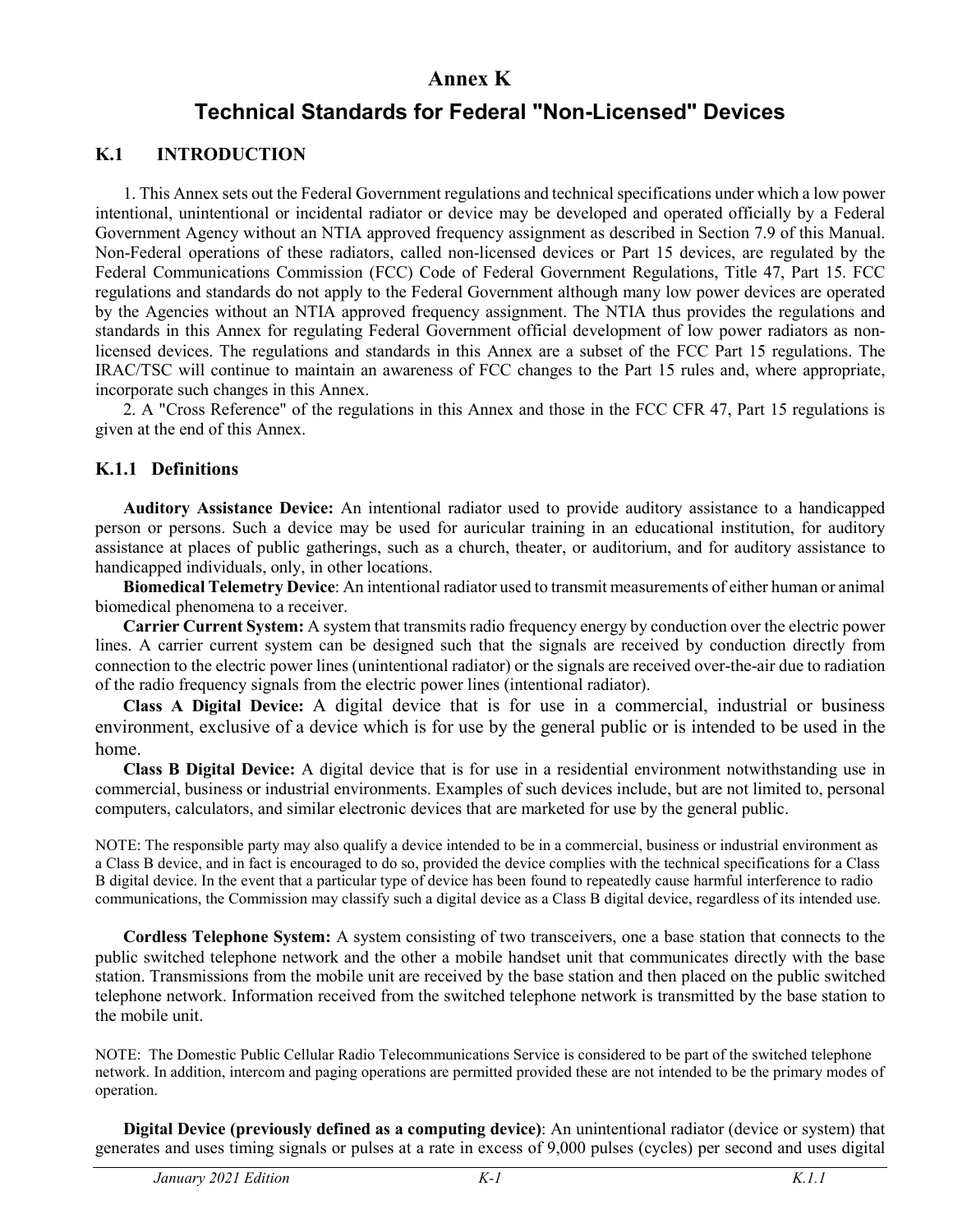techniques; inclusive of telephone equipment that uses digital techniques or any device or system that generates and uses radio frequency energy for the purpose of performing data processing functions, such as electronic computations, operations, transformations, recording, filing, sorting, storage, retrieval, or transfer. A radio frequency device that is specifically subject to an emanation requirement in any other part or section of the NTIA Manual or an intentional radiator subject to Section K.3 of this Annex that contains a digital device is not subject to the standards for digital devices, provided the digital device is used only to enable operation of the radio frequency device and the digital device does not control additional functions or capabilities.

NOTE: Computer terminals and peripherals that are intended to be connected to a computer are digital devices.

**External Radio Frequency Power Amplifier:** A device which is not an integral part of an intentional radiator as manufactured and which, when used in conjunction with an intentional radiator as a signal source, is capable of amplifying that signal.

**Direct Sequence Systems:** A spread spectrum system in which the carrier has been modulated by a high speed spreading code and an information data stream. The high speed code sequence dominates the "modulation function" and is the direct cause of the wide spreading of the transmitted signal.

**Field Disturbance Sensor:** A device that establishes a radio frequency field in its vicinity and detects changes in that field resulting from the movement of persons or objects within its range.

**Frequency Hopping Systems:** A spread spectrum system in which the carrier is modulated with the coded information in a conventional manner causing a conventional spreading of the RF energy about the frequency carrier. The Frequency of the carrier is not fixed but changes at fixed intervals under the direction of a coded sequence. The wide RF bandwidth needed by such a system is not required by spreading of the RF energy about the carrier but rather to accommodate the range of frequencies to which the carrier frequency can hop. A frequency hopping system should select operating frequencies from among those in the hop set such that all frequencies are used with equal probability, and all frequency transitions are equally probable.

**Hop Set:** The set of all frequencies upon which a frequency hopping transmitter may operate.

Incidental Radiator: A device that generates radio frequency energy during the course of its operation although the device is not intentionally designed to generate or emit radio frequency energy. Examples of incidental radiators are DC motors, mechanical light switches, etc.

**Intentional Radiator:** A device that intentionally generates and emits radio frequency energy by radiation or induction.

**Perimeter Protection System:** A field disturbance sensor that employs RF transmission lines as the radiating source. These RF transmission line are installed in such a manner that allows the system to detect movement within the protected area.

**Unintentional Radiator:** A device that intentionally generates radio frequency energy for use within the device, or that sends radio frequency signals by conduction to associated equipment via connecting wiring, but which is not intended to emit RF energy by radiation or induction.

**Ultrawideband system/device:** A system or device or field disturbance sensor that intentionally radiates over a bandwidth of not less than 500 MHz as further described under Section K.3.6 of this Annex.

# **K.1.2 Incidental Radiators[1](#page-1-0)**

1. Manufacturers of these devices shall employ good engineering practices to minimize the risk of harmful interference.

2. An intentional or unintentional radiator shall be constructed in accordance with good engineering design and manufacturing practice. Emanations from the device shall be suppressed as much as practicable, but in no case shall the emanations exceed the levels specified in these rules.

3. An intentional or unintentional radiator must be constructed such that the adjustments of any control that is readily accessible by or intended to be accessible to the user will not cause operation of the device in violation of the regulations.

 $\overline{a}$ 

<span id="page-1-0"></span>This section includes text from CFR 47 Parts 13 and 15.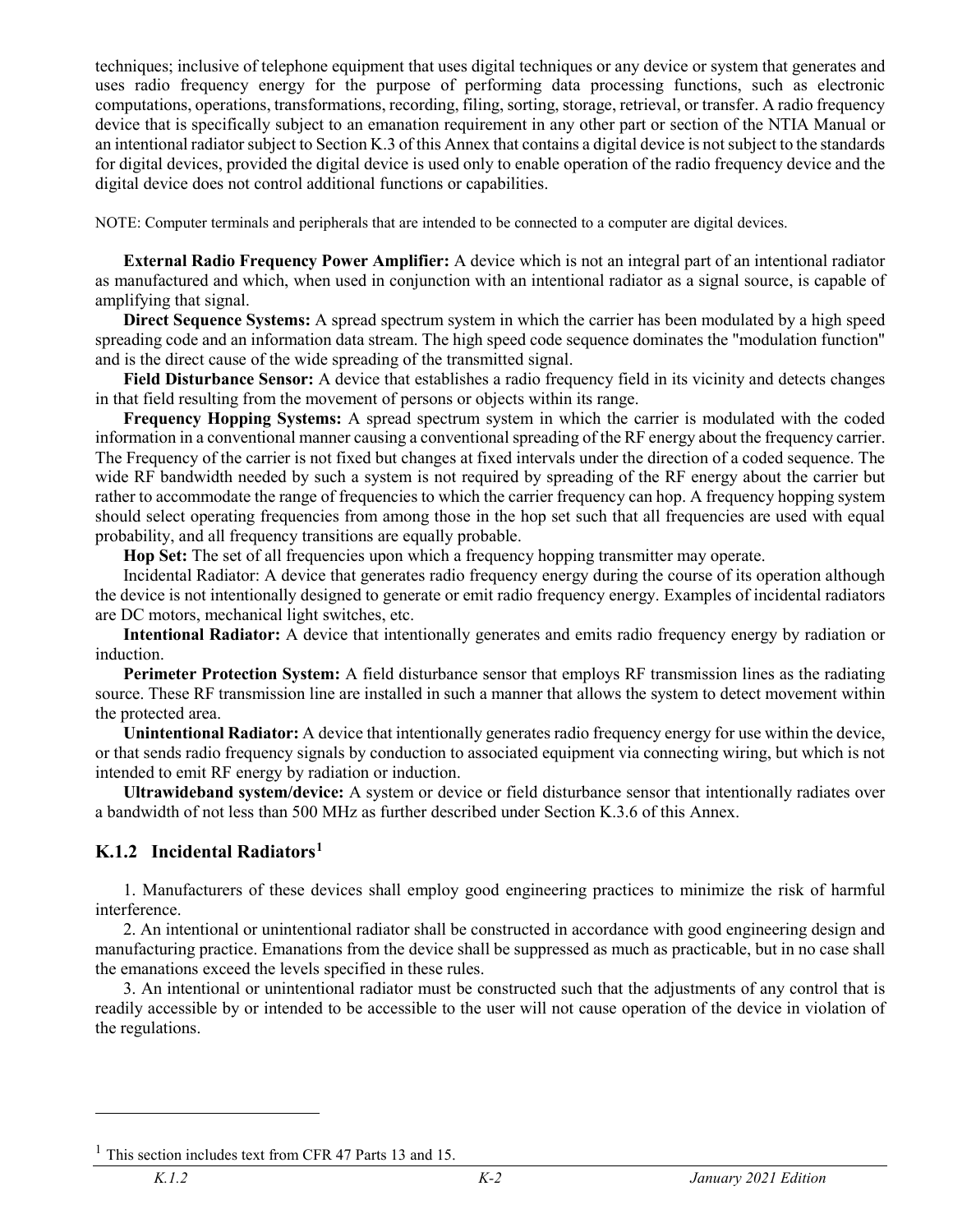## **K.1.3 Susceptibility to Interference**

Agencies responsible for equipment compliance are advised to consider the proximity and the high power of non-Federal licensed radio stations, such as broadcast, amateur, land mobile, and non-geostationary mobile satellite feeder link earth stations, and of U.S. Government radio stations, which could include high-powered radar systems, when choosing operating frequencies during the design and acquisition of their equipment so as to reduce the susceptibility for receiving harmful interference.

# **K.1.4 Labeling Requirements**

1. Federal agencies should insure that non-licensed devices purchased under the provisions of Section 7.8 of this manual have the appropriate FCC label affixed.

2. Federal agencies should insure that non-licensed devices developed under the provisions of Section 7.9 and Annex K should have a reference to Section 7.9 and Annex K in the appropriate training and/or operations manual or other documentation.

# **K.1.5 Emission Limits**

The conducted and radiated emission limits shown in this part are based on the following, unless otherwise specified:

a. On any frequency or frequencies below or equal to 1000 MHz, the limits shown are based on measuring equipment employing a CISPR quasi-peak detector function and related measurement bandwidths, unless otherwise specified. The specifications for the measuring instrument using the CISPR quasi-peak detector can be found in Publication 16 of the International Special Committee on Radio Interference (CISPR) of the International Electrotechnical Commission. As an alternative to CISPR quasi-peak measurements, the responsible party, at its option, may demonstrate compliance with the emission limits using measuring equipment employing a peak detector function, properly adjusted for such factors as pulse desensitization, as long as the same bandwidths as indicated for CISPR quasi-peak measurements are employed.

NOTE: For pulse modulated devices with a pulse-repetition frequency of 20 Hz or less and for which CISPR quasi-peak measurements are specified, compliance with the regulations shall be demonstrated using measuring equipment employing a peak detector function, properly adjusted for such factors as pulse desensitization, using the same measurement bandwidths that are indicated for CISPR quasi-peak measurements.

b. On any frequency or frequencies above 1000 MHz, the radiated limits shown are based on the use of measurement instrumentation employing an average detector function. When average radiated emission measurements are specified in the regulations, including emission measurements below 1000 MHz, there is also a limit on the radio frequency emissions, as measured using instrumentation with a peak detector function, corresponding to 20 dB above the maximum permitted average limit for the frequency being investigated. Measurements of AC power line conducted emissions are performed using a CISPR quasi-peak detector, even for devices for which average radiated emission measurements are specified.

c. When the radiated emission limits are expressed in terms of the average value of the emission, and pulsed operation is employed, the measured field strength shall be determined by averaging over one complete pulse train, including blanking intervals, as long as the pulse train does not exceed 0.1 seconds. As an alternative (provided the transmitter operates for longer than 0.1 seconds) or in those cases where the pulse train exceeds 0.1 seconds, the measured field strength shall be determined from the average absolute voltage during a 0.1 second interval during which the field strength is at its maximum value. The exact method of calculating the average field strength shall be submitted with any application for certification or shall be retained in the measurement data file for equipment subject to notification or verification.

# **K.1.6 Frequency Range and Distance Extrapolation of Radiated Measurements**

1. Unless otherwise noted in the specific section in this Annex under which the equipment operates for an intentional radiator the spectrum shall be investigated from the lowest radio frequency signal generated in the device, without going below 9 kHz, up to at least the frequency shown in this paragraph:

a. If the intentional radiator operates below 10 GHz: to the tenth harmonic of the highest fundamental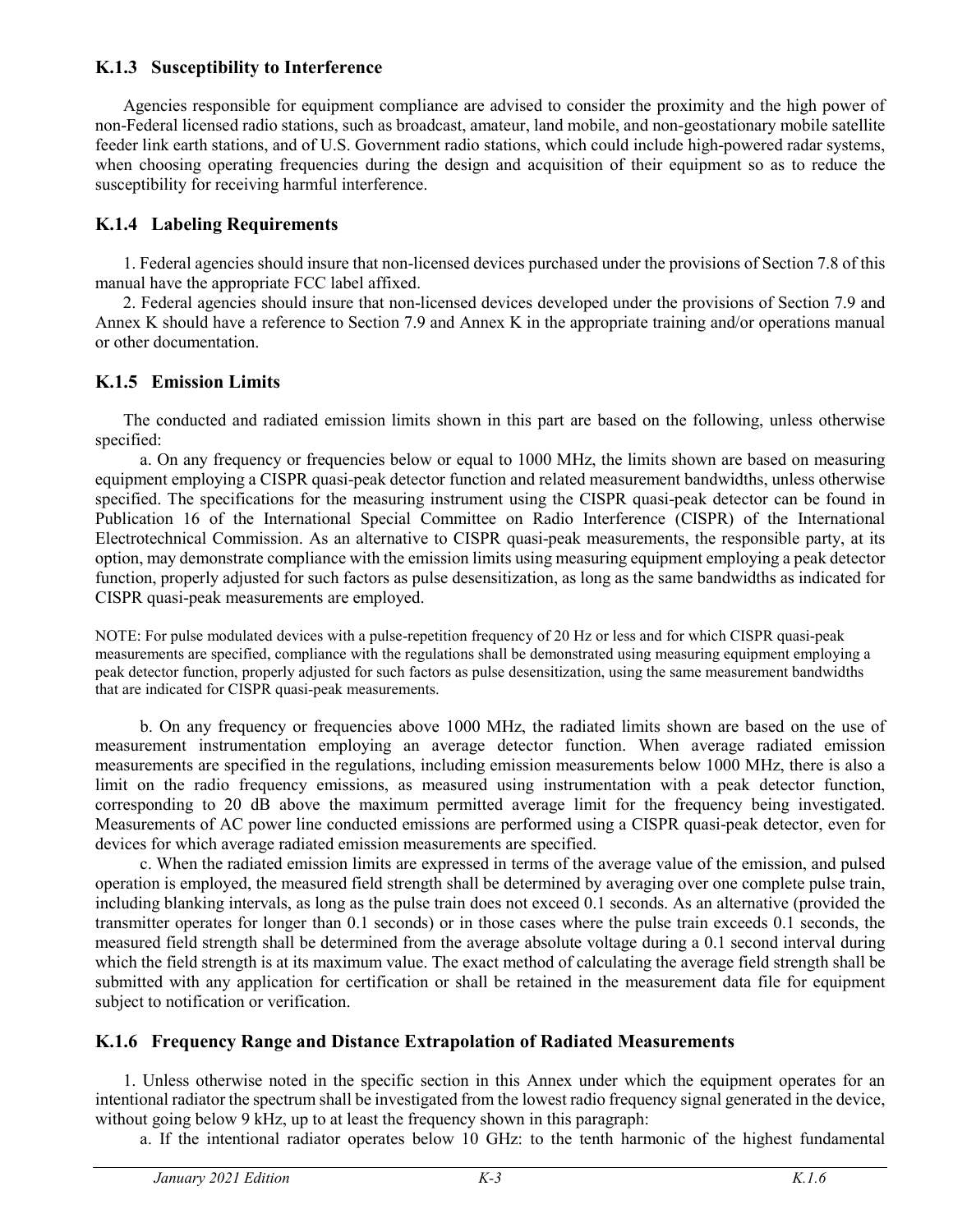frequency or to 40 GHz, whichever is lower.

b. If the intentional radiator operates at or above 10 GHz and below 30 GHz: to the fifth harmonic of the highest fundamental frequency or to 100 GHz, whichever is lower.

c. If the intentional radiator operates at or above 30 GHz: to the fifth harmonic of the highest fundamental frequency or to 200 GHz, whichever is lower, unless specified otherwise elsewhere

in the rules.

d. If the intentional radiator contains a digital device, regardless of whether this digital device controls the functions of the intentional radiator or the digital device is used for additional control or function purposes other than to enable the operation of the intentional radiator, the frequency range shall be investigated up to the range specified in paragraphs  $(a)(1)-(a)(3)$  of this section or the range applicable to the digital device, as shown in paragraph  $(b)(1)$  of this section, whichever is the higher frequency range of investigation.

2 For unintentional radiators:

a. Except as otherwise indicated in paragraphs  $(b)(2)$  or  $(b)(3)$ , for an unintentional radiator, including a digital device, the spectrum shall be investigated from the lowest radio frequency signal generated or used in the device, without going below the lowest frequency for which a radiated emission limit is specified, up to the frequency shown in the following table:

| Highest frequency generated or Upper frequency of measurement used in the device or on which the range<br>(MHz) device operates or tunes (MHz) |                                                                        |  |
|------------------------------------------------------------------------------------------------------------------------------------------------|------------------------------------------------------------------------|--|
| <b>Below 1.705</b>                                                                                                                             | 30                                                                     |  |
| $1.705 - 108$                                                                                                                                  | 1000                                                                   |  |
| $108 - 500$                                                                                                                                    | 2000                                                                   |  |
| $500 - 1000$                                                                                                                                   | 5000                                                                   |  |
| Above 1000                                                                                                                                     | 5th harmonic of the highest frequency or 40 GHz,<br>whichever is lower |  |

b. A unintentional radiator, excluding a digital device, in which the highest frequency generated in the device, the highest frequency used in the device and the highest frequency on which the device operates or tunes are less than 30 MHz and which, in accordance with Section K.2.2 of this Annex, is required to comply with standards on the level of radiated emissions within the frequency range 9 kHz to 30 MHz, such as a CB receiver or a device designed to conduct its radio frequency emissions via connecting wires or cables, e.g., a carrier current system not intended to radiate, shall be investigated from the lowest radio frequency generated or used in the device, without going below 9 kHz (25 MHz for CB receivers), up to the frequency shown in the following table. If the unintentional radiator contains a digital device, the upper frequency to be investigated shall be that shown in the table below or in the table in paragraph (b)(1) above, as based on both the highest frequency generated and the highest frequency used in the digital device, whichever range is higher.

| Highest frequency generated or Upper frequency of measurement used in the device or on which the range<br>(MHz) device operates or tunes (MHz) |     |  |  |
|------------------------------------------------------------------------------------------------------------------------------------------------|-----|--|--|
| <b>Below 1.705</b>                                                                                                                             | 30  |  |  |
| $1.705 - 10$                                                                                                                                   | 400 |  |  |
| $10 - 30$                                                                                                                                      | 500 |  |  |

c. Except for a CB receiver, a receiver employing superheterodyne techniques shall be investigated from 30 MHz up to at least the second harmonic of the highest local oscillator frequency generated in the device. If such receiver is controlled by a digital device, the frequency range shall be investigated up to the higher of the second harmonic of the highest local oscillator frequency generated in the device or the upper frequency of the measurement range specified for the digital device in paragraph (b)(1) of this section.

3. The above specified frequency ranges of measurements apply to the measurement of radiated emissions and, in the case of receivers, the measurement to demonstrate compliance with the antenna conduction limits specified in Sections K.2.2 and K.3.3 of this Annex. The frequency range of measurements for AC power line conducted limits is specified in Sections K.2.1 and K.3.3 of this Annex and applies to all equipment subject to those regulations. In some cases, depending on the frequency(ies) generated and used by the equipment, only signals conducted onto the AC power lines are required to be measured.

4. Particular attention should be paid to harmonics and subharmonics of the fundamental frequency as well as to those frequencies removed from the fundamental by multiples of the oscillator frequency. Radiation at the frequencies of multiplier stages should also be checked.

5. To the extent practicable, the device authorized under this annex shall be measured at the distance specified in the appropriate section of this annex. The distance specified corresponds to the horizontal distance between the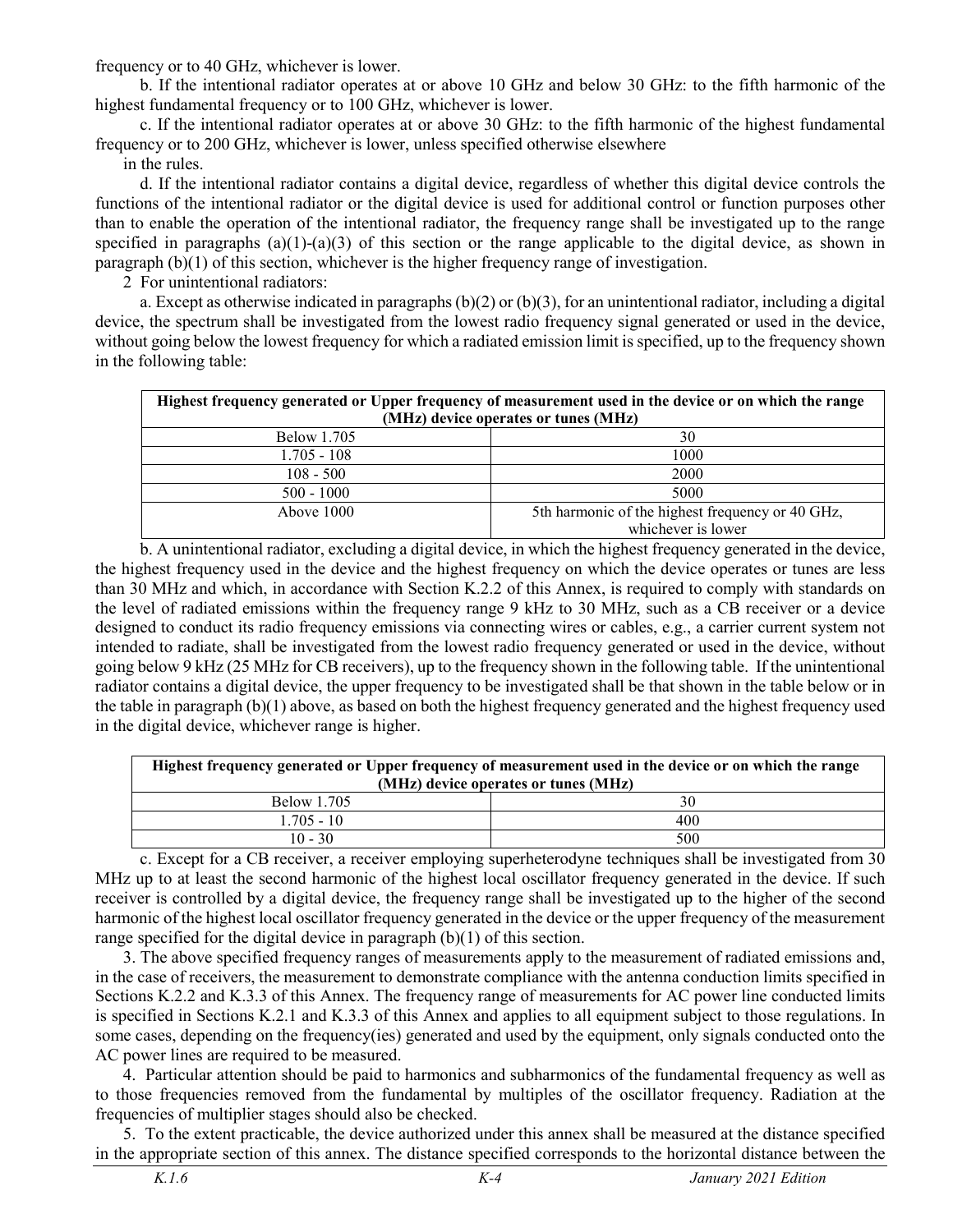measurement antenna and the closest point of the equipment under test, support equipment or interconnecting cables as determined by the boundary defined by an imaginary straight line periphery describing a simple geometric configuration enclosing the system containing the equipment under test. The equipment under test, support equipment and any interconnecting cables shall be included within this boundary.

a. At frequencies at or above 30 MHz, measurements may be performed at a distance other than what is specified provided: measurements are not made in the near field except where it can be shown that near field measurements are appropriate due to the characteristics of the device; and it can be demonstrated that the signal levels needed to be measured at the distance employed can be detected by the measurement equipment. Measurements shall not be performed at a distance greater than 30 meters unless it can be further demonstrated that measurements at a distance of 30 meters or less are impractical. When performing measurements at a distance other than that specified, the results shall be extrapolated to the specified distance using an extrapolation factor of 20 dB/decade (inverse linear-distance for field strength measurements; inverse-linear-distance-squared for power density measurements).

b. At frequencies below 30 MHz, measurements may be performed at a distance closer than that specified in the regulations; however, an attempt should be made to avoid making measurements in the near field. Pending the development of an appropriate measurement procedure for measurements performed below 30 MHz, when performing measurements at a closer distance than specified, the results shall be extrapolated to the specified distance by either making measurements at a minimum of two distances on at least one radial to determine the proper extrapolation factor or by using the square of an inverse linear distance extrapolation factor (40 dB/decade).

c. The extrapolation method used in the device certification will be specified.

d. When measurement distances of 30 meters or less are specified, the equipment will be measured at the distance specified unless measurement at that distance results in measurements being performed in the near field. When measurement distances of greater than 30 meters are specified in the regulations, the equipment can be tested at a closer distance, usually 30 meters, extrapolating the measured field strength to the specified distance using the methods shown in this section.

# **K.2 UNINTENTIONAL RADIATORS**

# **K.2.1 Conducted Limits**

1. Except for Class A digital devices, for equipment that is designed to be connected to the public utility (AC) power line, the radio frequency voltage that is conducted back onto the AC power line on any frequency or frequencies within the band 450 kHz to 30 MHz shall not exceed 250 microvolts. Compliance with this provision shall be based on the measurement of the radio frequency voltage between each power line and ground at the power terminals.

2. For a Class A digital device that is designed to be connected to the public utility (AC) power line, the radio frequency voltage that is conducted back onto the AC power line on any frequency or frequencies within the band 450 kHz to 30 MHz shall not exceed the limits in the following table. Compliance with this provision shall be based on the measurement of the radio frequency voltage between each power line and ground at the power terminals. The lower limit applies at the band edges.

| Frequency of Emission | Conducted Limit |
|-----------------------|-----------------|
| (MHz)                 | (microvolts)    |
| $0.450 - 1.705$       | 1000            |
| 1.705-30.0            | 3000            |

3. For carrier current systems used as unintentional radiators whose emissions are contained within the frequency range 450 kHz to 30 MHz, the provisions of this part shall not apply. Such systems are subject to radiated emission limits as provided in Section K.2.2 of this Annex.

4. Measurements to demonstrate compliance with the conducted limits are not required for devices which only employ battery power for operation and which do not operate from the AC power lines or contain provisions for operation while connected to the AC power lines. Devices that include, or make provision for, the use of AC adaptors or battery eliminators or that connect to the AC power line indirectly, obtaining their power through another device which is connected to the AC power lines, shall be tested to demonstrate compliance with the conducted limits.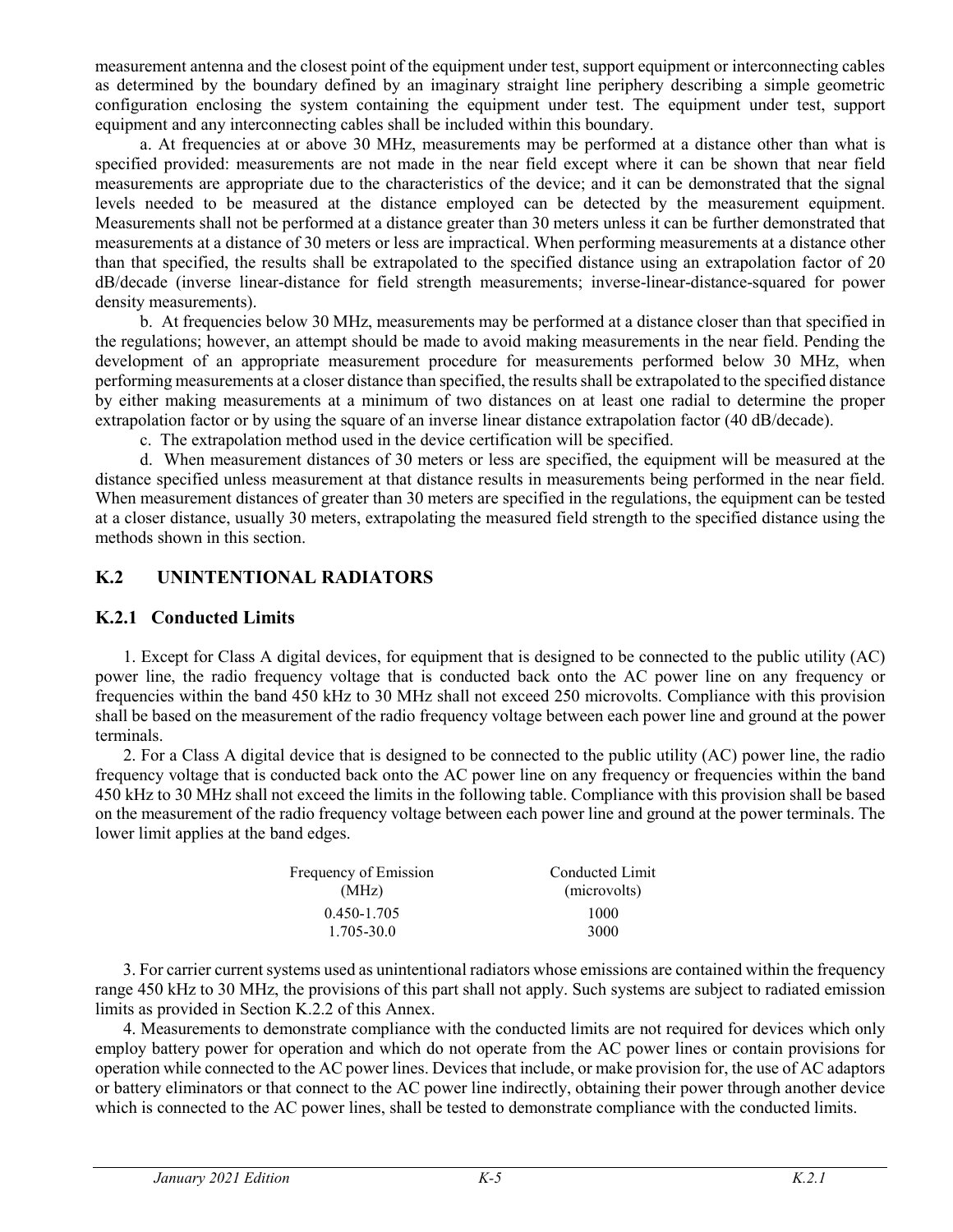# **K.2.2 Radiated Emission Limits**

1. Except for Class A digital devices, the field strength of radiated emissions from unintentional radiators at a distance of 3 meters shall not exceed the following values:

| Frequency of Emission<br>(MHz) | Field Strength<br>(microvolts/meter) |
|--------------------------------|--------------------------------------|
| 30-88                          | 100                                  |
| 88-216                         | 150                                  |
| 216-960                        | 200                                  |
| Above 960                      | 500                                  |

2. The field strength of radiated emissions from a Class A digital device, as determined at a distance of 10 meters, shall not exceed the following:

| Frequency of Emission<br>(MHz) | Field Strength<br>(microvolts/meter) |
|--------------------------------|--------------------------------------|
| 30-88                          | 90                                   |
| 88-216                         | 150                                  |
| 216-960                        | 210                                  |
| Above 960                      | 300                                  |

3. In the emission tables above, the tighter limit applies at the band edges. Section K.1.5 of this Annex specifies the frequency range over which radiated emissions are to be measured.

# **K.3 INTENTIONAL RADIATORS**

# **K.3.1 Antenna Requirements**

An intentional radiator shall be designed to ensure that no antenna other than that furnished by the responsible agency shall be used with the device. The use of a permanently attached antenna or of an antenna that uses a unique coupling to the intentional radiator shall be considered sufficient to comply with the provisions of this part. The agency may design the unit so that a broken antenna can be replaced by the user, but the use of a standard antenna jack or electrical connector is prohibited. This requirement does not apply to carrier current devices or to devices operated under the provisions of Sections K.3.5.2, K.3.5.3, or K.3.5.4 of this Annex.

# **K.3.1.1 External Radio Frequency Power Amplifiers and Antenna Modifications**

1. Except as otherwise described in paragraph two of this section no Federal agency shall use or lease any external radio frequency power amplifier or amplifier kit intended for use with a Part 15 intentional radiator.

2. A transmission system consisting of an intentional radiator, an external radio frequency power amplifier, and an antenna, may be authorized for use under this section. However, when a transmission system is authorized as a system, it must always be used as a complete system and must always be used in the configuration in which it was authorized. An external radio frequency power amplifier shall be used only in the system configuration with which the amplifier is authorized and shall not be used as a separate product.

3. Only the antenna with which an intentional radiator is authorized may be used with the intentional radiator.

# **K.3.2 Restricted Bands of Operation**

1. Except as specified in paragraph 5 of this section, only spurious emissions are permitted in any of the frequency bands listed below: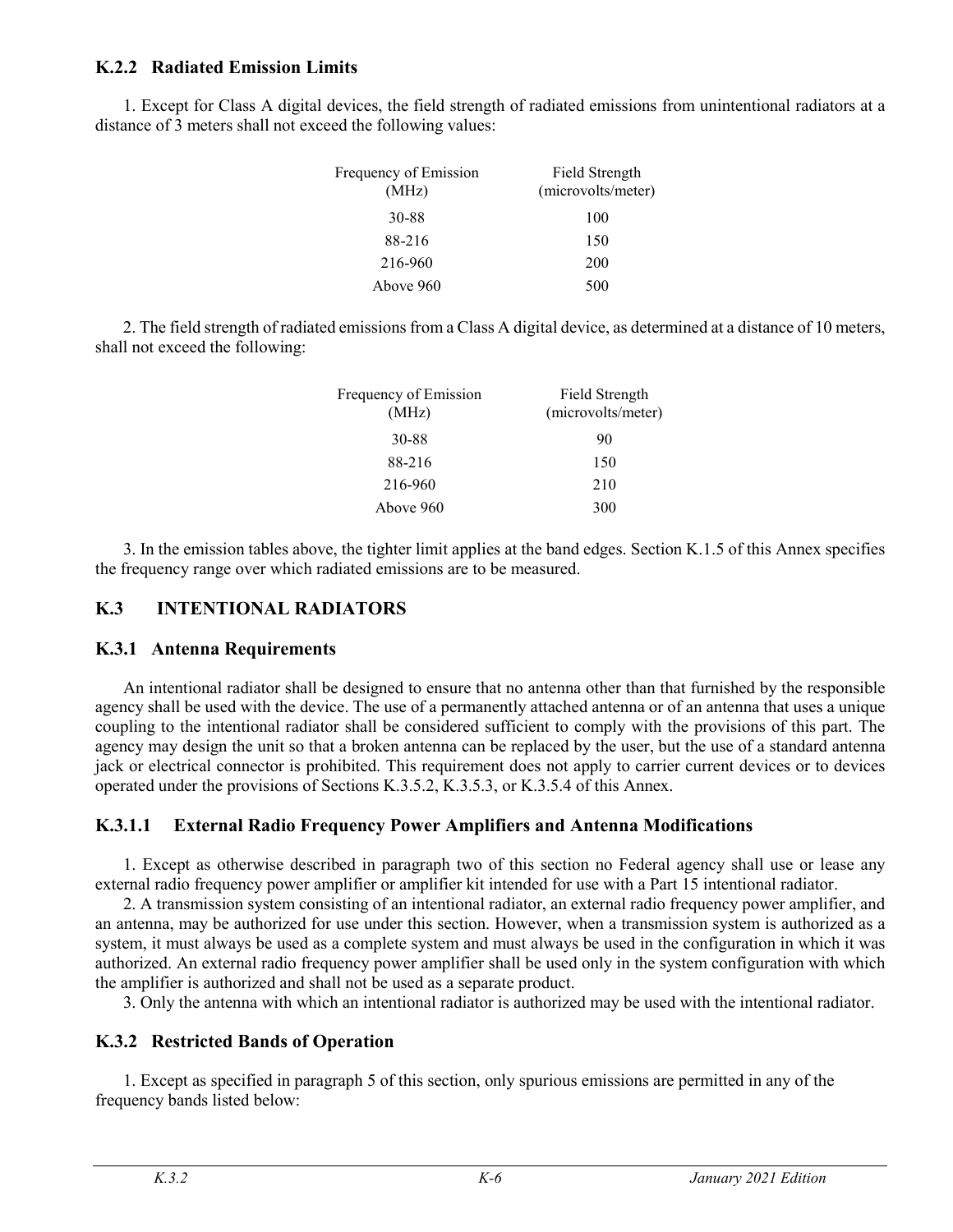| <b>MHz</b>        | <b>MHz</b>          | <b>MHz</b>    | GHz           |
|-------------------|---------------------|---------------|---------------|
| $0.090 - 0.110$   | 16.42-16.423        | 399.9-410     | $4.5 - 5.15$  |
| 0.495-0.505       | 16.69475-16.69525   | 608-614       | 5.35-5.46     |
| 2.1735-2.1905     | 16.80425-16.80475   | 960-1240      | 7.25-7.75     |
| 4.125-4.128       | 25.5-25.67          | 1300-1427     | $8.025 - 8.5$ |
| 4.17725-4.17775   | 37.5-38.25          | 1435-1626.5   | $9.0 - 9.2$   |
| 4.20725-4.20775   | 73-74.6             | 1645.5-1646.5 | $9.3 - 9.5$   |
| 6.215-6.218       | 74.8-75.2           | 1660-1710     | $10.6 - 12.7$ |
| 6.26775-6.26825   | 108-121.94          | 1718.8-1722.2 | 13.25-13.4    |
| 6.31175-6.31225   | 123-138             | 2200-2300     | 14.47-14.5    |
| 8.291-8.294       | 149.9-150.05        | 2310-2390     | 15.35-16.2    |
| 8.362-8.366       | 156.52475-156.52525 | 2483.5-2500   | 17.7-21.4     |
| 8.37625-8.38675   | 156.7-156.9         | 2655-2900     | 22.01-23.12   |
| 8.41425-8.41475   | 162.0125-167.17     | 3260-3267     | 23.6-24.0     |
| 12.29-12.293      | 167.72-173.2        | 3332-3339     | 31.2-31.8     |
| 12.51975-12.52025 | 240-285             | 3345.8-3358   | 36.43-36.5    |
| 12.57675-12.57725 | 322-335.4           | 3600-4400     | Above 38.6    |
| 13.36-13.41       |                     |               |               |

2. The table below identifies how each of the restricted bands, as identified above, are used.

|                     | <b>Restricted Bands by Use</b>                                                           |
|---------------------|------------------------------------------------------------------------------------------|
| <b>Band (MHz)</b>   | <b>Allocation/Use</b>                                                                    |
| $0.090 - 0.110$     | Loran C radionavigation                                                                  |
| 0.495-0.505         | Maritime distress frequency                                                              |
| 2.1735-2.1905       | Mobile distress frequency                                                                |
| 4.125-4.128         | Global Maritime Distress and Safety System                                               |
| 4.17725-4.17775     | Global Maritime Distress and Safety System                                               |
| 4.20725-4.20775     | Global Maritime Distress and Safety System                                               |
| 6.215-6.218         | Global Maritime Distress and Safety System                                               |
| 6.26775-6.26825     | Global Maritime Distress and Safety System                                               |
| 6.31175-6.31225     | Global Maritime Distress and Safety System                                               |
| 8.291-8.294         | Global Maritime Distress and Safety System                                               |
| 8.362-8.366         | Maritime & aeronautical survival craft search and rescue                                 |
| 8.37625-8.38675     | Global Maritime Distress and Safety System                                               |
| 8.41425-8.41475     | Global Maritime Distress and Safety System                                               |
| 12.29-12.293        | Global Maritime Distress and Safety System                                               |
| 12.51975-12.52025   | Global Maritime Distress and Safety System                                               |
| 12.57675-12.57725   | Global Maritime Distress and Safety System                                               |
| 13.36-13.41         | Radio astronomy                                                                          |
| 16.42-16.423        | Global Maritime Distress and Safety System                                               |
| 16.69475-16.69525   | Global Maritime Distress and Safety System                                               |
| 16.80425-16.80475   | Global Maritime Distress and Safety System                                               |
| 25.5-25.67          | Radio astronomy                                                                          |
| 37.5-38.25          | Radio astronomy                                                                          |
| 73-75.2             | 73-74.6 MHz: radio astronomy,                                                            |
|                     | 74.8-75.2 MHz: aeronautical radionavigation marker beacon (75 MHz) and guard bands       |
| 108-121.94          | 108-117.975 MHz: aeronautical radionavigation (aircraft-to-tower),                       |
|                     | 117.975-121.9375 MHz: aeronautical mobile for safety and regularity of flight,           |
|                     | 121.4-121.6 MHz: search and rescue (SARSAT)                                              |
| 123-138             | 123-123.2 MHz: coordinated search and rescue by mobile, land and aeronautical,           |
|                     | 123.2-123.8 MHz: aeronautical flight test voice communications,                          |
|                     | 123.5875-137 MHz: aeronautical mobile for safety and regularity of flight 137-138 MHz:   |
|                     | satellite down link                                                                      |
| 149.9-150.05        | Radionavigation satellite down link                                                      |
| 156.52475-156.52525 | Global Maritime Distress and Safety System                                               |
| 156.7-156.9         | Search and rescue (maritime mobile distress and calling on 156.7625-156.8375 MHz)        |
| 162.0125-167.17     | Wind shear detection around airports and to warn pilots when emergency action is needed, |
| 167.72-173.2        | protection of national and visiting foreign dignitaries, and tracking of endangered and  |
|                     | dangerous wildlife, law enforcement                                                      |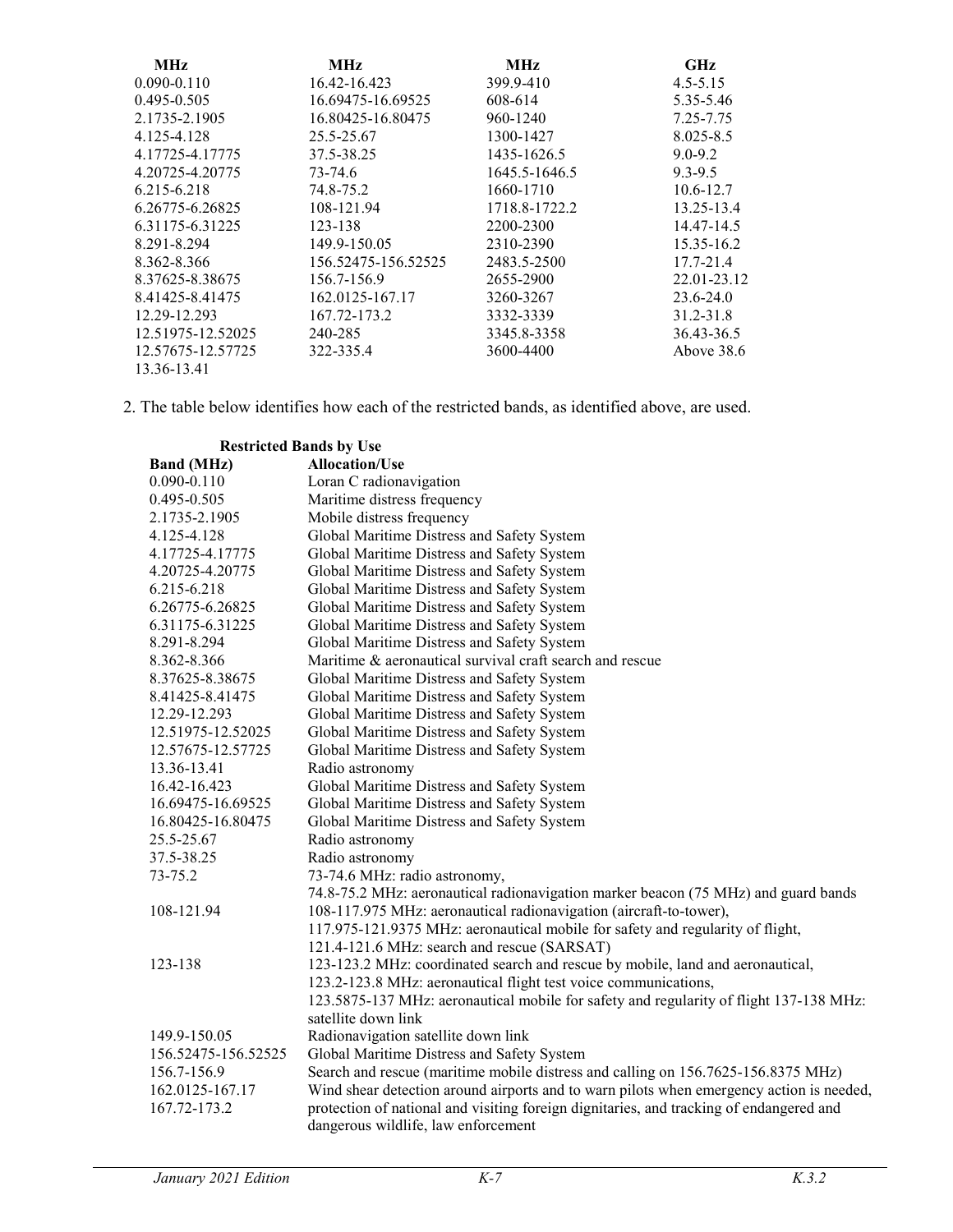| <b>Restricted Bands by Use</b> |                                                                                                          |
|--------------------------------|----------------------------------------------------------------------------------------------------------|
| <b>Band (MHz)</b>              | <b>Allocation/Use</b>                                                                                    |
| 240-285                        | 243 MHz (SARSAT), satellite down links, military satellites, glide slope indicators,                     |
|                                | instrument landing systems                                                                               |
| 322-335.4                      | 322-328.6 MHz: radio astronomy, 328.6-335.4 MHz: aeronautical radionavigation-                           |
|                                | instrument landing systems                                                                               |
| 399.9-410                      | 399.9-400.05 MHz: radionavigation satellite,                                                             |
|                                | 400.05-400.15 MHz: standard frequency and time signal,                                                   |
|                                | 400.15-402 MHz: satellite down links,                                                                    |
|                                | 402-406 MHz: meteorological aids (radiosondes),                                                          |
|                                | 406-406.1 MHz: emergency position-indicating radiobeacon (EPIRB), 406.1-410 MHz:                         |
|                                | radio astronomy                                                                                          |
| 608-614                        | Radio astronomy                                                                                          |
| 960-1240                       | 960-1215 MHz: aeronautical radionavigation,                                                              |
|                                | 1215-1240 MHz: satellite down link                                                                       |
| 1300-1427                      | 1300-1350 MHz: aeronautical radionavigation,                                                             |
|                                | 1350-1400 MHz: spectral line observation of neutral hydrogen,                                            |
|                                | 1400-1427 MHz: radio astronomy                                                                           |
| 1435-1626.5                    | 1435-1525 MHz: aeronautical flight test telemetry,                                                       |
|                                | 1525-1559 MHz: satellite down links,                                                                     |
|                                | 1559-1610 MHz: radionavigation satellite down link (GPS) and aeronautical                                |
|                                | radionavigation,                                                                                         |
|                                | 1610-1626.5 MHz: aeronautical radionavigation,                                                           |
|                                | 1610.6-1613.8 MHz: spectral line observation                                                             |
| 1645.5-1646.5                  | Global Maritime Distress and Safety System                                                               |
| 1660-1710                      | 1660-1668.4 MHz: radio astronomy,                                                                        |
|                                | 1668.4-1670 MHz: radio astronomy and radiosonde,                                                         |
|                                | 1670-1710 MHz: satellite down link and radiosonde                                                        |
| 1718.8-1722.2                  | Radio astronomy                                                                                          |
| 2200-2300                      | Satellite down link                                                                                      |
| 2310-2390                      | Aeronautical flight test telemetry                                                                       |
| 2483.5-2500                    | Radiodetermination satellite down link (Geostar)                                                         |
| 2655-2900                      | 2655-2690 MHz: radio astronomy and satellite down link,                                                  |
|                                | 2690-2700 MHz: radio astronomy,                                                                          |
|                                | 2700-2900 MHz: air traffic control radars                                                                |
| 3260-3267                      | Spectral line observations (radio astronomy)                                                             |
| 3332-3339                      | Spectral line observations (radio astronomy)                                                             |
| 3345.8-3358                    | Spectral line observation (radio astronomy)                                                              |
| 3600-4400                      | 3600-4200 MHz: satellite down link,                                                                      |
|                                | 4200-4400 MHz: aeronautical radionavigation                                                              |
| 4500-5150                      | 4500-4800 MHz: satellite down link,                                                                      |
|                                | 4800-5000 MHz: radio astronomy,                                                                          |
|                                | 5000-5150 MHz: aeronautical radionavigation                                                              |
| 5350-5460                      | Aeronautical radionavigation                                                                             |
| 7250-7750                      | Satellite down link                                                                                      |
| 8025-8500                      | Satellite down link                                                                                      |
| 9000-9200                      | Aeronautical radionavigation                                                                             |
| 9300-9500                      | Radar transponders for maritime search and rescue, airborne weather and ground mapping                   |
|                                | radar for airborne radionavigation                                                                       |
| 10600-12700                    | 10600-10700 MHz: radio astronomy,                                                                        |
|                                | 10700-12200 MHz: satellite down link,                                                                    |
|                                | 12200-12700 MHz: direct broadcast satellite                                                              |
| 13250-13400                    | Aeronautical radionavigation                                                                             |
| 14470-14500                    | Spectral line observation (radio astronomy)                                                              |
| 15350-16200                    | 15350-15400 MHz: radio astronomy,                                                                        |
|                                | 15400-15700 MHz: shuttle landing system, airborne weather and ground mapping radar                       |
|                                | for radionavigation,<br>15700-16200 MHz: airport surface detection equipment used to locate and navigate |
|                                | aircraft while on the ground                                                                             |
| 17700-21400                    | Satellite down link                                                                                      |
|                                |                                                                                                          |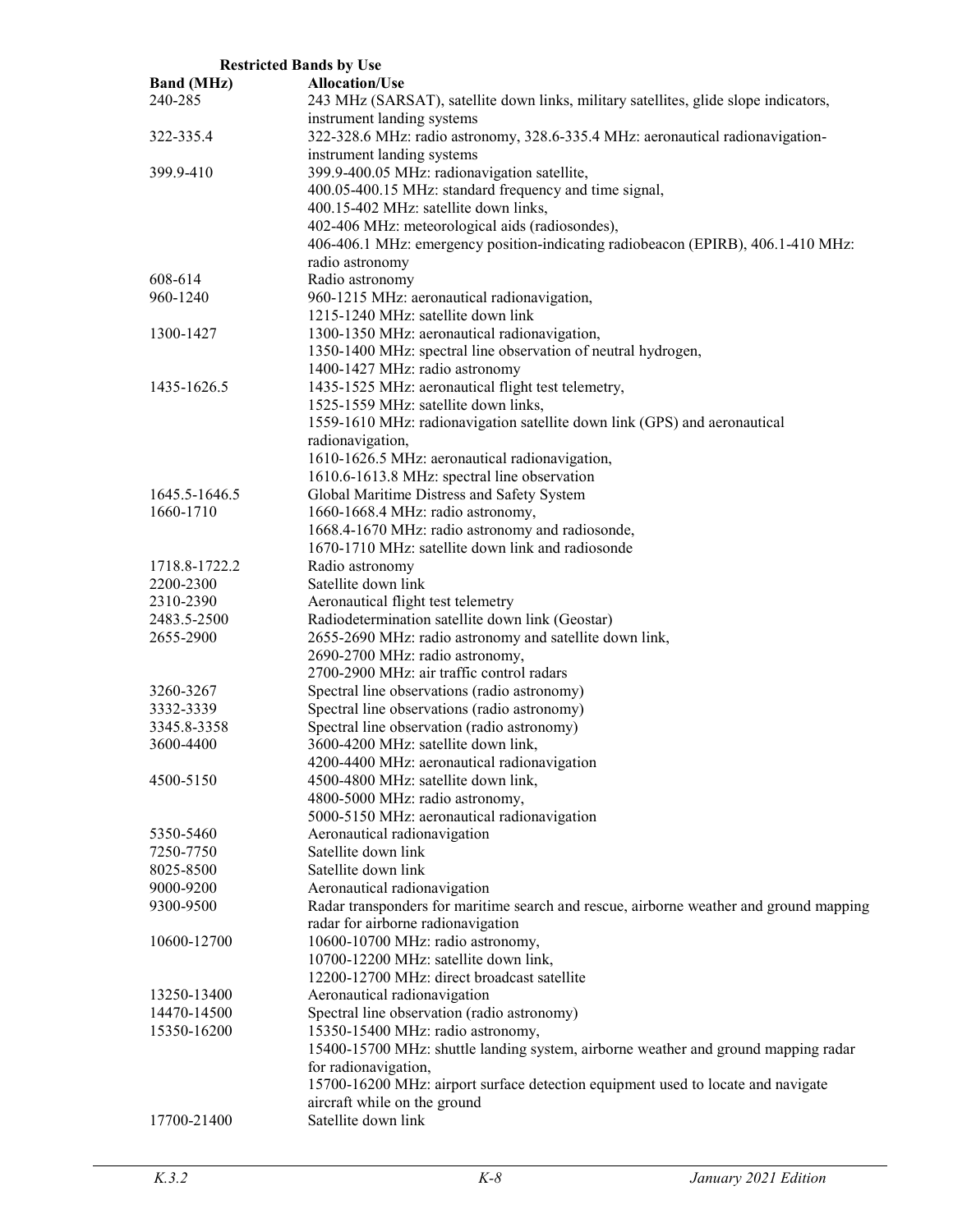| <b>Restricted Bands by Use</b> |                                                           |
|--------------------------------|-----------------------------------------------------------|
| <b>Band (MHz)</b>              | <b>Allocation/Use</b>                                     |
| 22010-23120                    | 22010-22500 MHz: radio astronomy,                         |
|                                | 22500-23000 MHz: broadcast satellite and radio astronomy, |
|                                | 23000-23070 MHz: fixed/inter-satellite/mobile,            |
|                                | 23070-23120 MHz: radio astronomy                          |
| 23600-24000                    | Radio astronomy                                           |
| 31200-31800                    | Radio astronomy                                           |
| 36430-36500                    | Radio astronomy                                           |
| Above 38600                    | Satellite down link, Radio astronomy                      |

3. Except as specified in paragraphs 5 and 6, the field strength of emissions appearing within these frequency bands shall not exceed the limits shown in Section K.3.4 of this Annex. At frequencies equal to or less than 1000 MHz, compliance with the limits in Section K.3.4 of this Annex shall be demonstrated using measurement instrumentation employing a CISPR quasi-peak detector. Above 1000 MHz, compliance with the emission limits in Section K.3.4 of this Annex shall be demonstrated based on the average value of the measured emissions. The provisions in Section K.1.5 of this Annex apply to these measurements.

4. Except as specified in paragraphs 5 and 6 of this section, regardless of the field strength limits specified elsewhere in this Annex, the provisions of this part apply to emissions from any intentional radiator.

5. The following devices are exempt from the requirements of this part:

a. Swept frequency field disturbance sensors operating between 1.705 and 37 MHz provided their emissions only sweep through the bands listed in paragraph 1, the sweep is never stopped with the fundamental emission within the bands listed in paragraph 1, and the fundamental emission is outside of the bands listed in paragraph 1 more that 99% of the time the device is actively transmitting, without compensation for duty cycle.

b. Transmitters used to detect buried electronic markers at 101.4 kHz which are employed by telephone companies.

6. Harmonic emissions appearing in the restricted bands above 17.7 GHz from field disturbance sensors operating under the provisions of Section K.3.5.16 of this Annex shall not exceed the limits specified in paragraph 2 of Section K.3.5.16.

7. While the Powerline Carriers (PLC) operate on a non-interference basis, in accordance with footnote US294 to the U.S. Table of Allocations, a Powerline Carrier Data Base (PLCDB) has been established to provide information necessary for identification and notification of potential interference between PLC and Federal authorized users and Federal Communications Commission licensees. The contact for this data base will be an FCC/NTIA recognized industry-operated entity. Periodic updates with be available though this entity, see Section of 8.3.27 of the manual.

### **K.3.3 Conducted Limits**

1. For an intentional radiator which is designed to be connected to the public utility (AC) power line, the radio frequency voltage that is conducted back onto the AC power line on any frequency or frequencies within the band 450 kHz to 30 MHz shall not exceed 250 microvolts. Compliance with this provision shall be based on the measurement of the radio frequency voltage between each power line and ground at the power terminals.

2. The limit in paragraph 1 shall not apply to intentional radiators operated as carrier current systems in the frequency range of 450 kHz to 30 MHz. Such systems are subject to radiated emission limits as provided in Sections K.3.2 and K.3.4 of this Annex.

3. Measurements to demonstrate compliance with the conducted limits are not required for devices which only employ battery power for operation and which do not operate from the AC power lines or contain provisions for operation while connected to the AC power lines. Devices that include, or make provision for, the use of battery chargers which permit operating while charging, AC adaptors or battery eliminators or that connect to the AC power lines indirectly, obtaining their power through another device which is connected to the AC power lines, shall be tested to demonstrate compliance with the conducted limits.

# **K.3.4 Radiated Emission Limits, General Requirements**

1. Except as provided elsewhere in this part, the emissions from an intentional radiator shall not exceed the field strength levels specified in the following table: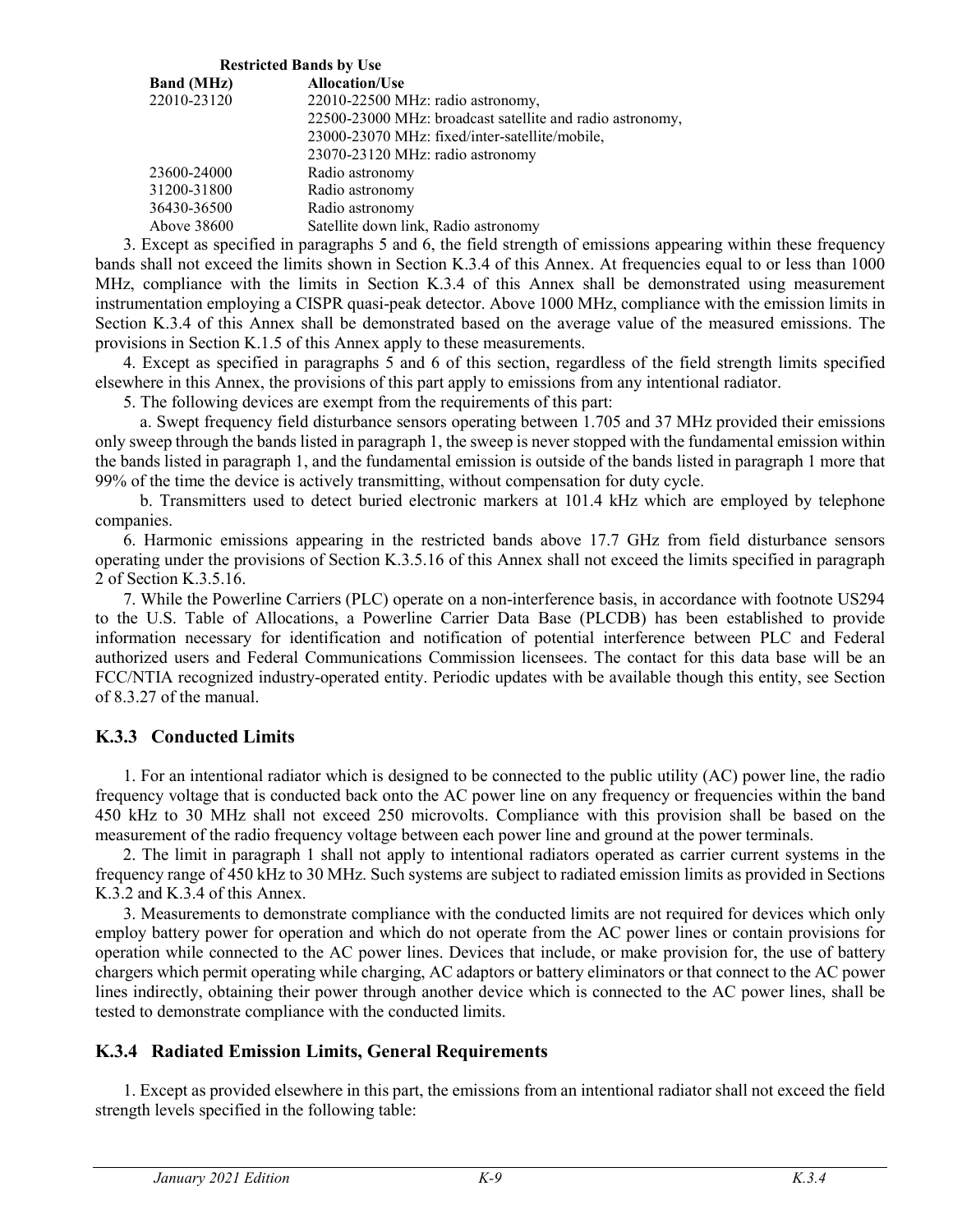| Frequency (MHz) | Field Strength (microvolts/meters) | Measurement Distance (meters) |
|-----------------|------------------------------------|-------------------------------|
| $0.009 - 0.490$ | 2400/F (kHz)                       | 300                           |
| $0.490 - 1.705$ | 24000/F (kHz)                      | 30                            |
| 1.705-30.0      | 30                                 | 30                            |
| 30-88           | $100*$                             | 30                            |
| 88-216          | $150*$                             | 3                             |
| 216-960         | $200*$                             | 3                             |
| Above 960       | 500                                |                               |

\* Except as provided in paragraph 6, fundamental emissions from intentional radiators operating under this part shall not be located in the frequency bands 54-72 MHz, 76-88 MHz, 174-216 MHz, or 470-806 MHz.

2. In the emission table above, the tighter limit applies at the band edges.

3. The level of any unwanted emissions from an intentional radiator operating under these general provisions shall not exceed the level of the fundamental emission. For intentional radiators which operate under the provisions of other parts and which are required to reduce their unwanted emissions to the limits specified in this table, the limits in this table are based on the frequency of the unwanted emission and not the fundamental frequency. However, the level of any unwanted emissions shall not exceed the level of the fundamental frequency.

4. The emission limits shown in the above table are based on measurements employing a CISPR quasi-peak detector except for the frequency bands 9-90 kHz, 110-490 kHz and above 1000 MHz. Radiated emission limits in these three bands are based on measurements employing an average detector.

5. The provisions in Section K.1.5 and 1.6 of this Annex for measuring emissions at distances other than the distances specified in the above table, determining the frequency range over which radiated emissions are to be measured, and limiting peak emissions apply to all devices operated under this section .

6. Operation in the frequency bands allocated to TV broadcast stations:

a. Perimeter protection systems operating under the provisions of this section of Annex K in the frequency bands allocated to TV broadcast stations, as shown in Chapter 4 of this Manual, shall contain their fundamental emissions within the frequency bands 54-72 MHz and 76-88 MHz. Further, the use of such perimeter protection systems is limited to industrial, business and commercial applications.

b. Biomedical telemetry devices operating under the provisions of this section of Annex K in the frequency bands allocated to TV broadcast stations, as shown in Chapter 4 of this Manual, shall contain their fundamental emissions within the frequency band 312-566 MHz. Further, the marketing and the use of biomedical telemetry devices operating under this paragraph shall be limited to hospitals.

# **K.3.5 Radiated Emission Limits, Additional Provisions**

### **K.3.5.1 Additional Provisions to the General Radiated Emission Limitations**

1. The regulations in Sections K.3.5.2 through K.3.5.19 of this Annex provide alternatives to the general radiated emission limits for intentional radiators operating in specified frequency bands. Unless otherwise stated, there are no restrictions as to the types of operation permitted under these sections.

2. In most cases, unwanted emissions outside of the frequency bands shown in these alternative provisions must be attenuated to the emission limits shown in Section K.3.4 of this Annex. In no case shall the level of the unwanted emission from an intentional radiator operating under these additional provisions exceed the field strength of the fundamental emission.

3. For those bands of frequencies where alternative radiated emission limitations apply and for which a frequency stability is not specified, it is recommended that the fundamental frequency be kept within at least the central 80% of the permitted band in order to minimize the possibility of out-of-band operation.

4. Where the following sections specify limits on the bandwidth of the emissions, the bandwidth limits include the effects of frequency sweeping, frequency hopping, and other modulation techniques which may be employed.

### **K.3.5.2 Operation in the Band 160-190 kHz**

1. The total input power to the final radio frequency stage (exclusive of filament or heater power) shall not exceed one watt.

2. The total length of the transmission line, antenna, and ground lead (if used) shall not exceed15 meters.

3. All emissions below 160 kHz or above 190 kHz shall be attenuated at least 20 dB below the level of the unmodulated carrier. Determination of compliance with the 20 dB attenuation specification may be based on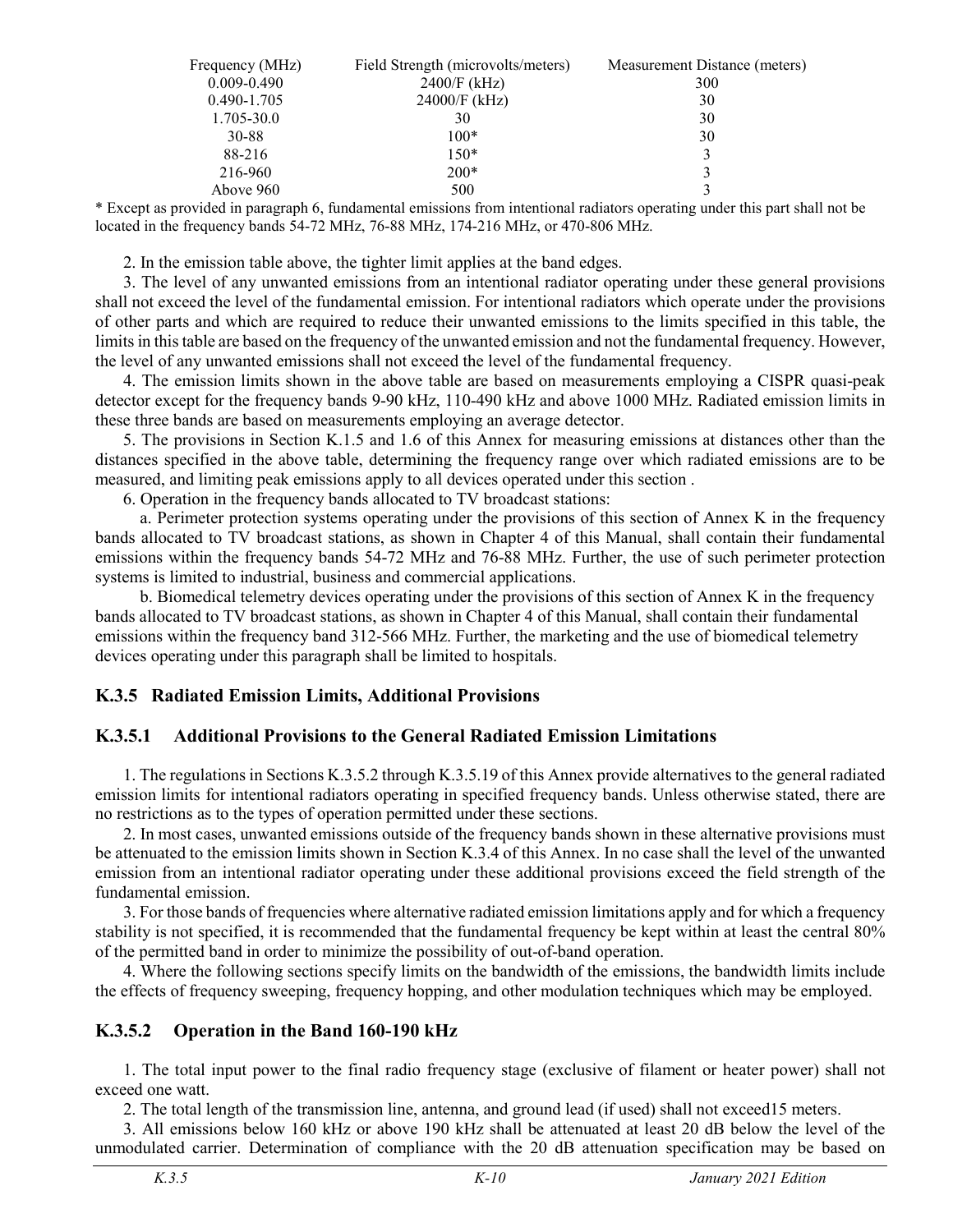measurements at the intentional radiator's antenna output terminal unless the intentional radiator uses a permanently attached antenna, in which case compliance shall be demonstrated by measuring the radiated emissions.

# **K.3.5.3 Operation in the Band 510-1705 kHz**

1. The total input power of the final radio frequency stage (exclusive of filament or heater power) shall not exceed 100 milliwatts.

2. The total length of the transmission line, antenna and ground lead (if used) shall not exceed 3 meters.

3. All emissions below 510 kHz or above 1705 kHz shall be attenuated at least 20 dB below the level of the unmodulated carrier. Determination of compliance with the 20 dB attenuation specification may be based on measurements at the intentional radiator's antenna output terminal unless the intentional radiator uses a permanently attached antenna, in which case compliance shall be demonstrated by measuring the radiated emissions.

# **K.3.5.4 Operation in the Band 525-1705 kHz**

1. The provisions of this section are restricted to the operation of an AM broadcast station on a college or university campus or on the campus of any other educational institution. Operation is restricted to the grounds of the campus. For the band 535-1705 kHz, the frequency of operation shall be chosen such that operation is not within the protected field strength contours of licensed AM stations.

2. On the campus, the field strength of emissions appearing outside of this frequency band shall not exceed the general radiated emission limits shown in Section K.3.4 of this Annex as measured from the radiating source. There is no limit on the field strength of emissions appearing within this frequency band, except that the provisions of Section 7.8 of the NTIA Manual continue to apply.

3. At the perimeter of the campus, the field strength of any emissions, including those within the frequency band 525-1705 kHz shall not exceed the general radiated emission limits in Section K.3.4 of this Annex.

4. The conducted limits specified in Section K.3.3 of this Annex apply to the radio frequency voltage on the public utility power lines outside of the campus. Due to the large number of radio frequency devices which may be used on the campus, contributing to the conducted emissions, as an alternative to measuring conducted emissions on the AC power lines outside of the campus, it is acceptable to demonstrate compliance with this provisions by measuring each individual intentional radiator employed in the system at the point where it connects to the AC power lines. As provided inSection K.3.3, paragraph 2 of this Annex, if only a carrier current system is employed, the AC power line conducted limits do not apply. However, the radiated emission limits provided in this section apply to carrier current systems.

# **K.3.5.5 Operation in the Band 1.705-10 MHz**

1. The field strength of any emission within the band 1.705-10 MHz shall not exceed 100 microvolts/meter at a distance of 30 meters. However, if the bandwidth of the emission is less than 10% of the center frequency, the field strength shall not exceed 15 microvolts/meter or (the bandwidth of the device in kHz) divided by (the center frequency of the device in MHz) microvolts/meter at a distance of 30 meters, whichever is the higher level. For the purposes of this section, bandwidth is determined at the point 6 dB down from the modulated carrier. The emission limits in this paragraph are based on measurement instrumentation employing an average detector. The provisions in Section K.1.5 of this Annex for limiting peak emissions apply.

2. The field strength of emissions outside of the band 1.705-10 MHz shall not exceed the general radiated emission limits in Section K.3.4 of this Annex.

# **K.3.5.6 Operation Within the Band 13.553-13.567 MHz**

1. The field strength of any emission within this band shall not exceed 10,000 microvolts/meter at 30 meters.

2. The field strength of any emissions appearing outside of this band shall not exceed the general radiated emission limits shown in Section K.3.4 of this Annex.

3. The frequency tolerance of the carrier signal shall be maintained within  $\pm 0.01\%$  of the operating frequency over a temperature variation of -20 degrees to  $+50$  degrees C at normal supply voltage, and for a variation in the primary supply voltage from 85% to 115% of the rated supply voltage at a temperature of 20 degrees C. For battery operated equipment, the equipment tests shall be performed using a new battery.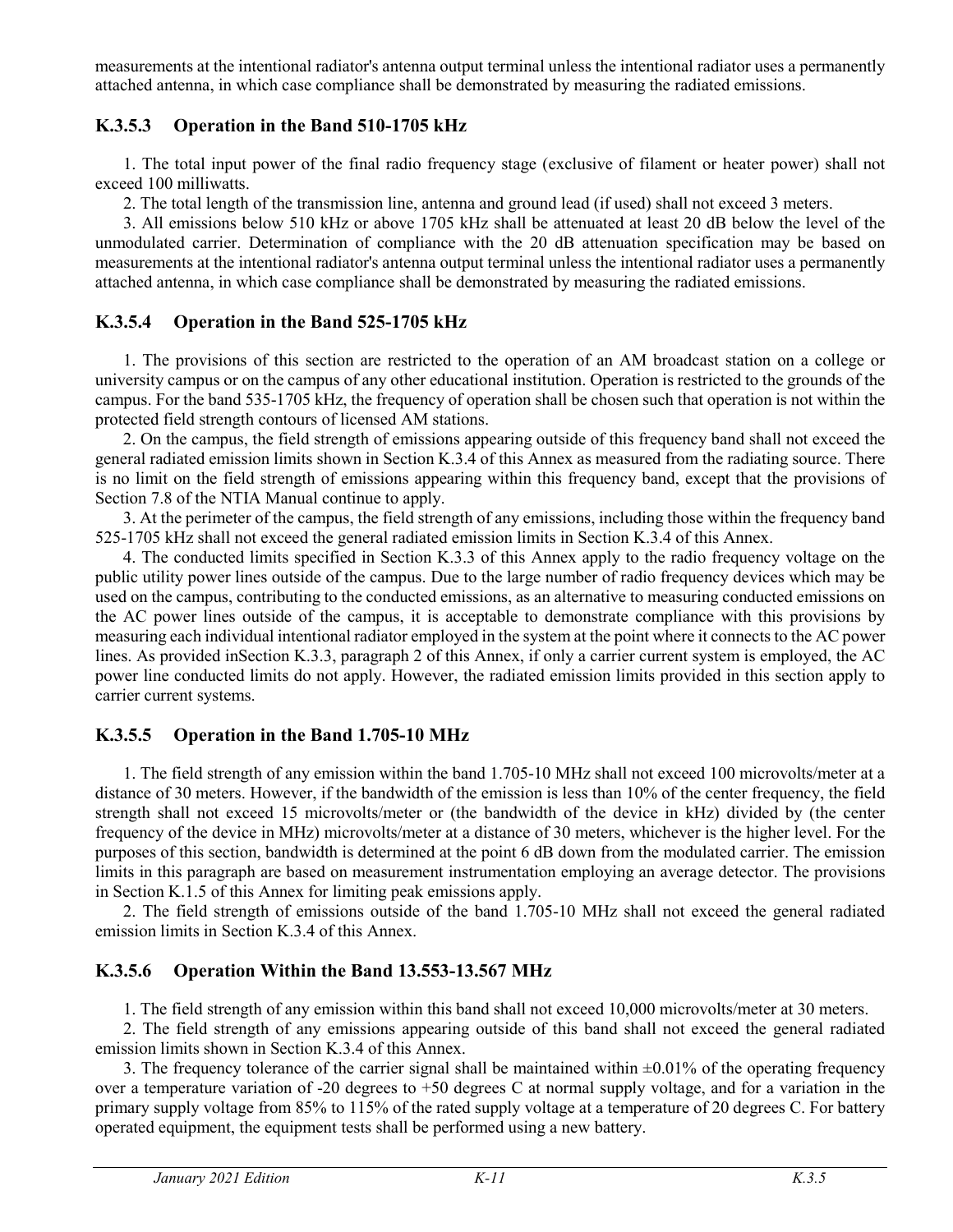## **K.3.5.7 Operation Within the Band 26.96-27.28 MHz**

1. The field strength of any emission within this band shall not exceed 10,000 microvolts/meter at 3 meters. The emission limit in this paragraph is based on measurement instrumentation employing an average detector. The provisions in Section K.1.5 of this Annex for limiting peak emissions apply.

2. The field strength of any emissions which appear outside of this band shall not exceed the general radiated emission limits in Section K.3.4 of this Annex.

#### **K.3.5.8 Operation Within the Band 40.66-40.70 MHz**

1. Unless operating pursuant to the provisions in Section K.3.5.9 of this Annex, the field strength of any emission within this band shall not exceed 1000 microvolts/meter at 3 meters.

2. As an alternative to the limit in paragraph 1, perimeter protection systems may demonstrate compliance with the following: the field strength of any emissions within this band shall not exceed 500 microvolts/meter at 3 meters, as determined using measurement instrumentation employing an average detector. The provisions of Section K.1.5 of this Annex for limiting peak emissions apply where compliance of these devices is demonstrated under this alternative emission limit.

3. The field strength of any emissions appearing outside of this band shall not exceed the general radiated emission limits in Section K.3.4 of this Annex.

4. The frequency tolerance of the carrier signal shall be maintained within  $\pm 0.01\%$  of the operating frequency over a temperature variation of -20 degrees to  $+50$  degrees C at normal supply voltage, and for a variation in the primary supply voltage from 85% to 115% of the rated supply voltage at a temperature of 20 degrees C. For battery operated equipment, the equipment tests shall be performed using a new battery.

#### **K.3.5.9 Periodic Operation in the Band 40.66-40.70 MHz and Above 70 MHz**

1. The provisions of this section are restricted to periodic operation within the band 40.66-40.70 MHz and above 70 MHz. Except as shown in paragraph 5 of this section, the intentional radiator is restricted to the transmission of a control signal such as those used with alarm systems, door openers, remote switches, etc. Radio control of toys is not permitted. Continuous transmissions, such as voice or video, and data transmissions, are not permitted. The prohibition against data transmissions does not preclude the use of recognition codes. Those codes are used to identify the sensor that is activated or to identify the particular component as being part of the system. The following conditions shall be met to comply with the provisions for this periodic operation:

a. A manually operated transmitter shall employ a switch that will automatically deactivate the transmitter within not more than 5 seconds of being released.

b. A transmitter activated automatically shall cease transmission within 5 seconds after activation.

c. Periodic transmissions at regular predetermined intervals are not permitted. However, polling or supervision transmissions to determine system integrity or transmitters used in security or safety applications are allowed if the periodic rate of transmission does not exceed one transmission of not more than one second duration per hour for each transmitter.

d. Intentional radiators which are employed for radio control purposes during emergencies involving fire, security, and safety of life, when activated to signal an alarm, may operate during the pendency of the alarm condition.

2. In addition to the provisions of Section K.3.2 of this Annex, the field strength of emissions from intentional radiators operated under this section shall not exceed the following:

| <b>Fundamental Frequency</b> | Field Strength of Fundamental | Field Strength of Spurious Emissions |
|------------------------------|-------------------------------|--------------------------------------|
| (MHz)                        | (microvolts/meters)           | (microvolts/meters)                  |
| 40.66-40.70                  | $2, -250$                     | 225                                  |
| 70-130                       | 1.250                         | 125                                  |
| 130-174                      | 1,250 to $3,750*$             | 125 to $375*$                        |
| 174-260                      | 3,750                         | 375                                  |
| 260-470                      | 2,750 to 12,500*              | 375 to $1,250*$                      |
| Above 470                    | 12,500                        | 1.250                                |
| * linear interpolations      |                               |                                      |

a. The above field strength limits are specified at a distance of 3 meters. The tighter limits apply at the band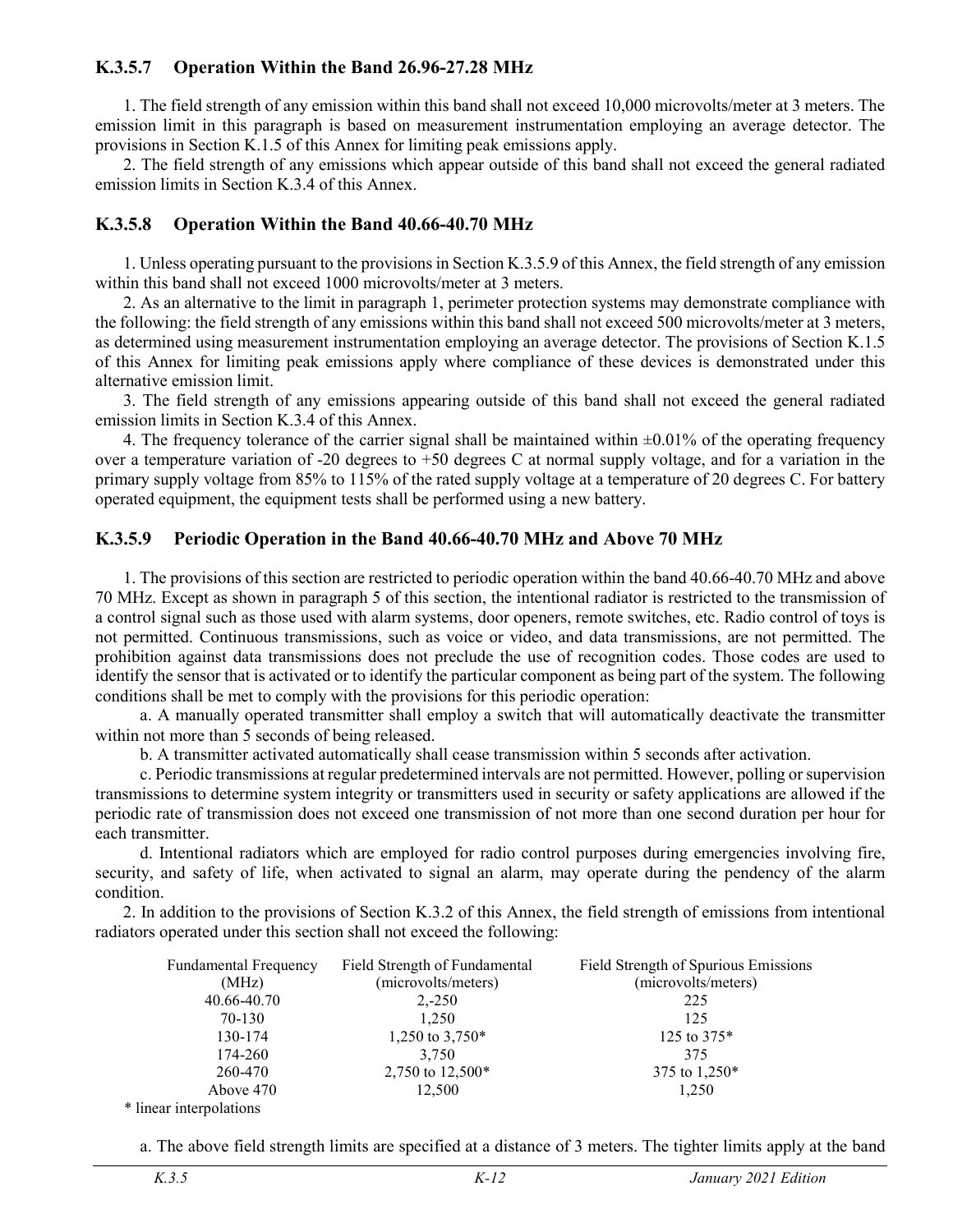edges.

b. Intentional radiators operating under the provisions of this section shall demonstrate compliance with the limits on the field strength of emissions, as shown in the above table, based on the average value of the measured emissions. As an alternative, compliance with the limits in the above table may be based on the use of measurement instrumentation with a CISPR quasi-peak detector. The specific method of measurement employed shall be specified in the application for equipment authorization. If average emission measurements are employed, the provisions in Section K.1.5 of this Annex for averaging pulsed emissions and for limiting peak emissions apply. Further, compliance with the provisions of Section K.3.2 of this Annex shall be demonstrated using measurement instrumentation with a CISPR quasi-peak detector.

c. The limits on the field strength of the spurious emissions in the above table are based on the fundamental frequency of the intentional radiator. Spurious emissions shall be attenuated to the average limits shown in this table or to the general limits shown in Section K.3.4 of this Annex, as measured with a CISPR quasi-peak detector, whichever limit permits a higher field strength.

3. The bandwidth of the emission shall be no wider than 0.25% of the center frequency for devices operating above 70 MHz and below 900 MHz. For devices operating above 900 MHz, the emission shall be no wider than 0.5% of the center frequency. Bandwidth is determined at the points 20 dB down from the modulated carrier.

4. For devices operating within the frequency band 40.66-40.70 MHz, the bandwidth of the emission shall be confined within the band edges and the frequency tolerance of the carrier shall be  $\pm 0.01\%$ . This frequency tolerance shall be maintained for a temperature variation of -20 degrees to +50 degrees C at normal supply voltage, and for a variation in the primary supply voltage from 85% to 115% of the rated supply voltage at a temperature of 20 degrees C. For battery operated equipment, the equipment tests shall be performed using a new battery.

5. Intentional radiators may operate at a periodic rate exceeding that specified in paragraph 1 and may be employed for any type of operation, including operation prohibited in paragraph 1, provided the intentional radiator complies with the provisions of paragraphs 2 through 4 of this section, except the field strength table in paragraph 2 is replaced by the following:

| <b>Fundamental Frequency</b> | Field Strength of Fundamental | Field Strength of Spurious Emissions |
|------------------------------|-------------------------------|--------------------------------------|
| (MHz)                        | (microvolts/meter)            | (microvolts/meter)                   |
| 40.66-40.70                  | 1,000                         | 100                                  |
| 70-130                       | 500                           | 50                                   |
| 130-174                      | 500 to $1,500*$               | 50 to $150*$                         |
| 174-260                      | 1,500                         | 150                                  |
| 260-470                      | 1,500 to $5,000*$             | 150 to $500*$                        |
| Above 470                    | 5,000                         | 500                                  |
| * linear interpolations      |                               |                                      |

In addition, devices operated under the provisions of this paragraph shall be provided with a means for automatically limiting operation so that the duration of each transmission shall not be greater than one second and the silent period between transmissions shall be at least 30 times the duration of the transmission but in no case less than 10 seconds.

### **K.3.5.10 Operation Within the Bands 46.60-46.98 MHz and 49.66-50.0 MHz**

1. The provisions shown in this section are restricted to cordless telephones.

2. An intentional radiator used as part of a cordless telephone system shall operate on one or more of the following frequency pairs:

| Channel        | <b>Base Transmitter</b> | Handset Transmitter |
|----------------|-------------------------|---------------------|
|                | (MHz)                   | (MHz)               |
|                | 46.610                  | 49.670              |
| $\overline{2}$ | 46.630                  | 49.845              |
| 3              | 46.670                  | 49.860              |
|                | 46.710                  | 49.770              |
| 5              | 46.730                  | 49.875              |
|                | 46.770                  | 49.830              |
|                | 46.830                  | 49.890              |
| 8              | 46.870                  | 49.930              |
|                | 46.930                  | 49.990              |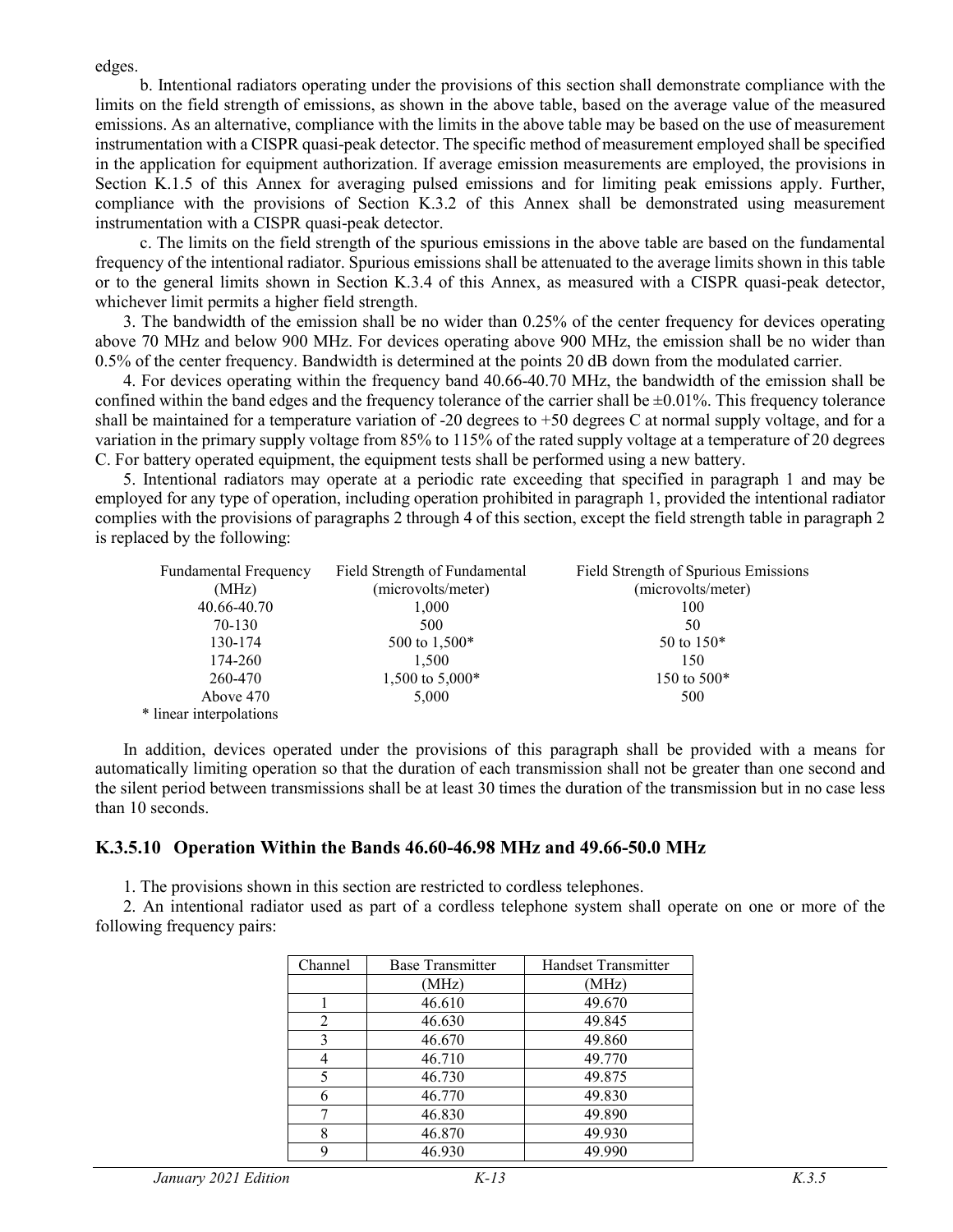| 1 U<br>__ |  |  |
|-----------|--|--|
|           |  |  |

3. The field strength of the fundamental emission shall not exceed 10,000 microvolts/meter at 3 meters. The emission limit in this paragraph is based on measurement instrumentation employing an average detector. The provisions in Section K.1.5 of this Annex for limiting peak emissions apply.

4. The fundamental emission shall be confined within a 20 kHz band centered on the actual carrier frequency. Modulation products outside of this 20 kHz band shall be attenuated at least 26 dB below the level of the unmodulated carrier or to the general limits in Section K.3.4 of this Annex, whichever permits the higher emission levels. Emissions on any frequency more than 20 kHz removed from the center frequency shall consist solely of unwanted emissions and shall not exceed the general radiated emission limits in Section K.3.4 of this Annex.

5. If the device provides for the connection of external accessories, including external electrical input signals, the device must be tested with the accessories attached. The emission tests shall be performed with the device and accessories configured in a manner which tends to produce the maximum level of emissions within the range of variations that can be expected under normal operating conditions.

6. The frequency tolerance of the carrier signal shall be maintained within  $\pm 0.01\%$  of the operating frequency. The tolerance shall be maintained for a temperature variation of -20 degrees C to  $+50$  degrees C at normal supply voltage, and for variation in the primary voltage from 85% to 115% of the rated supply voltage at a temperature of 20 degrees C. For battery operated equipment, the equipment tests shall be performed using a new battery.

### **K.3.5.11 Operation Within the Band 49.82-49.90 MHz**

1. The field strength of any emission within this band shall not exceed 10,000 microvolts/meter at 3 meters. The emission limit in this paragraph is based on measurement instrumentation employing an average detector. The provisions in Section K.1.5 of this Annex for limiting peak emissions apply.

2. The field strength of any emissions appearing between the band edges and up to 10 kHz above and below the band edges shall be attenuated at least 26 dB below the level of the unmodulated carrier or to the general limits in Section K.3.4 of this Annex, whichever permits the higher emission levels. The field strength of any emissions removed by more than 10 kHz from the band edges shall not exceed the general radiated emission limits in Section K.3.4 of this Annex. All signals exceeding 20 microvolts/meter at 3 meters shall be reported in the application for certification.

### **K.3.5.12 Operation in the Bands 72.0-73.0 MHz and 75.4-76.0 MHz**

1. The intentional radiator shall be restricted to use as an auditory assistance device.

2. Emissions from the intentional radiator shall be confined within a band 200 kHz wide centered on the operating frequency. The 200 kHz band shall lie wholly within the above specified frequency ranges.

3. The field strength of any emissions within the permitted 200 kHz band shall not exceed 80 millivolts/meter at 3 meters. The field strength of any emissions radiated on any frequency outside of the specified 200 kHz band shall not exceed 1500 microvolts/meter at 3 meters. The emission limits in this paragraph are based on measurement instrumentation employing an average detector. The provisions in Section K.1.5 of this Annex for limiting peak emissions apply.

### **K.3.5.13 Operation in the Band 88-108 MHz**

1. Emissions from the intentional radiator shall be confined within a band 200 kHz wide centered on the operating frequency. The 200 kHz band shall lie wholly within the frequency range 88-108 MHz.

2. The field strength of any emissions within the permitted 200 kHz band shall not exceed 250 microvolts/meter at 3 meters. The emission limit in this paragraph is based on measurement instrumentation employing an average detector. The provisions in Section K.1.5 of this Annex for limiting peak emissions apply.

3. The field strength of any emissions radiated on any frequency outside of the specified 200 kHz band shall not exceed the general radiated emission limits in Section K.3.4 of this Annex.

### **K.3.5.14 Operation in the Band 174-216 MHz**

1. Operation under the provisions of this section is restricted to biomedical telemetry devices.

2. Emissions from the device shall be confined within a 200 kHz band which shall lie wholly within the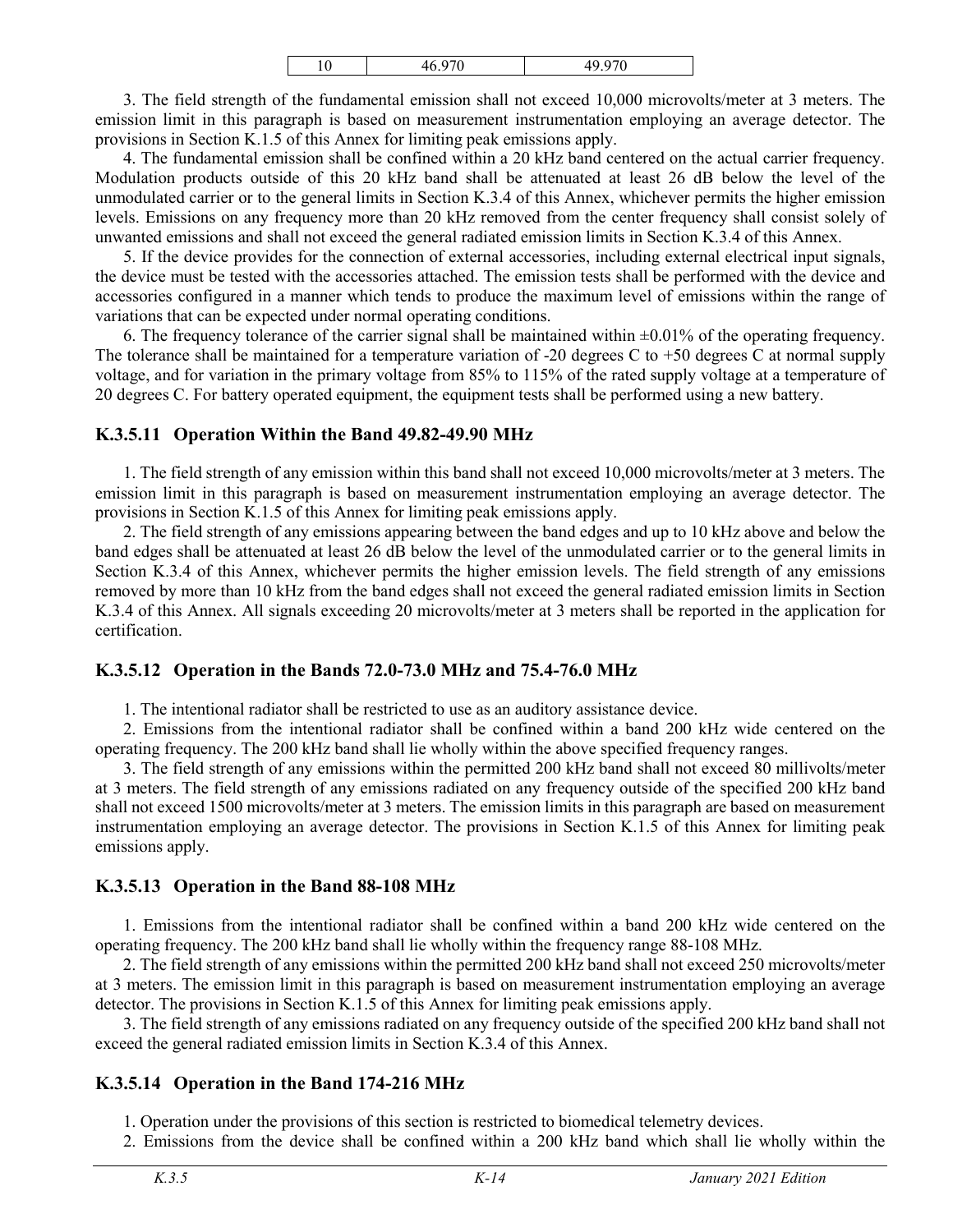frequency range 174-216 MHz.

3. The field strength of any emissions radiated within the specified 200 kHz band shall not exceed 1500 microvolts/meter at 3 meters. The field strength of emissions radiated on any frequency outside of the specified 200 kHz band shall not exceed 150 microvolts/meter at 3 meters. The emission limits in this paragraph are based on measurement instrumentation employing an average detector. The provisions in Section K.1.5 of this Annex for limiting peak emissions apply.

### **K.3.5.15 Operation in the Band 890-940 MHz**

1. Operation under the provisions of this section is restricted to devices that use radio frequency energy to measure the characteristics of a material. Devices operated pursuant to the provisions of this section shall not be used for voice communications or the transmission of any other type of message.

2. The field strength of any emissions radiated within the specified frequency band shall not exceed 500 microvolts/meter at 30 meters. The emission limit in this paragraph is based on measurement instrumentation employing an average detector. The provisions in Section K.1.5 of this Annex for limiting peak emissions apply.

3. The field strength of emissions radiated on any frequency outside of the specified band shall not exceed the general radiated emission limits in Section K.3.4 of this Annex.

4. The device shall be self-contained with no external or readily accessible controls which may be adjusted to permit operation in a manner inconsistent with the provisions of this section. Any antenna that may be used with the device shall be permanently attached thereto and shall not be readily modifiable by the user.

### **K.3.5.16 Operation Within the Bands 902-928 MHz, 2435-2465 MHz, 5785-5815 MHz, 10500- 10550 MHz and 24075-24175 MHz**

1. Operation under the provisions of this section is limited to intentional radiators used as field disturbance sensors, excluding perimeter protection systems.

2. The field strength of emissions from intentional radiators operated within these frequency bands shall comply with the following:

| Fundamental Frequency (MHz) | Field Strength of Fundamental<br>(millivolts/meters) | Field Strength of Harmonics<br>(millivolts/meters) |
|-----------------------------|------------------------------------------------------|----------------------------------------------------|
| 902-928                     | 500                                                  | 1.6                                                |
| 2435-2465                   | 500                                                  | 1.6                                                |
| 5785-5815                   | 500                                                  | 1.6                                                |
| 10500-10550                 | 2500                                                 | 25.0                                               |
| 24075-24175                 | 2500                                                 | 25.0                                               |
|                             |                                                      |                                                    |

a. Regardless of the limits show in the above table, harmonic emissions in the restricted bands below 17.7 GHz, as specified in Section K.3.2 of this Annex, shall not exceed the field strength limits shown in Section K.3.4 of this Annex. Harmonic emissions in the restricted bands at and above 17.7 GHz, and below 40 GHz, shall not exceed the following field strength limits:

(1) For field disturbance sensors designed for use only within a building or to open building doors, 25.0 mV/m.

(2) For all other field disturbance sensors, 7.5 *m*V/m.

(3) Field disturbance sensors designed to be used in motor vehicles or aircraft must include features to prevent continuous operation unless their emissions in the restricted bands fully comply with the limits given in Section K.3.4 of this Annex. Continuous operation of field disturbance sensors designed to be used in farm equipment, vehicles such as fork lifts that are intended primarily for use indoors or for very specialized operations, or railroad locomotives, railroad cars and other equipment which travels on fixed tracks is permitted. A field disturbance sensor will be considered not to be operating in a continuous mode if its operation is limited to specific activities of limited duration (e.g., putting a vehicle into reverse gear, activating a turn signal, etc.).

b. Field strength limits are specified at a distance of 3 meters.

c. Emissions radiated outside of the specified frequency bands, except harmonics, shall be attenuated by at least 50 dB below the level of the fundamental or to the general radiated emission limits in Section K.3.4 of this Annex, whichever is the lesser attenuation.

d. The emission limits shown above are based on measurement instrumentation employing an average detector. The provisions in Section K.1.5 of this Annex for limiting peak emissions apply.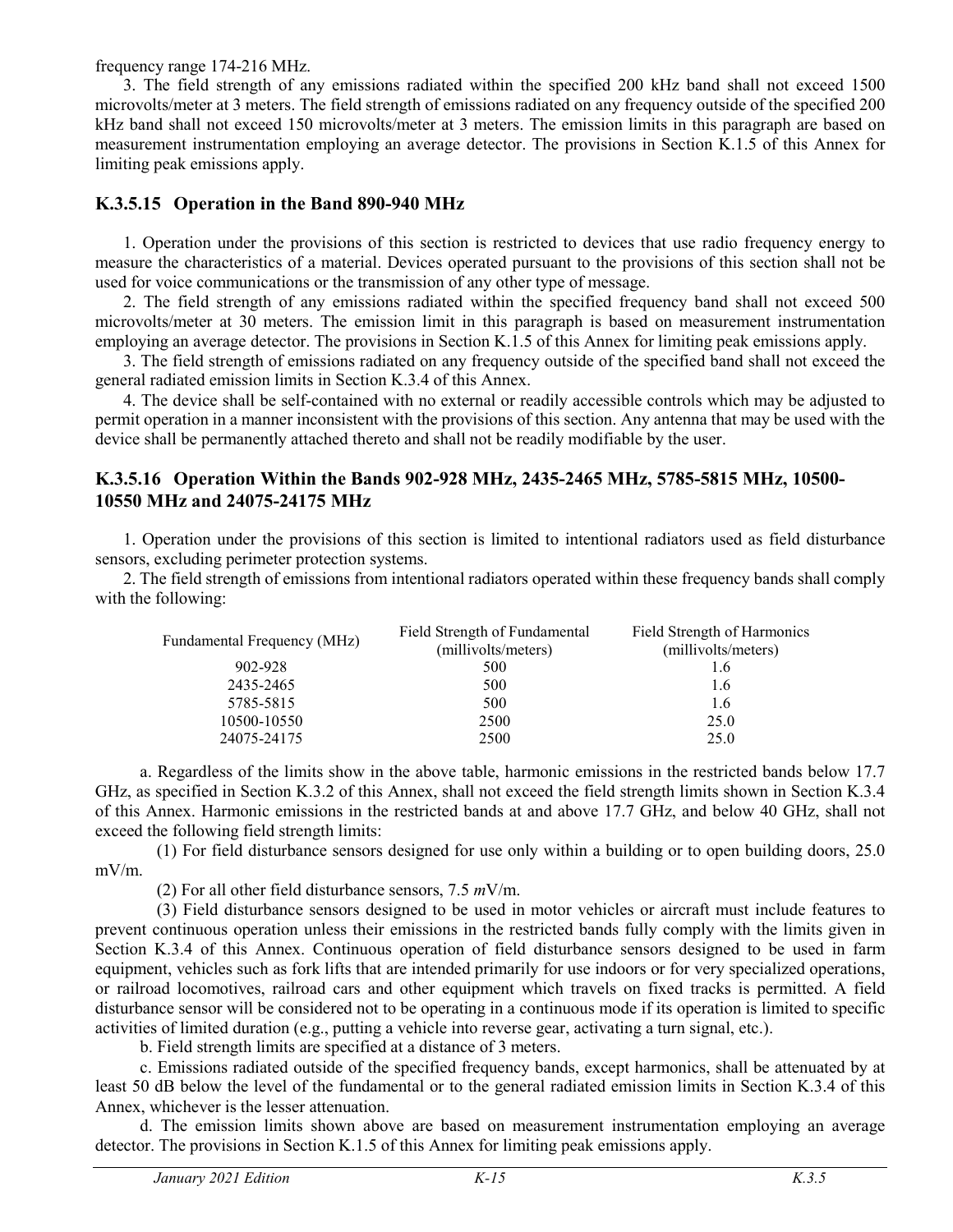# **K.3.5.17 Operation Within the Bands 902-928 MHz, 2400-2483.5 MHz and 5725-5850 MHz**

1. Operation under the provisions of this section is limited to frequency hopping and direct sequence spread spectrum intentional radiators that comply with the following provisions:

a. Frequency hopping systems shall have hopping channel carrier frequencies separated by a minimum of 25 kHz or the 20 dB bandwidth of the hopping channel, whichever is greater. The system shall hop to channel frequencies that are selected at the system hopping rate from a pseudo randomly ordered list of hopping frequencies. Each frequency must be used equally on the average by each transmitter. The system receivers shall have input bandwidths that match the hopping channel bandwidths of their corresponding transmitters and shall shift frequencies in synchronization with the transmitted signals.

(1) For frequency hopping systems operating in the 902-928 MHz band: if the 20 dB bandwidth of the hopping channel is less than 250 kHz, the system shall use at least 50 hopping frequencies and the average time of occupancy on any frequency shall not be greater than 0.4 seconds within a 20 second period; if the 20 dB bandwidth of the hopping channel is 250 kHz or greater, the system shall use at least 25 hopping frequencies and the average time of occupancy on any frequency shall not be greater than 0.4 seconds within a 10 second period. The maximum allowed 20 dB bandwidth of the hopping channel is 500 kHz.

(2) Frequency hopping systems operating in the 2400-2483.5 MHz and 5725-5850 MHz bands shall use at least 75 hopping frequencies. The maximum 20 dB bandwidth of the hopping channel is 1 MHz. The average time of occupancy on any frequency shall not be greater than 0.4 seconds within a 30 second period.

b. For direct sequence systems, the minimum 6 dB bandwidth shall be at least 500 kHz.

2. The maximum peak output power of the intentional radiator shall not exceed the following:

a. For frequency hopping systems operating in the 2400-2483.5 MHz or 5725-5850 MHz band and for all direct sequence systems: 1 watt.

b. For frequency hopping systems operating in the 902-928 MHz: 1 watt for systems employing at least 50 hopping channels; and, 0.25 watts for systems employing less than 50 hopping channels, but at least 25 hopping channels, as permitted under subparagraph 1.a.(1) of this section.

c. Except as shown below, with a transmitting antenna having directional gain greater than 6 dBi, the peak output power from the intentional radiator shall be reduced below the above stated values by the amount in dB that the directional gain of the antenna exceeds 6 dBi.

(1) Systems operating in the 2400-2483.5 MHz band that are used exclusively for fixed, point-to-point operations may employ transmitting antennas with directional gain greater than 6 dBi provided the maximum peak output power of the intentional radiator is reduced by 1 dB for every 3 dB that the directional gain of the antenna exceeds 6 dBi.

(2) Systems operating in the 5725-5850 MHz band that are used exclusively for fixed, point-to-point operations my employ transmitting antennas with directional gain greater than 6 dBi without any corresponding reduction in transmitter peak output power.

(3) Fixed, point-to-point operation, as used in subparagraphs 2.c.(1) and 2.c.(2) of this subsection, excludes the use of point-to-multipoint systems, omnidirectional applications, and multiple co-located intentional radiators transmitting the same information. The operator of the spread spectrum intentional radiator or, if the equipment is professionally installed, the installer is responsible for ensuring that the system is used exclusively for fixed, pointto-point operations. The instruction manual furnished with the radiator shall contain language in the instillation instructions informing the operator and the installer of this responsibility.

(4) Systems operating under the provisions of this part shall be operated in a manner that ensures that the public is not exposed to radio frequency energy levels in excess of the national guidelines expressed in this manual in Section 8.2.28.

3. In any 100 kHz bandwidth outside the frequency band, in which the spread spectrum intentional radiator is operating, the radio frequency power that is produced by the intentional radiator shall be at least 20 dB below that in the 100 kHz bandwidth within the band that contains the highest level of the desired power, based on either an RF conducted or a radiated measurement, whichever yields the highest value. Attenuation below the general limits specified in paragraph 1 of Section K.3.4 is not required. In addition, radiated emissions which fall in the restricted bands, as defined in Section K.3.2, must also comply with the radiated emission limits specified in paragraph 1 of Section K.3.4.

4. For direct sequence systems, the peak power spectral density conducted from the intentional radiator to the antenna shall not be greater than 8 dBm in any 3 kHz band during any time interval of continuous transmission.

5. The processing gain of a direct sequence system shall be at least 10 dB. The processing gain represents the improvement to the received signal-to-noise ratio, after filtering to the information bandwidth, from the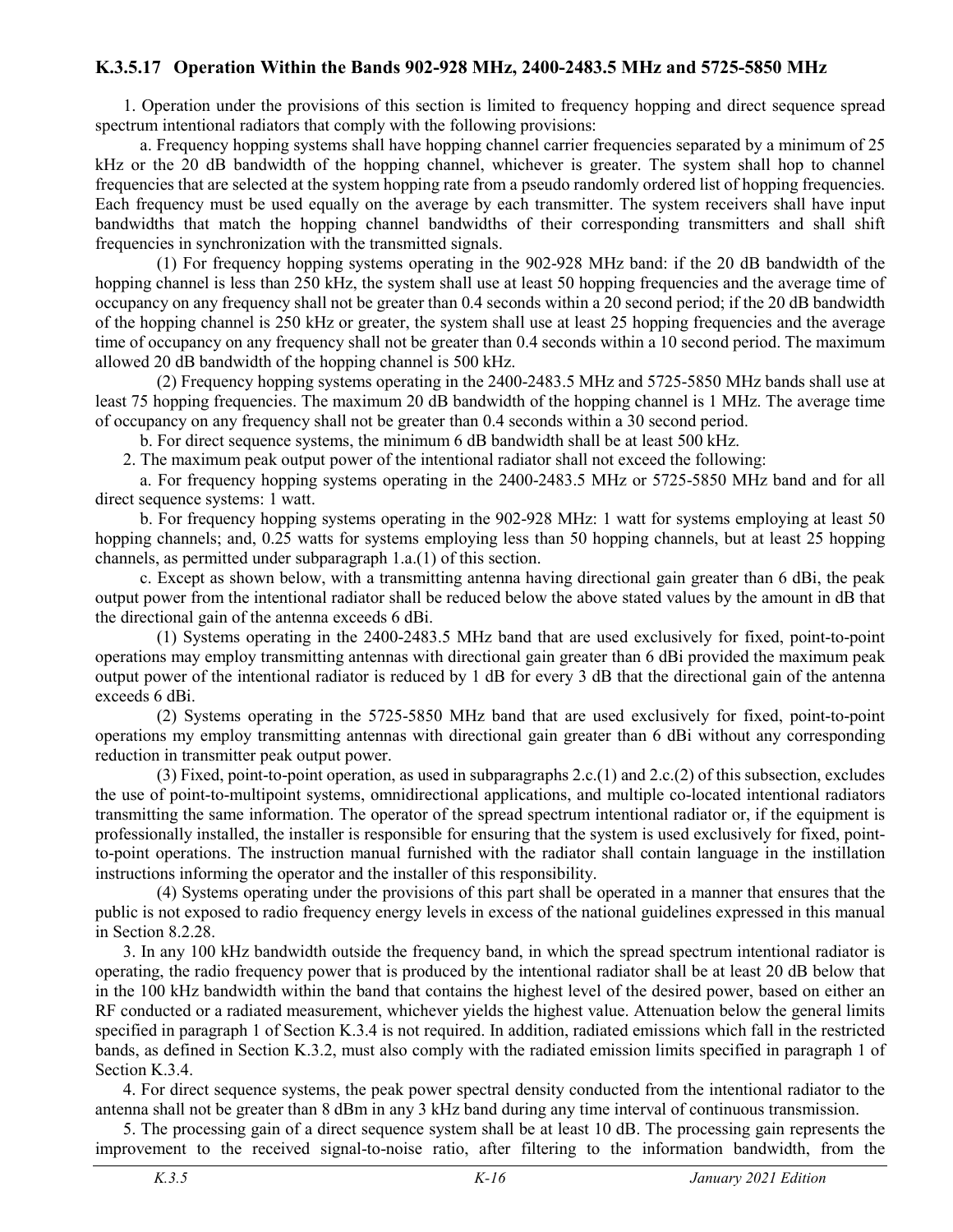spreading/despreading function. The processing gain may be determined using one of the following methods:

a. As measured at the demodulated output of the receiver: the ratio in dB of the signal-to-noise ratio with the system spreading code turned off to the signal-to-noise ratio with the systems spreading code turned on.

b. As measured using the CW jamming margin method: a signal generator is stepped in 50 kHz increments across the passband of the system, recording at each point the generator level required to produce the recommended Bit Error Rate (BER). This level is the jammer level the output power of the intentional radiator is measured at the same point. Then jammer-to-signal ratio (J/S) is then calculated, discarding the worst 20% of the J/S data points. The lowest remaining J/S ratio is used to calculate the processing gain, as follows:  $Gp=(S/N)O+Mj+Lsys$ , where Gp=processing gain of the system, (S/N)O=signal-to-noise ratio required for the chosen BER, Mj=J/S ratio, and Lsys=system losses.

Note that total losses in a system, including intentional radiator and receiver, should be assumed to be no more than 2 dB.

6. Hybrid systems that employ a combination of both direct sequence and frequency hopping modulation techniques shall achieve a processing gain of at least 17 dB from the combined techniques. The frequency hopping operation of the hybrid system, with the direct sequence operation turned off, shall have an average time of occupancy on any frequency not to exceed 0.4 seconds within a time period in seconds equal to the number of hopping frequencies employed multiplied by 0.4. The direct sequence operation of the hybrid system, with the frequency hopping operation turned off, shall comply with the power density requirements of paragraph 4 of this Section.

7. Frequency hopping spread spectrum systems are not required to employ all available hopping channels during each transmission. However, the system, consisting of both the transmitter and the receiver, must be designed to comply with all of the regulations in this section should the transmitter be presented with a continuous data (or information) stream. In addition, a system employing short transmission bursts must comply with the definition of a frequency hopping system and must distribute its transmissions over the minimum number of hopping channels specified in this section.

8. The incorporation of intelligence within a frequency hopping spread spectrum system that permits the system to recognize other users within the spectrum band so that it individually and independently chooses and adapts its hopsets to avoid hopping on occupied channels is permitted. The coordination of frequency hopping systems in any other manner for the express purpose of avoiding the simultaneous occupancy of individual hopping frequencies by multiple transmitters is not permitted.

NOTE: Spread spectrum systems are sharing these bands on a non-interference basis with systems supporting critical Federal requirements that have been allocated the usage of these bands, secondary only to ISM equipment. Many of these Federal systems are airborne radiolocation systems that emit a high EIRP which can cause interference to other users. Also, investigations of the effect of spread spectrum interference to U.S. Government operations in the 902-938 MHz band may require a future decrease in the power limits allowed for spread spectrum operation.

# **K.3.5.18 Operation Within the Bands 902-928 MHz 2400-2483.5 MHz, 5725-5875 MHz and 24.0- 24.25 GHz**

1. The field strength from intentional radiators operated within these frequency bands shall comply with the following:

| Fundamental     | Field Strength of Fundamental | Field Strength of Harmonics |
|-----------------|-------------------------------|-----------------------------|
| Frequency       | (millivolts/meter)            | (microvolts/meter)          |
| 902-928 MHz     | 50                            | 500                         |
| 2400-2483.5 MHz | 50                            | 500                         |
| 5725-5875 MHz   | 50                            | 500                         |
| 24.0-24.25 GHz  | 250                           | 2500                        |

2. Field strength limits are specified at a distance of 3 meters.

3. Emissions radiated outside of the specified frequency bands, except for harmonics, shall be attenuated by at least 50 dB below the level of the fundamental or to the general radiated emission limits in Section K.3.4 of this Annex, whichever is the lesser attenuation.

4. As shown in Section K.1.5 of this Annex, for frequencies above 1000 MHz, the above field strength limits are based on average limits. However, the peak field strength of any emission shall not exceed the maximum permitted average limits specified above by more than 20 dB under any condition of modulation.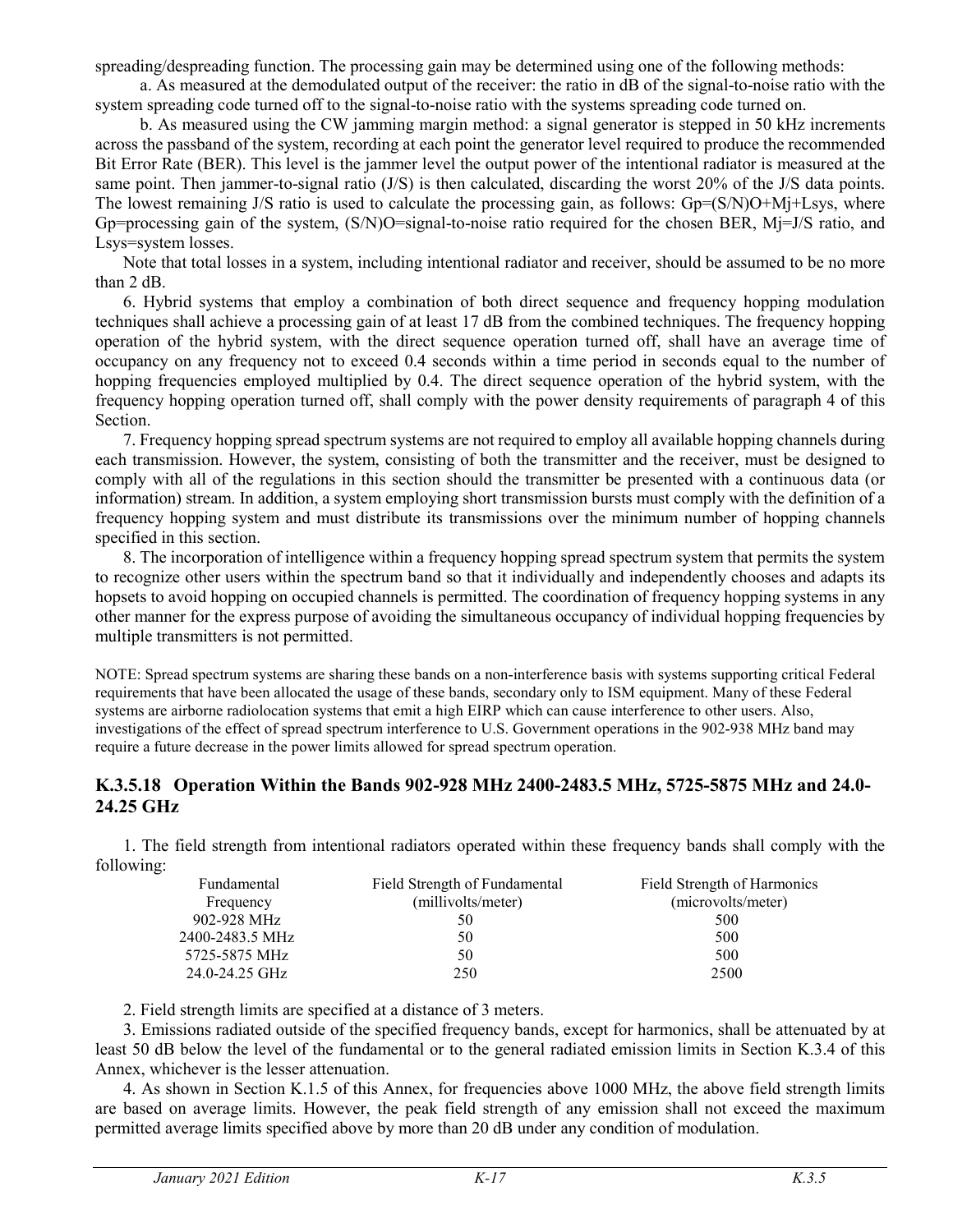### **K.3.5.19 Operation Within the Bands 2.9-3.26 GHz, 3.267-3.332 GHz, 3.339-3.3458 GHz and 3.358-3.6 GHz**

1. Operation under the provisions of this section is limited to automatic vehicle identification systems (AVIS) which use swept frequency techniques for the purpose of automatically identifying transportation vehicles.

2. The field strength anywhere within the frequency range swept by the signal shall not exceed 3000 microvolts/meter/MHz at 3 meters in any direction. Further, an AVIS, when in its operating position, shall not produce a field strength greater than 400 microvolts/meter/MHz at 3 meters in any direction within  $\pm 10$  degrees of the horizontal plane. In addition to the provisions of Section K.3.2 of this Annex, the field strength of radiated emissions outside the frequency range swept by the signal shall be limited to a maximum of 100 microvolts/meter/MHz at 3 meters, measured from 30 MHz to 20 GHz for the complete system. The emission limits in this paragraph are based on measurement instrumentation employing an average detector. The provisions in Section K.1.5 of this Annex for limiting peak emissions apply.

3. The minimum sweep repetition rate of the signal shall not be lower than 4000 sweeps per second, and the maximum sweep repetition rate of the signal shall not exceed 50,000 sweeps per second.

4. An AVIS shall employ a horn antenna or other comparable directional antenna for signal emission.

5. Provision shall be made so that signal emission from the VIS shall occur only when the vehicle to be identified is within the radiated field of the system.

#### **K.3.5.20 Unlicensed National Information Infrastructure Devices**

#### **K.3.5.20.1 General**

These paragraphs set out the regulations for Unlicensed National Information Infrastructure devices operating in the 5.15-5.35 GHz and 5.725-5.825 GHz bands. The provisions of all other parts of this Annex apply to unlicensed devices except where specific provisions are contained in this part. The requirements of this part apply only to the radio transmitter contained in the Section K.3.5.20. Other aspects of the operation of such devices may be subject to requirements contained elsewhere in this annex. In particular, such devices that include digital circuitry not directly associated with the radio transmitter in this section are also subject to the requirement for unintentional radiators found elsewhere in this annex.

### **K.3.5.20.2 U-NII Definitions**

1. Average Symbol Envelope Power: The average symbol envelope power is the average, taken over all symbols in the signaling alphabet, of the envelope power for each symbol.

Digital Modulation: The process by which the characteristics of a carrier wave are varied among a set of predetermined discrete values in accordance with a digital modulating function as specified in document ANSI C63.17-1998.

Emission Bandwidth: For the purposes of this subpart the emission bandwidth shall be determined by measuring the width of the signal between two points, one below the carrier center frequency and one above the carrier center frequency, that are 26 dB down relative to the maximum level of the modulated carrier. Determination of the emission bandwidth is based on the use of measurement instrumentation employing a peak detector function with an instrument resolution bandwidth approximately equal to 1.0 percent of the emission bandwidth of the device under measurement.

Peak Power Spectral Density: The peak power spectral density is the maximum power spectral density, within the specified measurement bandwidth, within the device's operating band.

Peak Transmit Power: The maximum transmit power as measured over an interval of time of at most 30/B (where B is the 26-dB emission bandwidth in MHz) or the transmission pulse duration of the device, whichever is less, under all conditions of modulation.

Power Spectral Density: The power spectral density is the total energy output per unit bandwidth from a pulse or sequence of pulses for which the transmit power is at its peak or maximum level, divided by the total duration of the pulses. This total time does not include the time between pulses during which the transmit power is off or below its maximum level.

Pulse: A pulse is a continuous transmission of a sequence of modulation symbols, during which the average symbol envelope power is constant.

Transmit Power: The total energy transmitted over a time interval of at most 30/B (where B is the 26 dB emission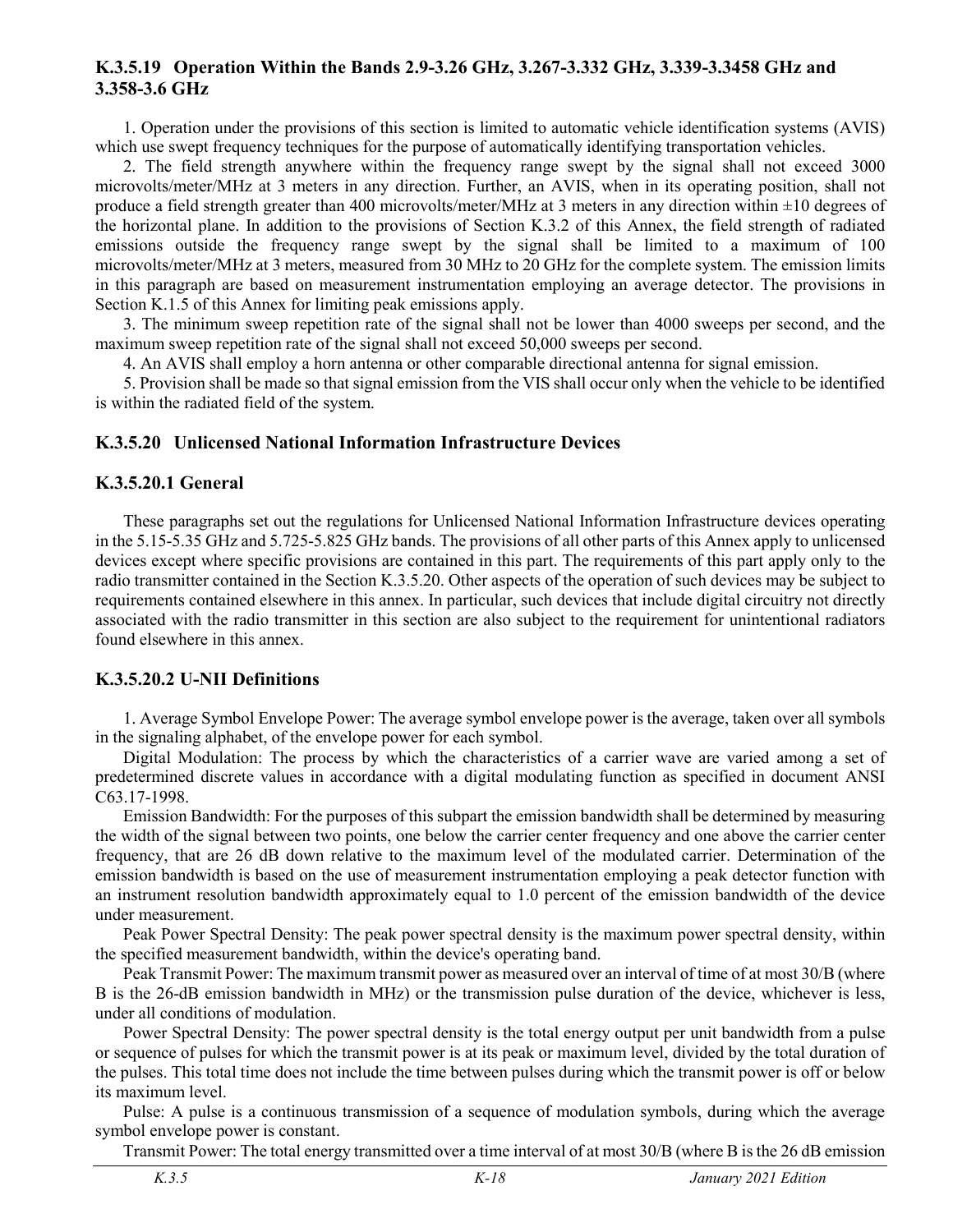bandwidth of the signal in hertz) or the duration of the transmission pulse, whichever is less, divided by the interval duration.

U-NII devices: Intentional radiators operating in the frequency bands 5.15 - 5.35 GHz and 5.725 -5.825 GHz that use wideband digital modulation techniques and provide a wide array of high data rate mobile and fixed communications for individuals, businesses, and institutions.

# **K.3.5.20.3 U-NII General Technical Requirements**

#### a. Power limits:

(1) For the band 5.15-5.25 GHz, the peak transmit power over the frequency band of operation shall not exceed the lesser of 50 mW or 4 dBm + 10logB (where B is the 26-dB emission bandwidth in MHz). In addition, the peak power spectral density shall not exceed 4 dBm in any 1-MHz band. If transmitting antennas of directional gain greater than 6 dBi are used, both the peak transmit power and the peak power spectral density shall be reduced by the amount in dB that the directional gain of the antenna exceeds 6 dBi.

(2) For the band 5.25-5.35 GHz, the peak transmit power over the frequency band of operation shall not exceed the lesser of 250 mW or 11 dBm + 10logB (where B is the 26-dB emission bandwidth in MHz). In addition, the peak power spectral density shall not exceed 11 dBm in any 1-MHz band. If transmitting antennas of directional gain greater than 6 dBi are used, both the peak transmit power and the peak power spectral density shall be reduced by the amount in dB that the directional gain of the antenna exceeds 6 dBi.

(3) For the band 5.725-5.825 GHz, the peak transmit power over the frequency band of operation shall not exceed 1 W or 17 dBm + 10logB (where B is the 26-dB emission bandwidth in MHz). In addition, the peak power spectral density shall not exceed 17 dBm in any 1-MHz band. If transmitting antennas of directional gain greater than 6 dBi are used, both the peak transmit power and the peak power spectral density shall be reduced by the amount in dB that the directional gain of the antenna exceeds 6 dBi. However, fixed point-to-point U-NII devices operating in this band may employ transmitting antennas with directional gain up to 23 dBi without any corresponding reduction in the transmitter peak output power or peak power spectral density. For fixed, point-to-point U-NII transmitters that employ a directional antenna gain greater than 23 dBi, a 1 dB reduction in peak transmitter power and peak power spectral density for each 1 dB of antenna gain in excess of 23 dBi would be required. Fixed, pointto-point operations exclude the use of point-to-multipoint systems, omnidirectional applications, and multiple collocated transmitters transmitting the same information. The operator of the device, or if the equipment is professionally installed, the installer, is responsible for ensuring that systems employing high gain directional antennas are used exclusively for fixed, point-to-point operations.

NOTE: The NTIA strongly recommends that parties employing these devices to provide critical communications services should determine if there are any nearby Federal radar systems that could affect their operation.

(4) The peak transmit power must be measured over any interval of continuous transmission using instrumentation calibrated in terms of an rms-equivalent voltage. The measurement results shall be properly adjusted for any instrument limitations, such as detector response times, limited resolution bandwidth capability when compared to the emission bandwidth, sensitivity, etc., so as to obtain a true peak measurement conforming to the above definitions for the emission in question.

(5) The peak power spectral density is measured as a conducted emission by direct connection of a calibrated test instrument to the equipment under test. If the device cannot be connected directly, alternative techniques acceptable to the Commission may be used. Measurements are made over a bandwidth of 1 MHz or the 26 dB emission bandwidth of the device, whichever is less. A resolution bandwidth less than the measurement bandwidth can be used, provided that the measured power is integrated to show total power over the measurement bandwidth. If the resolution bandwidth is approximately equal to the measurement bandwidth, and much less than the emission bandwidth of the equipment under test, the measured results shall be corrected to account for any difference between the resolution bandwidth of the test instrument and its actual noise bandwidth.

(6) The ratio of the peak excursion of the modulation envelope (measured using a peak hold function) to the peak transmit power (measured as specified above) shall not exceed 13 dB across any 1 MHz bandwidth or the emission bandwidth whichever is less.

b. Undesirable Emission Limits: Except as shown in Paragraph b.(6) of this Section, the peak emissions outside of the frequency bands of operation shall be attenuated in accordance with the following limits:

(1) For transmitters operating in the 5.15-5.25 GHz band: all emissions outside of the 5.15-5.35 GHz band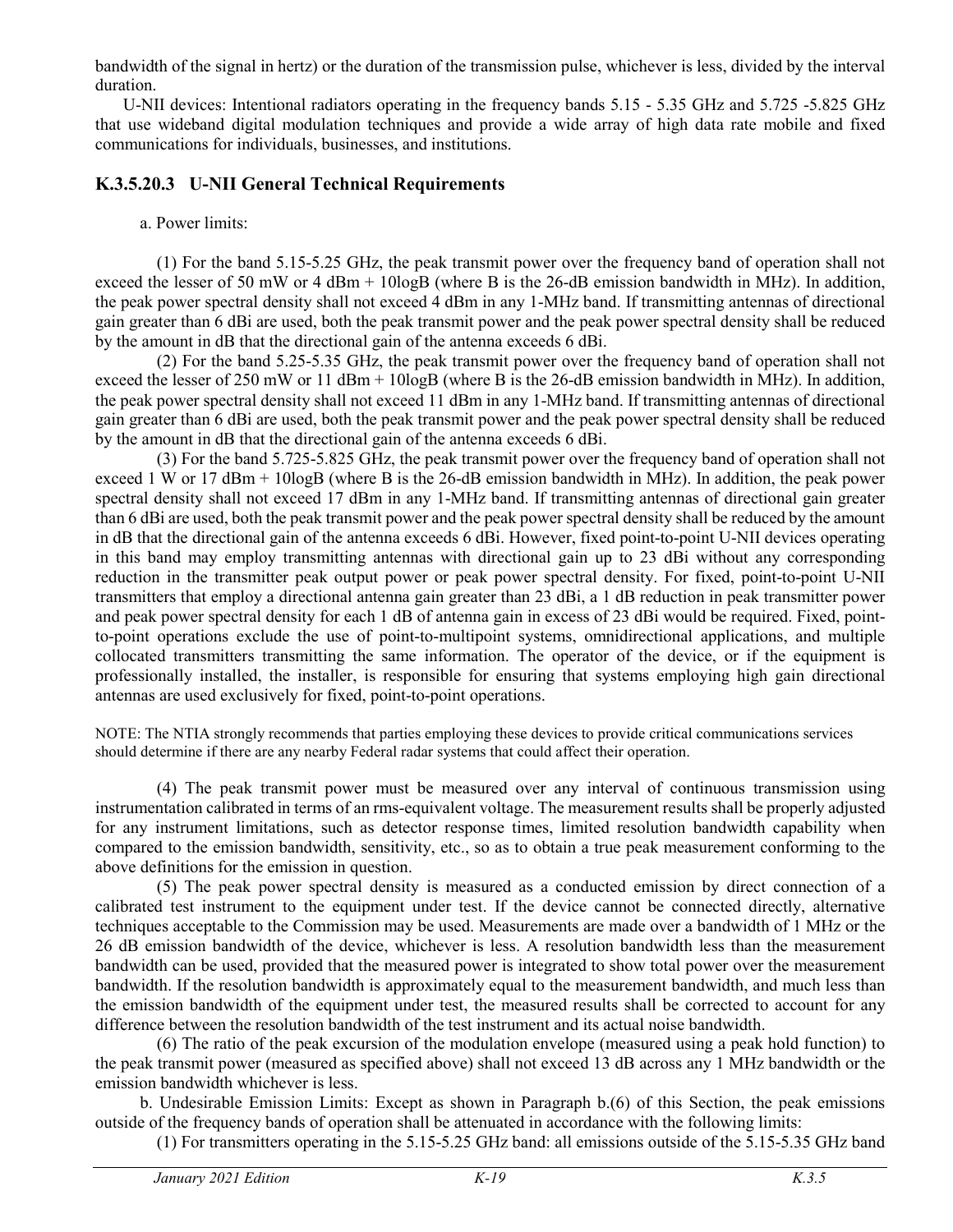shall not exceed an EIRP of -27 dBm/MHz.

(2) For transmitters operating in the 5.25-5.35 GHz band: all emissions outside of the 5.15-5.35 GHz band shall not exceed an EIRP of -27 dBm/MHz. Devices operating in the 5.25-5.35 GHz band that generate emissions in the 5.15-5.25 GHz band must meet all applicable technical requirements for operation in the 5.15-5.25 GHz band (including indoor use) or alternatively meet an out-of-band emission EIRP limit of -27 dBm/MHz in the 5.15-5.25 GHz band.

(3) For transmitters operating in the 5.725-5.825 GHz band: all emissions within the frequency range from the band edge to 10 MHz above or below the band edge shall not exceed an EIRP of -17 dBm/MHz; for frequencies 10 MHz or greater above or below the band edge, emissions shall not exceed an EIRP of -27 dBm/MHz.

(4) The above emission measurements shall be performed using a minimum resolution bandwidth of 1 MHz. A lower resolution bandwidth may be employed near the band edge, when necessary, provided the measured energy is integrated to show the total power over 1 MHz.

(5) Unwanted emissions below 1 GHz must comply with the general field strength limits set forth in Section K.3.4. Further, any devices using an AC power line are required to comply also with the conducted limits set forth in Section K.3.3.

(6) The provisions of Section K.3.2 of this Annex apply to intentional radiators operating under this section.

(7) When measuring the emission limits, the nominal carrier frequency shall be adjusted as close to the upper and lower frequency block edges as the design of the equipment permits.

c. The device shall automatically discontinue transmission in case of either absence of information to transmit or operational failure. These provisions are not intended to preclude the transmission of control or signaling information or the use of repetitive codes used by certain digital technologies to complete frame or burst intervals. Applicants shall include in their application for equipment authorization a description of how this requirement is met.

d. Any device that operates in the 5.15-5.25 GHz band shall use a transmitting antenna that is an integral part of the device.

e. Within the 5.15-5.25 GHz band, devices will be restricted to indoor operations to reduce any potential for harmful interference to aeronautical radionavigation and co-channel MSS operations.

f. Devices are subject to the radio frequency radiation exposure requirements specified in Section 8.2.28, as appropriate. All equipment shall be considered to operate in a "general population/uncontrolled" environment. Applications for equipment authorization of devices operating under this section must contain a statement confirming compliance with these requirements for both fundamental emissions and unwanted emissions. Technical information showing the basis for this statement must be submitted to the NTIA upon request.

g. Manufacturers of these devices are responsible for ensuring frequency stability such that an emission is maintained within the band of operation under all conditions of normal operation as specified in the users manual.

## **K.3.5.21 Unlicensed Personal Communications Service Devices**

### **K.3.5.21.1 PCS General**

This section sets out the regulations for unlicensed personal communication service (PCS) operating in the 1920- 1930 MHz band.

# **K.3.5.21.2 PCS Definitions**

Asynchronous devices: Devices that transmit RF energy at irregular time intervals, as typified by local area network data systems.

Coordinatable PCS device: PCS devices whose geographical area of operation is sufficiently controlled either by necessity of operation with a fixed infrastructure or by disabling mechanisms to allow adequate coordination of their locations relative to incumbent fixed microwave facilities.

Emission bandwidth: For purposes of this section the emission bandwidth shall be determined by measuring the width of the signal between two points, one below the carrier center frequency and one above the carrier center frequency, that are 26 dB down relative to the maximum level of the modulated carrier. Compliance with the emissions limits is based on the use of measurement instrumentation employing a peak detector function with an instrument resolutions bandwidth approximately equal to 1.0 percent of the emission bandwidth of the device under measurement.

Isochronous devices: Devices that transmit at a regular interval, typified by time-division voice systems.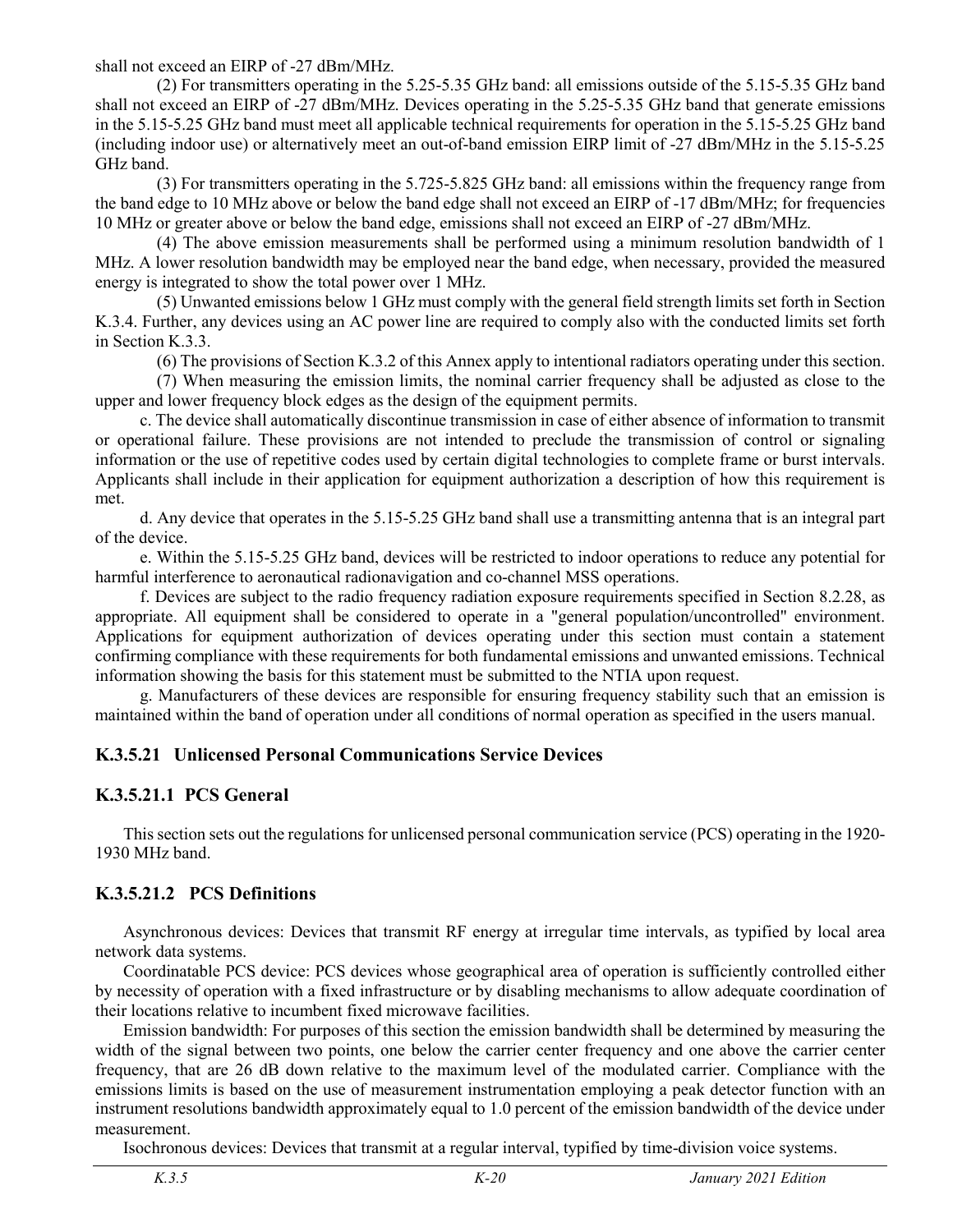Non-coordinatable PCS device: A PCS device that is capable of randomly roaming and operating in geographic areas containing incumbent microwave facilities such that operation of the PCS device will potentially cause harmful interference to the incumbent microwave facilities.

Peak transmit power: The peak power output as measured over an interval of time equal to the frame rate or transmission burst of the device under all conditions of modulation. Usually this parameter is measured as a conducted emission by direct connection of a calibrated test instrument to the equipment under test. If the device cannot be connected directly, alternative techniques acceptable to the Commission may be used.

Personal Communications Service (PCS) Devices [Unlicensed]: Intentional radiators operating in the frequency bands 1910-1930 MHz and 2390-2400 MHz that provide a wide array of mobile and ancillary fixed communication services to individuals and businesses.

Spectrum window: An amount of spectrum equal to the intended emission bandwidth in which operation is desired.

Sub-band: For purposes of this section the term sub-band refers to the spectrum allocated for isochronous or asynchronous transmission.

Thermal noise power: The noise power in watts defined by the formula N=kTB where N is the noise power in watts, k is Boltzmann's constant, T is the absolute temperature in degrees Kelvin (e.g., 295° K) and B is the emission bandwidth of the device in hertz.

Time window: An interval of time in which transmission is desired.

### **K.3.5.21.3 PCS Equipment Authorization Requirement**

PCS devices operating under this Annex shall be authorized by the Commission under the procedures in Title 47, Subpart J of Part 2 of the FCC Rules and Regulations before marketing. The application for authorization must contain sufficient information to demonstrate compliance with the requirements of this section.

### **K.3.5.21.4 PCS Coordination with Fixed Microwave Service**

a. Operations of unlicensed PCS devices are required to protect systems in the Private Operational-Fixed Microwave Service. Coordination in the Fixed Microwave services is facilitated through UTAM, Inc. (Unlicensed Transition and Management for Microwave relocation in the 2 GHz band). Funding for coordination and relocation of fixed microwave systems, when necessary, is covered by fees payed to UTAM by the manufacturers of the unlicensed PCS devices.

b. Operations under the provisions of this section are required to protect systems in the Private Operational-Fixed Microwave Service operating within the 1850-1990 MHz band until the dates and conditions specified in the FCC Rules and Regulations (under Title 47, Part 101.69 - 101.73) of this section for termination of primary status. Interference protection is not required for Title 47, Part 101 stations in this band licensed on a secondary basis.

c. The operator of a PCS device that is relocated from the coordinated area specified by UTAM, Inc., must cease operating the device until coordination for the new location is verified by UTAM, Inc. UTAM may be contacted at 800-429-8826 or by contacting UTAM, Inc. directly at UTAM, Inc., 991 US Highway 22, Suite 104, P.O. Box 8126, Bridgewater, NJ 08807 (Phone: 908-526-3636 or their FAX: 908-526-0115).

### **K.3.5.21.5 PCS Labeling Requirements**

In addition to the labeling requirements of Section K.1.4, all devices operating in the frequency band 1910-1930 MHz authorized under this section must bear a prominently located label with the following statement:

Installation of this equipment is subject to notification and coordination with UTAM, Inc. Any relocation of this equipment must be coordinated through, and approved by UTAM. Directions for contacting UTAM are specified in subparagraph 4.c of this may be contacted at 800-429-8826 or by contacting UTAM, Inc. directly at: UTAM, Inc., 991 US Highway 22, Suite 104, P.O. Box 8126, Bridgewater, NJ 08807 (Phone: 908-526-3636 or their FAX: 908- 526-0115).

# **K.3.5.21.6 PCS Measurement Procedures**

Measurements must be made in accordance with Annex K, Section K.1.5, except where specific procedures are specified in Section K.3.5.21. If no guidance is provided, the measurement procedure must be in accordance with good engineering practice.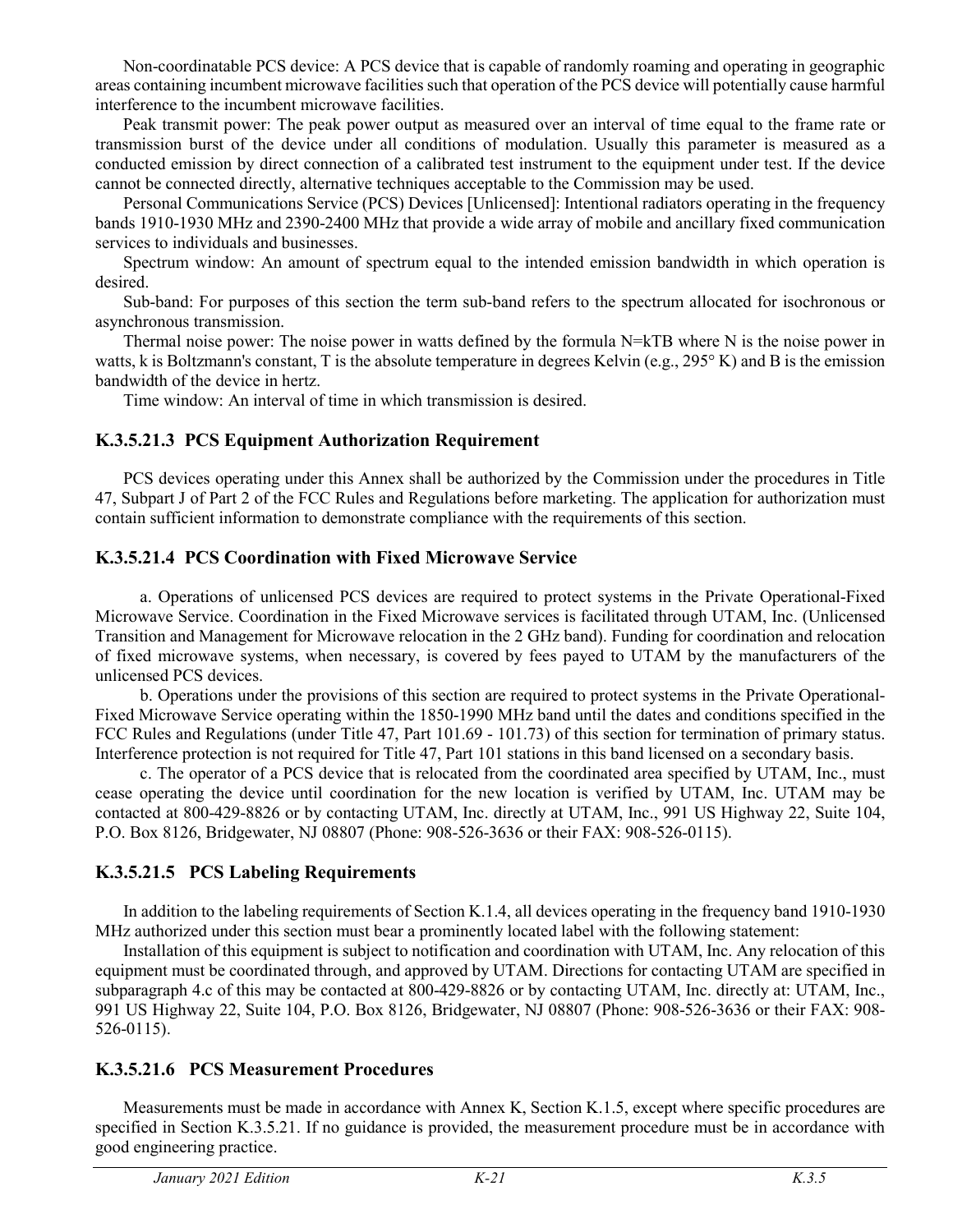## **K.3.5.21.7 PCS Conducted Limits**

An unlicensed PCS device that is designed to be connected to the public utility (AC) power line must meet the limits specified in Section K.3.3 of this Annex.

# **K.3.5.21.8 PCS Antenna Requirement**

An unlicensed PCS device must meet the antenna requirement of Section K.3.1 of this Annex.

# **K.3.5.21.9 PCS General Technical Requirements**

a. [Reserved]

b. All transmissions must use only digital modulation techniques.

c. Peak transmit power shall not exceed 100 microwatts multiplied by the square root of the emission bandwidth in hertz. Peak transmit power must be measured over any interval of continuous transmission using instrumentation calibrated in terms of an rms-equivalent voltage. The measurement results shall be properly adjusted for any instrument limitations, such as detector response times, limited resolution bandwidth capability when compared to the emission bandwidth, sensitivity, etc., so as to obtain a true peak measurement for the emission in question over the full bandwidth of the channel.

d. Power spectral density shall not exceed 3 milliwatts in any 3 kHz bandwidth as measured with a spectrum analyzer having a resolution bandwidth of 3 kHz.

e. The peak transmit power shall be reduced by the amount in decibels that the maximum directional gain of the antenna exceeds 3 dBi.

f. The device shall automatically discontinue transmission in case of either absence of information to transmit or operational failure. These provisions are not intended to preclude transmission of control and signaling information or use of repetitive codes used by certain digital technologies to complete frame or burst intervals.

g. Notwithstanding other technical requirements specified in this section, attenuation of emissions below the general emission limits in Section K.3.4 is not required.

h. Where there is a transition between limits, the tighter limit shall apply at the transition point.

i. Unlicensed PCS devices operating under the provision of this part shall be operated in a manner that ensures that the public is not exposed to radio frequency energy levels in excess of the national guidelines expressed in this manual in Section 8.2.28.

# **K.3.5.21.10 Specific Requirements for Devices Operating in the 1920-1930 MHz Sub-Band**

a. Operation shall be contained within one of eight 1.25 MHz channels starting with 1920-1921.25 MHz and ending with 1928.75-1930 MHz. Further sub-division of a 1.25 MHz channel is permitted with a reduced power level, as specified in Section K.3.5.21 subparagraph 9.c., but in no event shall the emission bandwidth be less than 50 kHz.

b. Intentional radiators with an intended emission bandwidth less than 625 kHz shall start searching for an available time and spectrum window within 3 MHz of the sub-band edge at 1920 MHz and search upward from that point. Devices with an intended emission bandwidth greater than 625 kHz shall start searching for an available time and spectrum window within 3 MHz of the sub-band edge at 1930 MHz and search downward from that point.

c. Isochronous devices must incorporate a mechanism for monitoring the time and spectrum windows that its transmission is intended to occupy. The following criteria must be met:

(1) Immediately prior to initiating transmission, devices must monitor the combined time and spectrum windows in which they intend to transmit for a period of at least 10 milliseconds for systems designed to use a 10 millisecond or shorter frame period or at least 20 milliseconds for systems designed to use a 20 millisecond frame period.

(2) The monitoring threshold must not be more than 30 dB above the thermal noise power for a bandwidth equivalent to the emission bandwidth of the device.

(3) If no signal above the threshold level is detected, transmission may commence and continue with the same emission bandwidth in the monitored time and spectrum windows without further monitoring. However, occupation of the same combined time and spectrum windows by a device or group of cooperating devices continuously over a period of time longer than 8 hours is not permitted without repeating the access criteria.

(4) Once access to specific combined time and spectrum windows is obtained an acknowledgement from a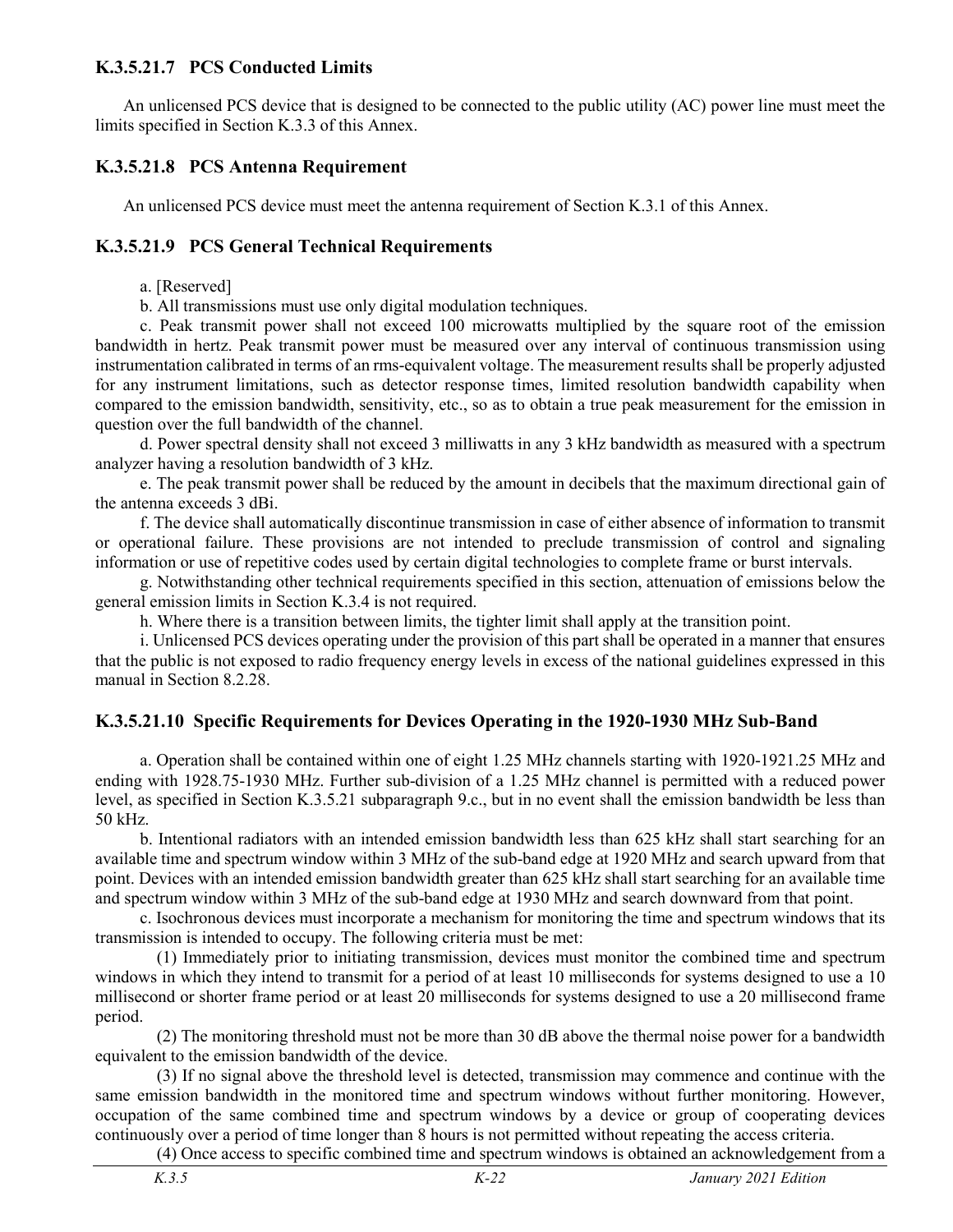system participant must be received by the initiating transmitter within one second or transmission must cease. Periodic acknowledgements must be received at least every 30 seconds or transmission must cease. Channels used exclusively for control and signalling information may transmit continuously for 30 seconds without receiving an acknowledgement, at which time the access criteria must be repeated.

(5) If access to spectrum is not available as determined by the above, and a minimum of 40 duplex system access channels are defined for the system, the time and spectrum windows with the lowest power level below a monitoring threshold of 50 dB above the thermal noise power determined for the emission bandwidth may be accessed. A device utilizing the provisions of this paragraph must have monitored all access channels defined for its system within the last 10 seconds and must verify, within the 20 milliseconds (40 milliseconds for devices designed to use a 20 millisecond frame period) immediately preceding actual channel access that the detected power of the selected time and spectrum windows is no higher than the previously detected value. The power measurement resolution for this comparison must be accurate to within 6 dB. No device or group of cooperating devices located within 1 meter of each other shall occupy more than three 1.25 MHz channels during any frame period. Devices in an operational state that are utilizing the provision of this section are not required to use the search provisions of (b) above.

(6) If the selected combined time and spectrum windows are unavailable, the device may either monitor and select different windows or seek to use the same windows after waiting an amount of time, randomly chosen from a uniform random distribution between 10 and 150 milliseconds, commencing when the channel becomes available.

(7) The monitoring system bandwidth must be equal to or greater than the emission bandwidth of the intended transmission and have a maximum reaction time less than 50xSQRT(1.25/emission bandwidth in MHz) microseconds for signals at the applicable threshold level but shall not be required to be less than 50 microseconds. If a signal is detected that is 6 dB or more above the applicable threshold level, the maximum reaction time shall be 35xSQRT(1.25/emission bandwidth in MHz) microseconds but shall not be required to be less than 35 microseconds.

(8) The monitoring system shall use the same antenna used for transmission, or an antenna that yields equivalent reception at that location.

(9) Devices that have a power output lower than the maximum permitted under the rules may increase their monitoring detection threshold by one decibel for each one decibel that the transmitter power is below the maximum permitted.

(10) An initiating device may attempt to establish a duplex connection by monitoring both its intended transmit and receive time and spectrum windows. If both the intended transmit and receive time and spectrum windows meet the access criteria, then the initiating device can initiate a transmission in the intended transmit time and spectrum window. If the power detected by the responding device can be decoded as a duplex connection signal from the initiating device, then the responding device may immediately begin transmitting on the receive time and spectrum window monitored by the initiating device.

(11) An initiating device that is prevented from monitoring during its intended transmit window due to monitoring system blocking from the transmissions of a co-located (within one meter) transmitter of the same system, may monitor the portions of the time and spectrum windows in which they intend to receive over a period of at least 10 milliseconds. The monitored time and spectrum window must total at least 50 percent of the 10 millisecond frame interval and the monitored spectrum must be within the 1.25 MHz frequency channel(s) already occupied by that device or co-located co-operating devices. If the access criteria is met for the intended receive time and spectrum window under the above conditions, then transmission in the intended transmit window by the initiating device may commence.

(12) The provisions of Section K.3.5.21 subparagraph 11.c(10) or Section K.3.5.21 subparagraph 11.c(11) shall not be used to extend the range of spectrum occupied over space or time for the purpose of denying fair access to spectrum to other devices.

d. Emissions shall be attenuated below a reference power of 112 milliwatts as follows: 30 dB between the channel edges and 1.25 MHz above or below the channel; 50 dB between 1.25 and 2.5 MHz above or below the channel; and 60 dB at 2.5 MHz or greater above or below the channel. Systems that further sub-divide a 1.25 MHz channel into X sub-channels must comply with the following emission mask: In the bands between 1B and 2B measured from the center of the emission bandwidth the total power emitted by the device shall be at least 30 dB below the transmit power permitted for that device; in the bands between 2B and 3B measured from the center of the emission bandwidth the total power emitted by an intentional radiator shall be at least 50 dB below the transmit power permitted for that radiator; in the bands between 3B and the 1.25 MHz channel edge the total power emitted by an intentional radiator in the measurement bandwidth shall be at least 60 dB below the transmit power permitted for that radiator. "B" is defined as the emission bandwidth of the device in MHz. Compliance with the emission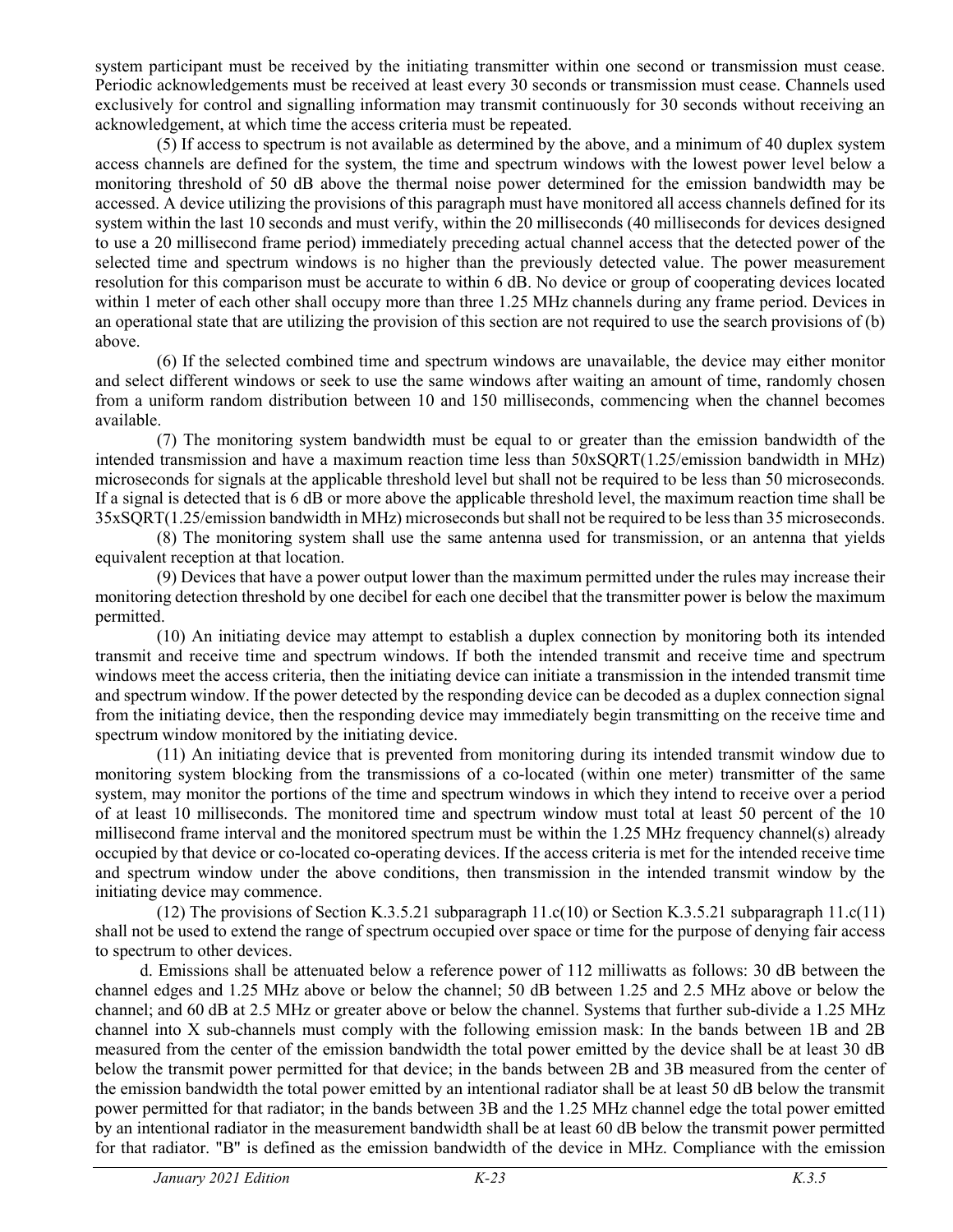limits is based on the use of measurement instrumentation employing a peak detector function with an instrument resolution bandwidth approximately equal to 1.0 percent of the emission bandwidth of the device under measurement.

e. The frame period (a set of consecutive time slots in which the position of each time slot can be identified by reference to a synchronizing source) of an intentional radiator operating in these sub-bands shall be 20 milliseconds/X where X is a positive whole number. Each device that implements time division for the purposes of maintaining a duplex connection on a given frequency carrier shall maintain a frame repetition rate with a frequency stability of at least 50 parts per millions (ppm). Each device which further divides access in time in order to support multiple communication links on a given frequency carrier shall maintain a frame repetition rate with a frequency stability of at least 10 ppm. The jitter (time-related, abrupt, spurious variations in the duration of the frame interval) introduced at the two ends of such a communication link shall not exceed 25 microseconds for any two consecutive transmissions. Transmissions shall be continuous in every time and spectrum window during the frame period defined for the device.

f. The frequency stability of the carrier frequency of the intentional radiator shall be maintained within  $\pm 10$ ppm over 1 hour or the interval between channel access monitoring, whichever is shorter. The frequency stability shall be maintained over a temperature variation of -20 $^{\circ}$  to +50 $^{\circ}$  degrees C at normal supply voltage, and over a variation in the primary supply voltage of 85 percent to 115 percent of the rated supply voltage at a temperature of 20° C. For equipment that is capable only of operating from a battery, the frequency stability tests shall be performed using a new battery without any further requirement to vary supply voltage.

### **K.3.5.22 Operation within the Band 57-64 GHz**

1. Operation under the provisions of this section is not permitted for the following products:

a. Equipment used on aircraft or satellites,

b. Field disturbance sensors, including vehicle radar systems, unless the field disturbance sensors are employed for fixed operation. For the purposes of this section, the reference to fixed operation includes field disturbance sensors installed in fixed equipment, even if the sensor itself moves within the equipment.

2. Within the 57-64 GHz band, emission levels shall not exceed the following:

a. For products other than fixed field disturbance sensors, the average power density of any emission, measured during the transmit interval, shall not exceed 9  $uW/cm^2$ , as measured three meters from the radiating structure, and the peak power density of any emission shall not exceed 18  $uW/m^2$ , as measured three meters from the radiating structure.

b. For fixed field disturbance sensors that occupy 500 MHz or less of bandwidth and that are contained wholly within the frequency band 61.0-61.5 GHz, the average power density of any emission, measured during the transmit interval, shall not exceed 9  $uW/cm^2$ , as measured three meters from the radiating structure, and the peak power density of any emission shall not exceed 18  $uW/cm^2$ , as measured three meters from the radiating structure. In addition, the average power density of any emission outside of the 61.0-61.5 GHz band, measured during the transmit interval, but still within the 57-64 GHz band, shall not exceed 9 nW/cm, as measured three meters from the radiating structure, and the peak power density of any emission shall not exceed 18  $nW / cm^2$ , as measured three meters from the radiating structure.

c. For fixed field disturbance sensors other than those operating under the provisions of paragraph (b)(2) of this section, the peak transmitter output power shall not exceed 0.1 *m*W and the peak power density shall not exceed

9  $nW / cm<sup>2</sup>$  at a distance of three meters.

d. Peak power density shall be measured with an RF detector that has a detection bandwidth that encompasses the 57-64 GHz band and has a video bandwidth of at least 10 MHz, or using an equivalent measurement method.

e. The average emission limits shall be calculated, based on the measured peak levels, over the actual time period during which transmission occurs.

3. Limits on spurious emissions:

a. The power density of any emissions outside the 57-64 GHz band shall consist solely of spurious emissions.

b. Radiated emissions below 40 GHz shall not exceed the general limits in Section 15.209.

c. Between 40 GHz and 200 GHz, the level of these emissions shall not exceed 90 *p*W/cm2 at a distance of three meters.

d. The levels of the spurious emissions shall not exceed the level of the fundamental emission.

4. Only spurious emissions and transmissions related to a publicly-accessible coordination channel, whose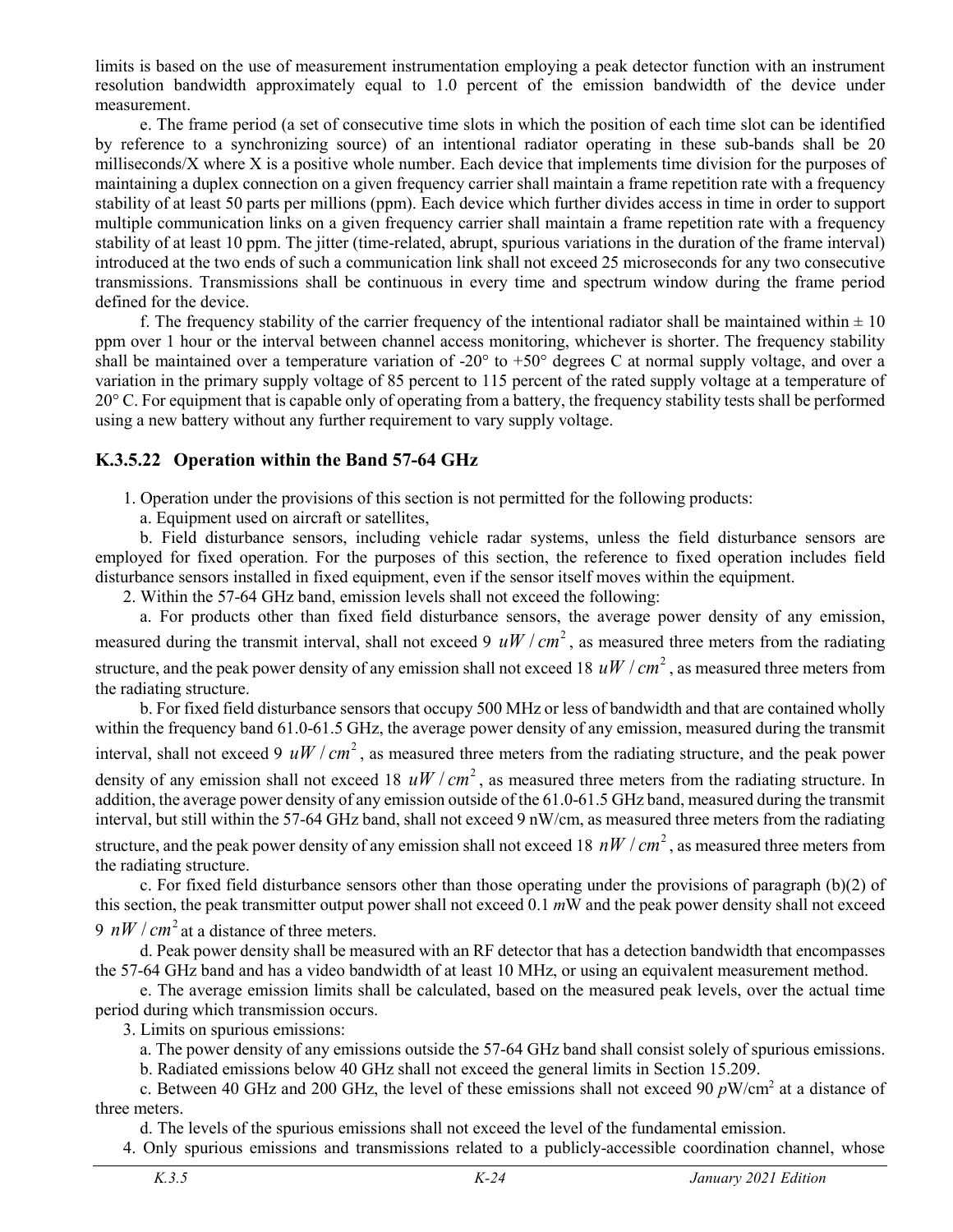purpose is to coordinate operation between diverse transmitters with a view towards reducing the probability of interference throughout the 57-64 GHz band, are permitted in the 57-57.05 GHz band.

NOTE: The 57-57.05 GHz is reserved exclusively for a publicly-accessible coordination channel. The development of standards for this channel shall be performed pursuant to authorizations issued under Part 5 of this chapter.

5. Except as specified below, the total peak transmitter output power shall not exceed 500 mW.

a. Transmitters with an emission bandwidth of less than 100 MHz must limit their peak transmitter output power to the product of 500 *m*W times their emission bandwidth divided by 100 MHz. For the purposes of this paragraph, emission bandwidth is defined as the instantaneous frequency range occupied by a steady state radiated signal with modulation, outside which the radiated power spectral density never exceeds 6 dB below the maximum radiated power spectral density in the band, as measured with a 100 kHz resolution bandwidth spectrum analyzer. The center frequency must be stationary during the measurement interval, if not stationary during normal operation (e.g. for frequency hopping devices).

b. Peak transmitter output power shall be measured with an RF detector that has a detection bandwidth that encompasses the 57-64 GHz, band and that has a video bandwidth of at least 10 MHz, or using an equivalent measurement method.

c. For purposes of demonstrating compliance with this paragraph, corrections to the transmitter output power may be made due to the antenna and circuit loss.

6. Fundamental emissions must be contained within the frequency bands specified in this section during all conditions of operation. Equipment is presumed to operate over the temperature range  $-20$  to  $+50$  degrees Celsius with an input voltage variation of 85% to 115% of rated input voltage, unless justification is presented to demonstrate otherwise.

7. Regardless of the power density levels permitted under this section, devices operating under the provisions of this section are subject to the radio frequency radiation exposure requirements specified in  $\S$  1.1307(b),  $\S$  2.1091 and § 2.1093 of this chapter, as appropriate. Applications for equipment authorization of devices operating under this section must contain a statement confirming compliance with these requirements for both fundamental emissions and unwanted emissions. Technical information showing the basis for this statement must be submitted to the Commission upon request.

8. Any transmitter that has received the necessary FCC equipment authorization under the rules of this chapter may be mounted in a group installation for simultaneous operation with one or more other transmitter(s) that have received the necessary FCC equipment authorization, without any additional equipment authorization. However, no transmitter operating under the provisions of this section may be equipped with external phase-locking inputs that permit beam-forming arrays to be realized.

9. For all transmissions that emanate from inside a building, within any one second interval of signal transmission, each transmitter with a peak output power equal to or greater than 0.1 *m*W or a peak power density equal to or greater than 3 *n*W/cm<sup>2</sup>, as measured three meters from the radiating structure, must transmit a transmitter identification at least once. Each application for equipment authorization must declare that the equipment that will be used inside a building contains the required transmitter identification feature and must specify a method whereby interested parties can obtain sufficient information, at no cost, to enable them to fully detect and decode this transmitter identification information. Upon the completion of decoding, the transmitter identification data block must provide the following fields:

a. FCC Identifier, which shall be programmed at the factory,

b. Manufacturer's serial number, which shall be programmed at the factory,

c. Provision for at least 24 bytes of data relevant to the specific device, which shall be field programmable. The grantee must implement a method that makes it possible for users to specify and update this data. The recommended content of this field is information to assist in contacting the operator.

# **K.3.6 Operation of Non-Licensed Ultrawideband Systems Devices**

# **K.3.6.1 Definitions:**

**Ultrawideband (UWB) Bandwidth**: UWB bandwidth is the frequency band bounded by the points that are 10 dB below the highest radiated emission, as based on the complete transmission system including the antenna. The upper boundary is designated fH and the lower boundary is designated fL. The frequency at which the highest radiated emission occurs is designated  $f_m$ .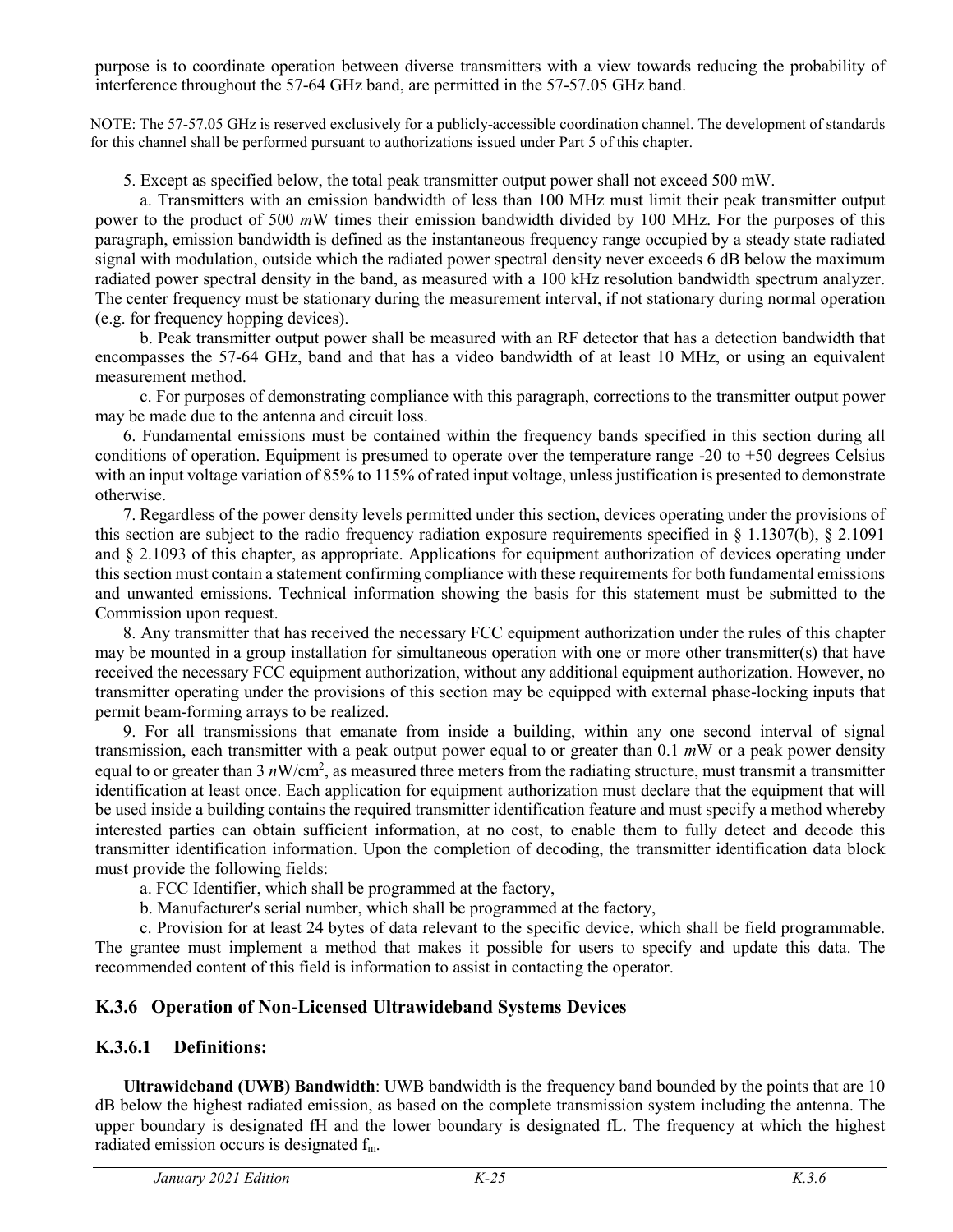**Center frequency:** The center frequency, fC, equals  $(f_H + f_L)/2$ .

**Fractional bandwidth:** The fractional bandwidth equals  $2(f_H - f_L)/(f_H + f_L)$ .

UWB transmitter: An intentional radiator that, at any point in time, has a fractional bandwidth equal to or greater than 0.20 or has a UWB bandwidth equal to or greater than 500 MHz, regardless of the fractional bandwidth.

**Imaging system**: A general category of UWB consisting of ground penetrating radar systems, medical imaging systems, wall imaging systems through-wall imaging systems and surveillance systems. As used in this subpart, imaging systems do not include systems designed to detect the location of tags or systems used to transfer voice or data information.

**Ground penetrating radar (GPR) system**: A field disturbance sensor that is designed to operate only when in contact with, or within 1 meter of, the ground for the purpose of detecting or obtaining the images of buried objects or determining the physical properties within the ground. The energy from the GPR is intentionally directed down into the ground for this purpose.

**Medical imaging system:** A field disturbance sensor that is designed to detect the location or movement of objects within the body of a person or animal.

**Wall imaging system:** A field disturbance sensor that is designed to detect the location of objects contained within a "wall" or to determine the physical properties within the "wall." The "wall" is a concrete structure, the side of a bridge, the wall of a mine or another physical structure that is dense enough and thick enough to absorb the majority of the signal transmitted by the imaging system. This category of equipment does not include products such as "stud locators" that are designed to locate objects behind gypsum, plaster or similar walls that are not capable of absorbing the transmitted signal.

**Through-wall imaging system:** A field disturbance sensor that is designed to detect the location or movement of persons or objects that are located on the other side of an opaque structure such as a wall or a ceiling. This category of equipment may include products such as "stud locators" that are designed to locate objects behind gypsum, plaster or similar walls that are not thick enough or dense enough to absorb the transmitted signal.

Surveillance system: A field disturbance sensor used to establish a stationary radio frequency perimeter field that is used for security purposes to detect the intrusion of persons or objects.

**EIRP:** Equivalent isotropically radiated power, i.e., the product of the power supplied to the antenna and the antenna gain in a given direction relative to an isotropic antenna. The EIRP, in terms of dBm, can be converted to a field strength, in dBV/m at three meters, by adding 95.2. EIRP refers to the highest signal strength measured in any direction and at any frequency from the UWB device, as tested in accordance with the procedures specified later in this section.

**Hand held:** A hand held device is a portable device, such as a lap top computer or a Personal Data Assistant, that is primarily hand held while being operated and that does not employ a fixed infrastructure.

### **K.3.6.2 Qualification Statements**

1. The provisions of footnote US246 to the Table of Frequency Allocations and the frequency bands listed in Section K.3.2 do not apply to systems and devices operated under this section.2. A UWB device that contains digital circuitry not directly associated with the operation of the transmitter also is subject to the requirements for unintentional radiators in Section K.2 of this Annex. Similarly, an associated receiver that operates (tunes) within the frequency range 30 MHz to 960 MHz is subject to the requirements for unintentional radiators in Section K.2 of this Annex K.

# **K.3.6.3 Technical Requirements for Low Frequency Imaging Systems**

1. The UWB bandwidth of an imaging system operating under the provisions of this Section must be below 960 MHz.

2. Operation under the provisions of this section is limited to GPRs, wall and through-wall imaging systems. These systems require coordination, as detailed in Section K.3.6.9 of this Annex.

3. An imaging system shall contain a manually operated switch that causes the transmitter to cease operation within 10 seconds of being released by the operator. In addition, it is permissible to operate an imaging system by remote control provided the imaging system ceases transmission within 10 seconds of the remote switch being released by the operator.

4. The radiated emissions at or below 960 MHz from a device operating under the provisions of this section shall not exceed the emission levels in Section K.3.4 of this Annex. The radiated emissions above 960 MHz from a device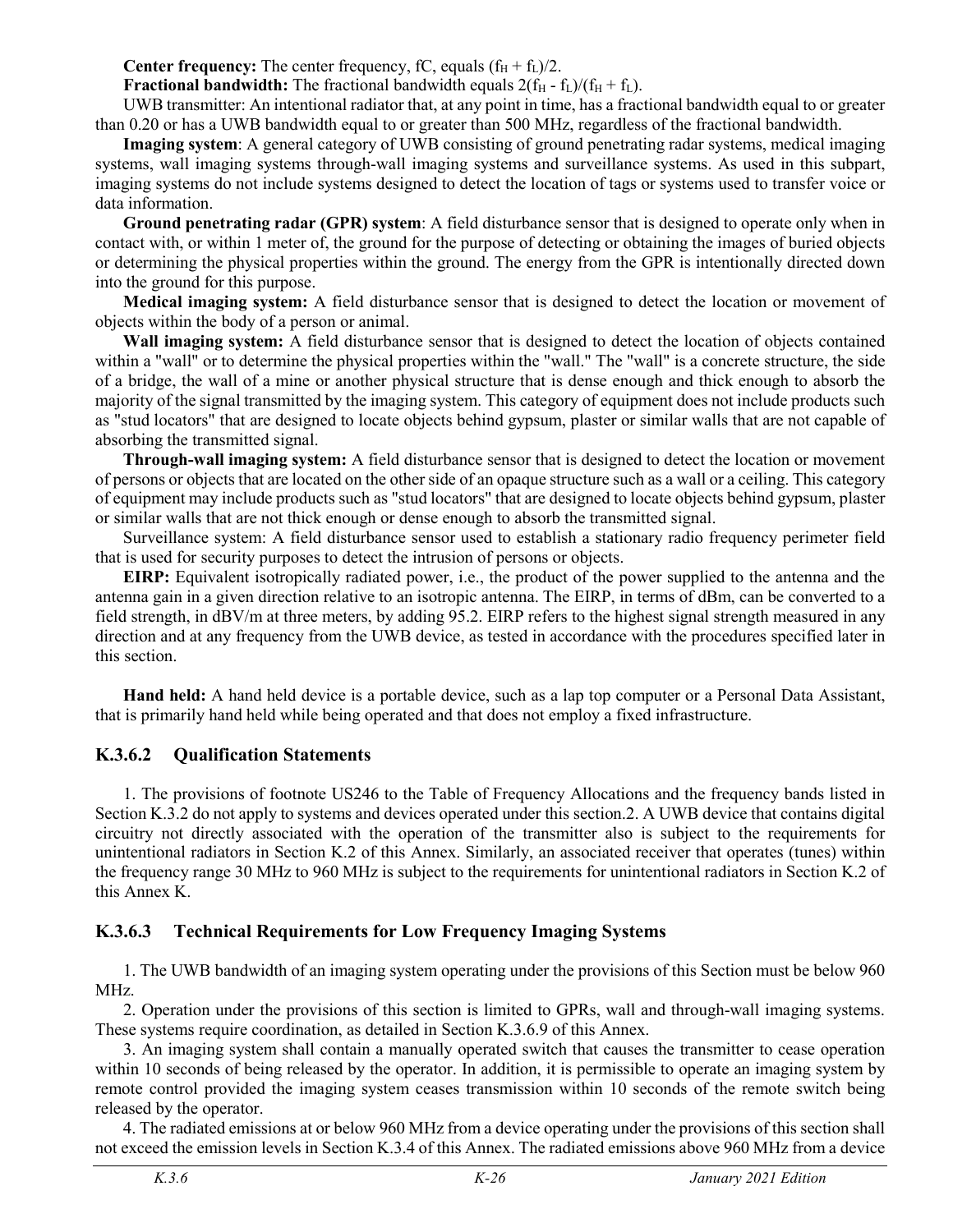operating under the provisions of this section shall not exceed the following average limits when measured using a resolution bandwidth of 1 MHz:

| Frequency in MHz | EIRP in dBm |
|------------------|-------------|
| 960-1610         | $-65.3$     |
| 1610-1990        | $-53.3$     |
| Above 1990       | $-51.3$     |

5. In addition to the radiated emission limits specified in the above table, UWB transmitters shall not exceed the following average limits when measured using a resolution bandwidth of no less than 1 kHz:

| Frequency in MHz | EIRP in dBm |
|------------------|-------------|
| 1164-1240        | $-75.3$     |
| 1559-1610        | $-75.3$     |

6. The peak level of the emissions contained within a 50 MHz bandwidth centered on the frequency at which the highest radiated emission occurs,  $f_M$ , shall not exceed 0 dBm EIRP. It is acceptable to employ a different resolution bandwidth, and a correspondingly different peak emission limit, following the procedures described Section K.3.6.10.

#### **K.3.6.4 Technical Requirements for Mid-Frequency Imaging Systems**

1. The UWB bandwidth of an imaging system operating under the provisions of this section must be contained between 1990 MHz and 10,600 MHz.

2. Operation under the provisions of this section is limited to through-wall imaging systems and fixed surveillance systems. These systems require coordination as detailed in Section K.3.6.9 of this Annex.

3. A through-wall imaging system shall contain a manually operated switch that causes the transmitter to cease operation within 10 seconds of being released by the operator. In addition, it is permissible to operate an imaging system by remote control provided the imaging system ceases transmission within 10 seconds of the remote switch being released by the operator.

4. The radiated emissions at or below 960 MHz from a device operating under the provisions of this section shall not exceed the emission levels in Section K.3.4 of this Annex. The radiated emissions above 960 MHz from a device operating under the provisions of this section shall not exceed the following average limits when measured using a resolution bandwidth of 1 MHz:

| EIRP in dBm |
|-------------|
| $-53.3$     |
| $-51.3$     |
| $-41.3$     |
| $-51.3$     |
|             |

5. In addition to the radiated emission limits specified in the above table, UWB transmitters operating under the provisions of this section shall not exceed the following average limits when measured using a resolution bandwidth of no less than 1 kHz:

| Frequency in MHz | EIRP in dBm |
|------------------|-------------|
| 1164-1240        | $-63.3$     |
| 1559-1610        | $-63.3$     |

6. The peak level of the emissions contained within a 50 MHz bandwidth centered on the frequency at which the highest radiated emission occurs,  $f_M$ , shall not exceed 0 dBm EIRP. It is acceptable to employ a different resolution bandwidth, and a correspondingly different peak emission limit, following the procedures described Section K.3.6.10.

### **K.3.6.5 Technical Requirements for High Frequency Imaging Systems**

1. The UWB bandwidth of an imaging system operating under the provisions of this section must be contained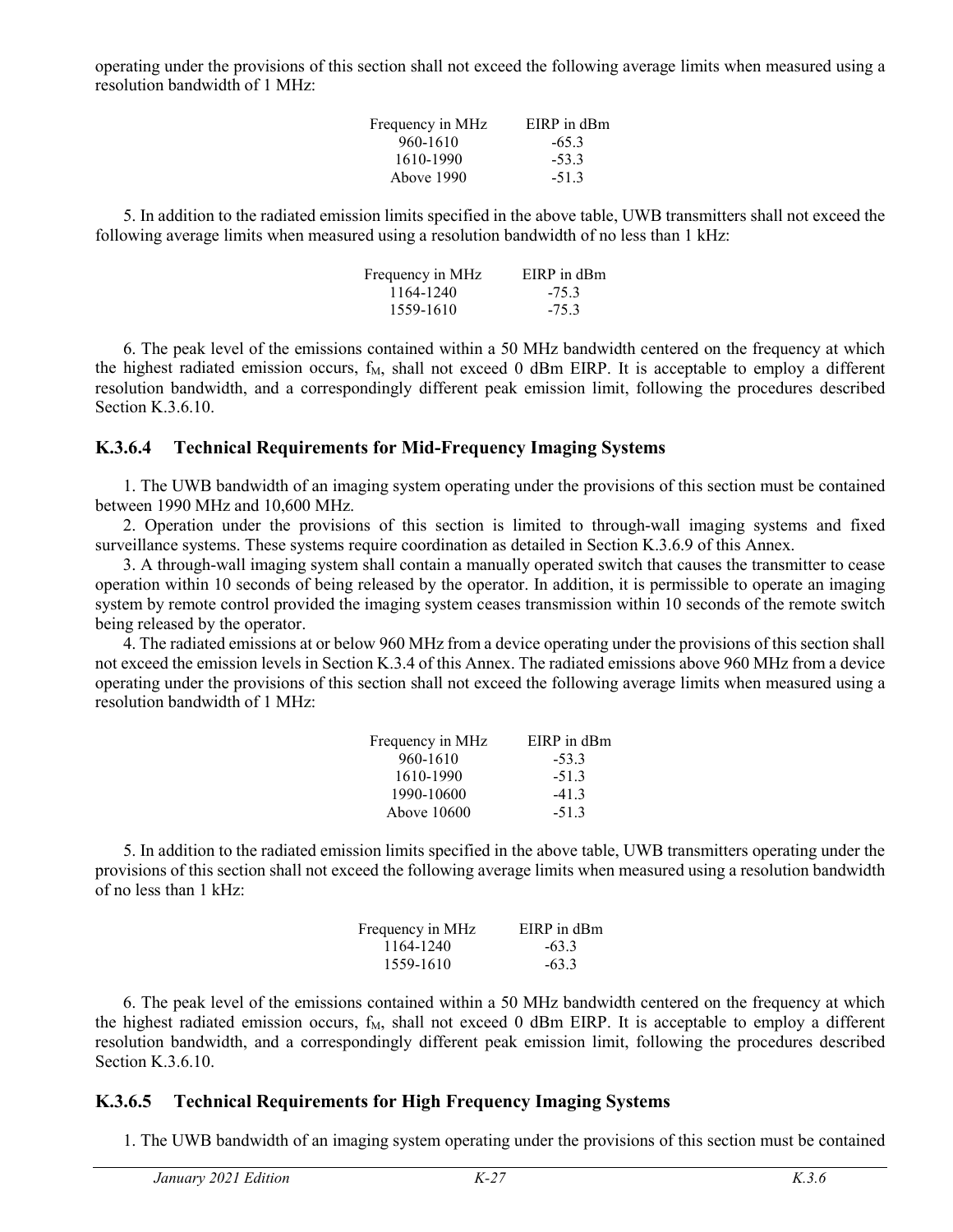between 3100 MHz and 10,600 MHz.

2. Operation under the provisions of this section is limited to GPRs and wall imaging systems and medical imaging systems used at the direction of, or under the supervision of, a licensed health care practitioner. The operation of these systems requires coordination, as detailed in Section K.3.6.9 of this Annex.

3. An imaging system shall contain a manually operated switch that causes the transmitter to cease operation within 10 seconds of being released by the operator. In addition, it is permissible to operate an imaging system by remote control provided the imaging system ceases transmission within 10 seconds of the remote switch being released by the operator.

4. The radiated emissions at or below 960 MHz from a device operating under the provisions of this section shall not exceed the emission levels in Section K.3.4 of this Annex. The radiated emissions above 960 MHz from a device operating under the provisions of this section shall not exceed the following average limits when measured using a resolution bandwidth of 1 MHz:

| Frequency in MHz | EIRP in dBm |
|------------------|-------------|
| 960-1610         | $-65.3$     |
| 1610-1990        | $-53.3$     |
| 1990-3100        | $-51.3$     |
| 3100-10600       | $-41.3$     |
| Above 10600      | $-51.3$     |

5. In addition to the radiated emission limits specified in the above table, UWB transmitters operating under the provisions of this section shall not exceed the following average limits when measured using a resolution bandwidth of no less than 1 kHz:

| Frequency in MHz | EIRP in dBm |
|------------------|-------------|
| 1164-1240        | $-75.3$     |
| 1559-1610        | $-75.3$     |

6. The peak level of the emissions contained within a 50 MHz bandwidth centered on the frequency at which the highest radiated emission occurs, fM, shall not exceed 0 dBm EIRP. It is acceptable to employ a different resolution bandwidth, and a correspondingly different peak emission limit, following the procedures described later in Section K.3.6.10.

### **K.3.6.6 Technical Requirements for Indoor UWB Systems**

1. Operation under the provisions of this section is limited to UWB transmitters employed solely for indoor operation.

a. Indoor UWB devices, by the nature of their design, must be capable of operation only indoors. The necessity to operate with a fixed indoor infrastructure (e.g., a transmitter that must be connected to the AC power lines, may be considered sufficient to demonstrate this).

b. The emissions from equipment operated under this section shall not be intentionally directed outside of the building in which the equipment is located, such as through a window or a doorway, to perform an outside function, such as the detection of persons about to enter a building.

c. The use of outdoor mounted antennas (e.g., antennas mounted on the outside of a building or on a telephone pole, or any other outdoors infrastructure is prohibited).

d. Field disturbance sensors installed inside of metal or underground storage tanks are considered to operate indoors provided the emissions are directed towards the ground.

e. A communications system shall transmit only when the intentional radiator is sending information to an associated receiver.

2. The UWB bandwidth of a UWB system operating under the provisions of this section must be contained between 3100 MHz and 10,600 MHz.

3. The radiated emissions at or below 960 MHz from a device operating under the provisions of this section shall not exceed the emission levels in Section K.3.4 of this Annex. The radiated emissions above 960 MHz from a device operating under the provisions of this section shall not exceed the following average limits when measured using a resolution bandwidth of 1 MHz:

Frequency in MHz EIRP in dBm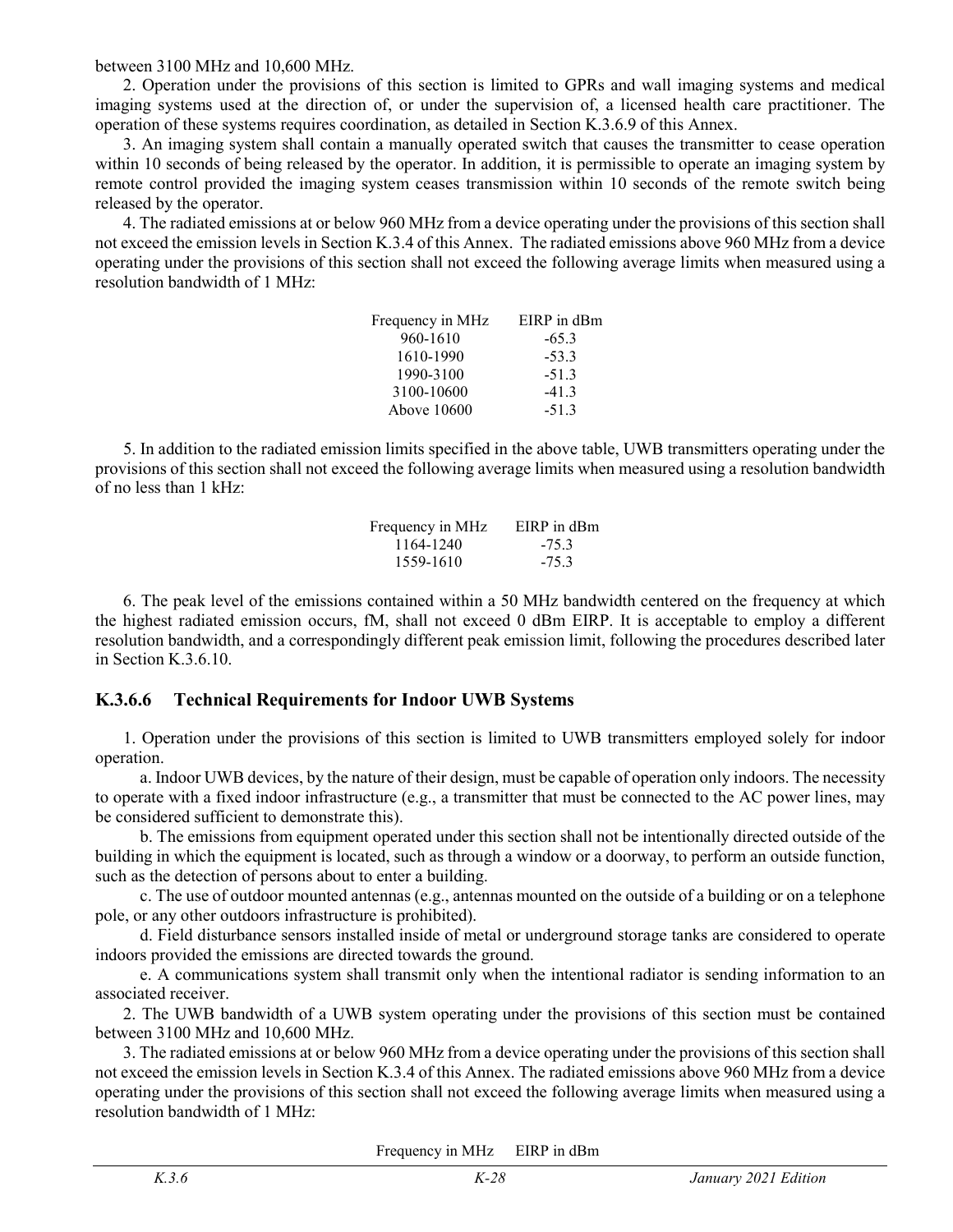| 960-1610    | $-75.3$ |
|-------------|---------|
| 1610-1990   | $-53.3$ |
| 1990-3100   | $-51.3$ |
| 3100-10600  | $-41.3$ |
| Above 10600 | $-51.3$ |

4. In addition to the radiated emission limits specified in the above table, UWB transmitters operating under the provisions of this section shall not exceed the following average limits when measured using a resolution bandwidth of no less than 1 kHz:

| Frequency in MHz | EIRP in dBm |
|------------------|-------------|
| 1164-1240        | $-85.3$     |
| 1559-1610        | $-85.3$     |

5. The peak level of the emissions contained within a 50 MHz bandwidth centered on the frequency at which the highest radiated emission occurs, fM, shall not exceed 0 dBm EIRP. It is acceptable to employ a different resolution bandwidth, and a correspondingly different peak emission limit, following the procedures described Section K.3.6.10.

6. UWB systems operating under the provisions of this section shall bear the following or similar statement in a conspicuous location on the device or in the instruction manual supplied with the device: *"This equipment may only be operated indoors"*

#### **K.3.6.7 Technical Requirements for Handheld UWB Systems**

1. UWB devices operating under the provisions of this section must be hand held (i.e., they are relatively small devices that are primarily hand held while being operated and do not employ a fixed infrastructure).

a. A UWB device operating under the provisions of this section shall transmit only when it is sending information to an associated receiver. The UWB intentional radiator shall cease transmission within 10 seconds unless it receives an acknowledgment from the associated receiver that its transmission is being received. An acknowledgment of reception must continued to be received by the UWB intentional radiator at least every 10 seconds or the UWB device must cease transmitting.

b. The use of antennas mounted on outdoor structures, e.g., antennas mounted on the outside of a building or on a telephone pole, or any fixed outdoors infrastructure is prohibited. Antennas may be mounted only on the handheld UWB device.

c. UWB devices operating under the provisions of this section may operate indoors or outdoors.

2. The UWB bandwidth of a device operating under the provisions of this section must be contained between 3100 MHz and 10,600 MHz.

3. The radiated emissions at or below 960 MHz from a device operating under the provisions of this section shall not exceed the emission levels in Section K.3.4 of this Annex. The radiated emissions above 960 MHz from a device operating under the provisions of this section shall not exceed the following average limits when measured using a resolution bandwidth of 1 MHz:

| Frequency in MHz | EIRP in dBm |
|------------------|-------------|
| 960-1610         | $-75.3$     |
| 1610-1990        | $-63.3$     |
| 1990-3100        | $-61.3$     |
| 3100-10600       | $-41.3$     |
| Above 10600      | $-61.3$     |

4. In addition to the radiated emission limits specified in the above table, UWB transmitters operating under the provisions of this section shall not exceed the following average limits when measured using a resolution bandwidth of no less than 1 kHz:

| Frequency in MHz | EIRP in dBm |
|------------------|-------------|
| 1164-1240        | $-85.3$     |
| 1559-1610        | $-85.3$     |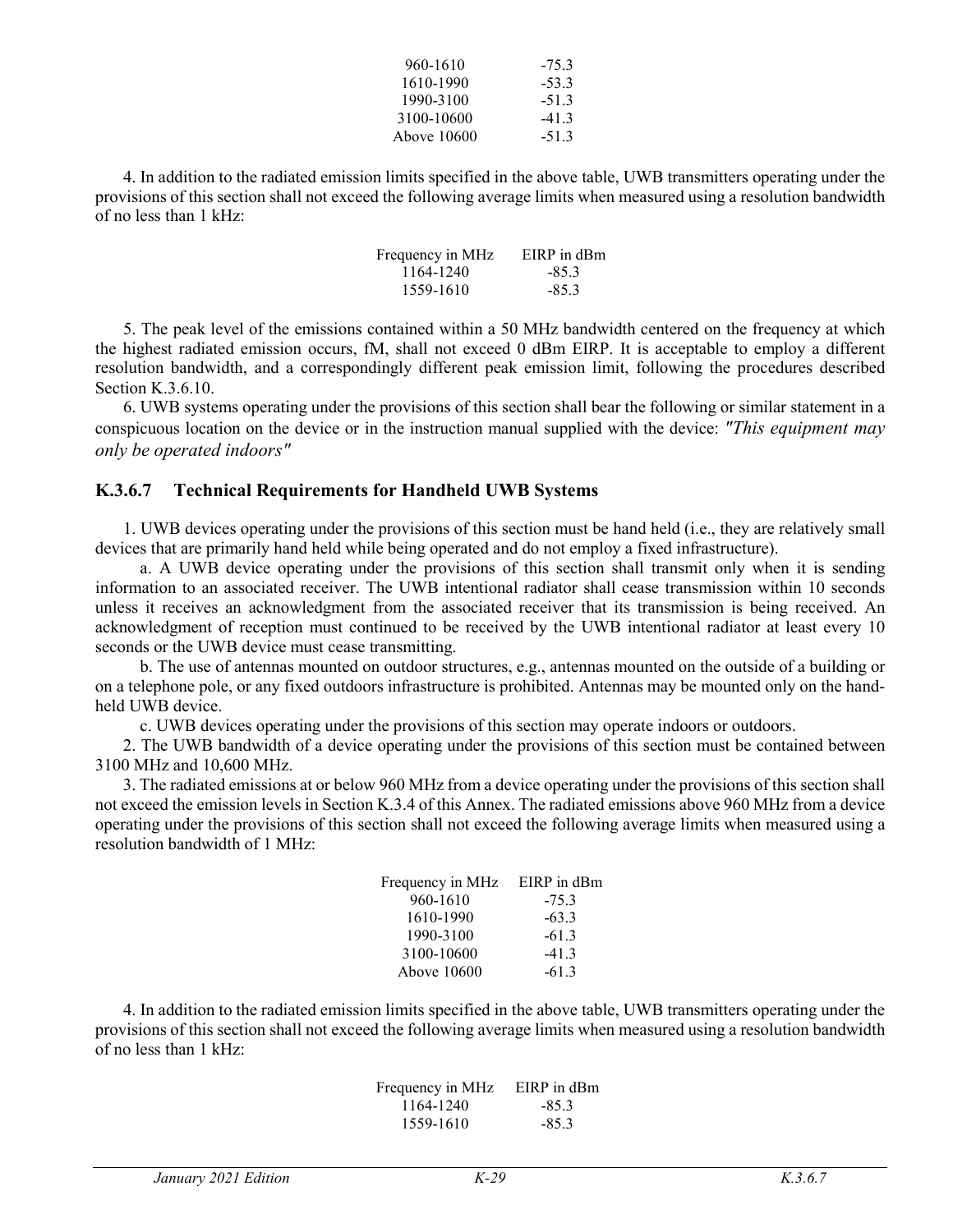5. The peak level of the emissions contained within a 50 MHz bandwidth centered on the frequency at which the highest radiated emission occurs, fM, shall not exceed 0 dBm EIRP. It is acceptable to employ a different resolution bandwidth, and a correspondingly different peak emission limit, following the procedures described Section K.3.6.10.

# **K.3.6.8 Technical Requirements Applicable to All UWB Devices**

1. Operation of UWB devices onboard an aircraft, a ship or a satellite is not prohibited. However, because of safety concerns, use by passengers aboard such vessels is prohibited. Moreover, UWB systems involving mission critical or safety of life services, which must be protected from other emitters, or involving aggregations of UWB devices aboard several mobile platforms cannot be operated under these provisions.

2. Digital circuitry that is used only to enable the operation of a transmitter and that does not control additional functions or capabilities is not classified as a digital device. Instead, the emissions from that digital circuitry are subject to the same limits as those applicable to the transmitter. If it can be clearly demonstrated that an emission from a UWB transmitter is due solely to emissions from digital circuitry contained within the transmitter and that the emission is not intended to be radiated from the transmitter's antenna, the limits shown in Section K.3.4 of this Annex shall apply to that emission rather than the limits specified in this section.

3. Within the tables in the above rule sections, the tighter emission limit applies at the band edges. Radiated emission levels at and below 960 MHz are based on measurements employing a CISPR quasi-peak detector. Radiated emission levels above 960 MHz are based on RMS average measurements over a 1 MHz resolution bandwidth. The RMS average measurement is based on the use of a spectrum analyzer with a resolution bandwidth of 1 MHz, an RMS detector, and a 1 millisecond or less averaging time. If pulse gating is employed where the transmitter is quiescent for intervals that are long compared to the nominal pulse repetition interval, measurements shall be made with the pulse train gated on.

4. The frequency at which the highest radiated emission occurs, fM, must be contained within the UWB bandwidth.

5. Imaging systems may be employed only for the type of information exchange described in their specific definitions contained earlier in this section. The detection of tags or the transfer or data or voice information is not permitted under the standards for imaging systems.

6. When a peak measurement is required, it is acceptable to use a resolution bandwidth other than the 50 MHz specified in this subpart. This resolution bandwidth shall not be lower than 1 MHz or greater than 50 MHz, and the measurement shall be centered on the frequency at which the highest radiated emission occurs, fM. If a resolution bandwidth other than 50 MHz is employed, the peak EIRP limit shall be 20 log (RBW/50) dBm where RBW is the resolution bandwidth in megahertz that is employed. This may be converted to a peak field strength level at 3 meters using  $E(dB\mu V/m) = P(dBm EIRP) + 95.2$ .

7. The highest frequency employed in Section K.1.6 of this Annex to determine the frequency range over which radiated measurements are made shall be based on the center frequency, fC, unless a higher frequency is generated within the UWB device. For measuring emission levels, the spectrum shall be investigated from the lowest frequency generated in the UWB transmitter, without going below 9 kHz, up to the frequency range shown in Section K.1.6of this Annex or up to  $fC + 3/(p$ ulse width in seconds), whichever is higher. There is no requirement to measure emissions beyond 40 GHz provided fC is less than 10 GHz; beyond 100 GHz if fC is at or above 10 GHz and below 30 GHz; or beyond 200 GHz if fC is at or above 30 GHz.

8. Agencies are reminded of the other standards and requirements in this Annex such as a limit on emissions conducted onto the AC power lines.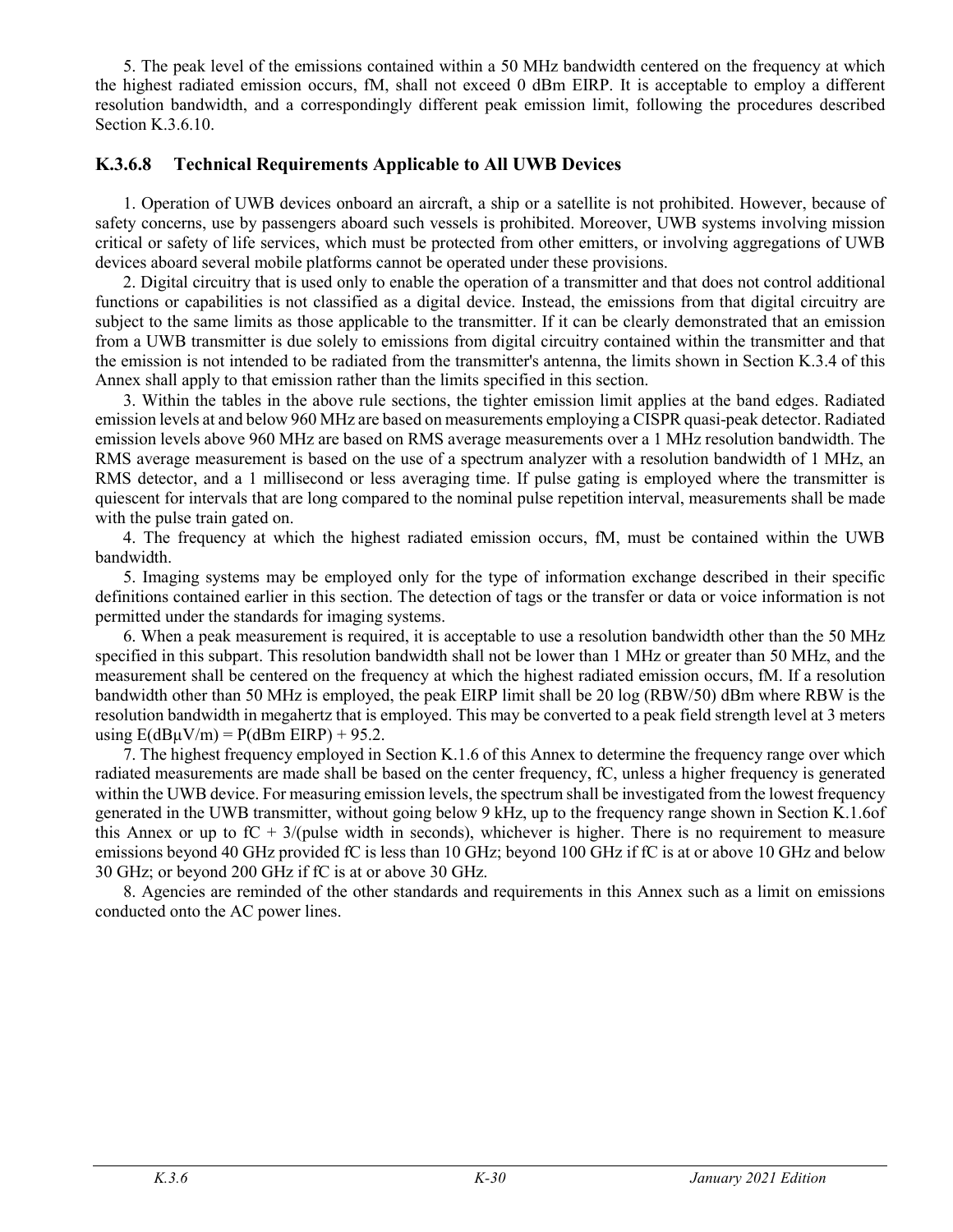## **K.3.6.9 Coordination Requirements**

1. UWB imaging systems require coordination through the FAS before the equipment may be used. The operator shall comply with any constraints on equipment usage resulting from this coordination.

2. The users of UWB imaging devices shall supply detailed operational areas to NTIA. The information provided by the UWB operator shall include the name, address and other pertinent contact information of the user, the desired geographical area of operation, and the FCC ID number and other nomenclature of the UWB device.

3. Users of authorized, coordinated UWB systems may transfer them to other qualified users and to different locations upon coordination of change of ownership or location with the FAS and coordination with existing authorized operations.

4. The FAS coordination report shall include any needed constraints that apply to day-to-day operations. Such constraints could specify prohibited areas of operations or areas located near authorized radio stations for which additional coordination is required before operation of the UWB equipment. If additional local coordination is required, a local coordination contact will be provided.

### **K.3.6.10 Measurement Procedures**

These measurement procedures are intended to provide general guidance for compliance measurements of UWB devices developed pursuant to Section 7.9 of this Manual. Except as otherwise described herein, measurements shall be made in accordance with the procedures specified in Part 15 of Title 47 of the Code of Federal Regulations.

a. Ground penetrating radars (GPRs) and wall imaging systems shall be tested under conditions that are representative of actual operating conditions. UWB devices intended for these types of application shall be compliance tested with the transducer at an operationally representative height above a twenty-inch thick bed of dry sand. The use of this medium, particularly for larger GPRs (e.g., those that are towed behind vehicles), will likely preclude the use of a turntable in the measurement procedure. For these cases, directionality gradients shall be analyzed and measurements shall be performed at a sufficient number of radials around the equipment under test to determine the radial at which the field strength values of the radiated emissions are maximized.

b. Field strength measurements of through-wall imaging systems may be made with a "thick gypsum or drywall board placed between the UWB device antenna and the measurement system antenna.

c. RMS average field strength measurements, required for all frequencies above 960 MHz, shall be made using techniques to obtain true RMS average. This can be accomplished by using a spectrum analyzer that incorporates a RMS detector. The resolution bandwidth of the analyzer shall be set to 1 MHz, the RMS detector selected, and a video integration time of 1 ms or less is to be used. If the transmitter employs pulse gating, in which the transmitter is quiescent for intervals that are long compared to the nominal pulse repetition interval, all measurements shall be made while the pulse train is gated on. Alternatively, a true RMS level can be measured using a spectrum analyzer that does not incorporate a RMS detector. This approach requires a multiple step technique beginning with a peak detection scan of the UWB spectrum with a RBW of 1 MHz and a VBW of no less than 1 MHz. The resulting trace is to be used to identify the frequency and bandwidth of the five highest peaks in the spectrum. The analyzer is then to be placed in a "zero span" mode, with a RBW of 1 MHz, a video bandwidth equal to or greater than 1 MHz, and a detector selected that does not distort or smooth the instantaneous signal levels (e.g., a "sample" detector). With these settings, a minimum of ten independent instantaneous points, representing the highest amplitude readings, are to be obtained during the time that a pulse is present, in each 1 MHz frequency bin across the bandwidth of each of the five highest peaks identified in the previous step. Note that when the PRF of the device under test is less than the measurement bandwidth of 1 MHz, a significant number of samples may be required to ensure that a minimum of 10 samples with the pulse present are obtained. The data obtained from these measurements must then be postprocessed to determine true RMS average power levels. The post-processing of the data can be performed manually or with the aid of appropriate software.

d. On any frequency or frequencies below or equal to 960 MHz, the field strength shall be measured with equipment employing a CISPR quasi-peak detector function and related measurement bandwidths, unless otherwise specified.

e. In the frequency bands 1164-1240 MHz and 1559-1610 MHz, average radiated field strength measurements shall be made with a resolution bandwidth of no less than 1 kHz, using techniques as described previously for determining true RMS average power levels.

f. Peak radiated emission measurements shall be made using a spectrum analyzer with a 3 MHz resolution bandwidth and no less than a 3 MHz video bandwidth. The analyzer should be used in a maximum-hold trace mode.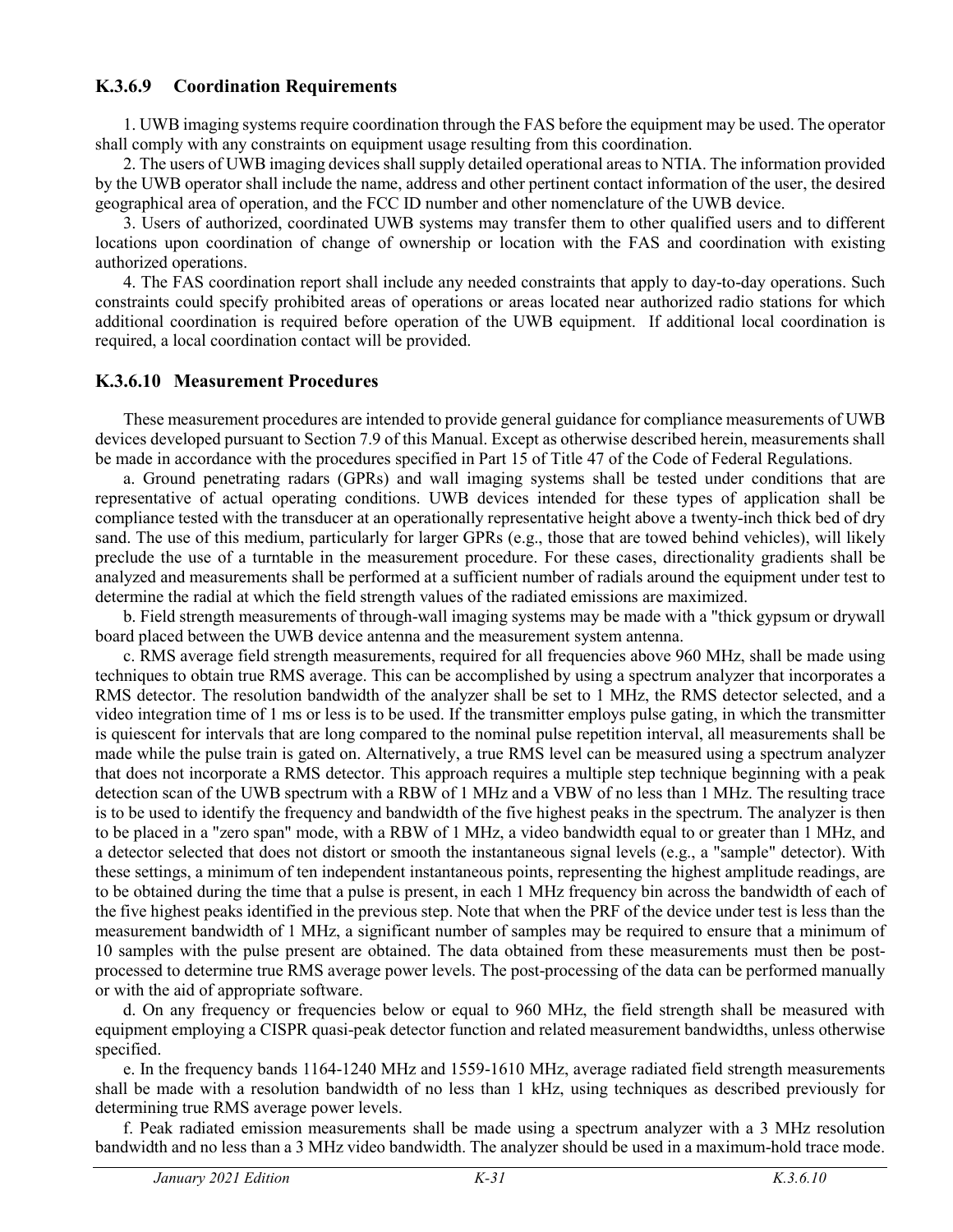The peak power level expressed in a 3 MHz bandwidth and the frequency at which this level was measured shall be reported in the application for certification. A different resolution bandwidth between 1 MHz and 50 MHz may be employed with appropriate changes to the standard. If a resolution bandwidth greater than 3 MHz is employed, a detailed description of the test procedure, calibration of the test setup, and the instrumentation employed in the testing must be submitted to the Commission. It is recommended that measurements using a resolution bandwidth greater than 3 MHz be coordinated with the Commission's laboratory staff in advance of the submission for certification.

g. Field strength measurements may be performed without the use of a ground plane; however, a factor of 4.7 dB must be added to the measurement results thus obtained.

h. To the extent practicable, the device under test should be measured at the distance specified in the appropriate section of this Annex. However, in order to obtain an adequate signal-to-noise ratio in the measurement system, radiated measurements may have to be made at distances less than specified. In these cases, measurements may be performed at a distance other than what is specified, provided: measurements are not made in the near field of the measurement or device under test antenna, except where it can be shown that near field measurements are appropriate due to the characteristics of the device; and, it can be demonstrated that the signal levels necessitated a measurement at the distance employed in order to be accurately detected by the measurement equipment.

i. To the maximum extent possible, field strength measurements should be performed with the equipment under test positioned as it is intended to be used in actual operating conditions.

j. Radiated field strength measurements must be made using the antenna to be employed with the UWB device under test. The measurement antenna must be sufficiently broad band to cover the frequency range of the measurements, and the use of multiple measurement antennas may be required. All measurement antennas used must be accurately calibrated and must demonstrate low phase dispersion over the frequency range of measurement. The orientation of the measurement antenna shall be varied to determine the polarization that maximizes the measured field strength.

k. The spectrum to be investigated should include at least the fundamental emission and the secondary lobe regardless of the center frequency. In order to accomplish this, the frequency spectrum shall be investigated from the lowest frequency generated within the device, without going below 9 kHz, up to the frequency range shown in Section K.1.6 of this Annex. up to an upper frequency defined by adding three divided by the pulse width in seconds to the center frequency in Hz, whichever is greater. The frequency range in Section K.1.6 is based on the center frequency unless a higher frequency, e.g., a carrier frequency, is generated within the device. There is no requirement to measure emissions beyond 40 GHz provided the center frequency is less than 10 GHz; beyond 100 GHz if the center frequency is at or above 10 GHz and below 30 GHz; or beyond 200 GHz if the center frequency is at or above 30 GHz.

### **K.4 CONVERSION FORMULAS**

To convert from EIRP (i.e., product of the power supplied to the antenna and the antenna gain) values to field strength use the formula:

$$
E = \frac{(30 \times P_t \times G_t)^{1/2}}{R}
$$

where:

*E = Field Strength, V/m P = Power supplied to the antenna, watts G = Numerical antenna gain ratio relative to isotropic at the given frequency R = Distance, meters*

This formula assumes wave spreading (i.e., "free-space") losses only.

The power supplied to the antenna is the transmitter output power less any line losses. In most cases, the line losses for these devices are difficult to quantify.

Example: Determine if a field disturbance sensor operating at a frequency of 915 MHz with a power output of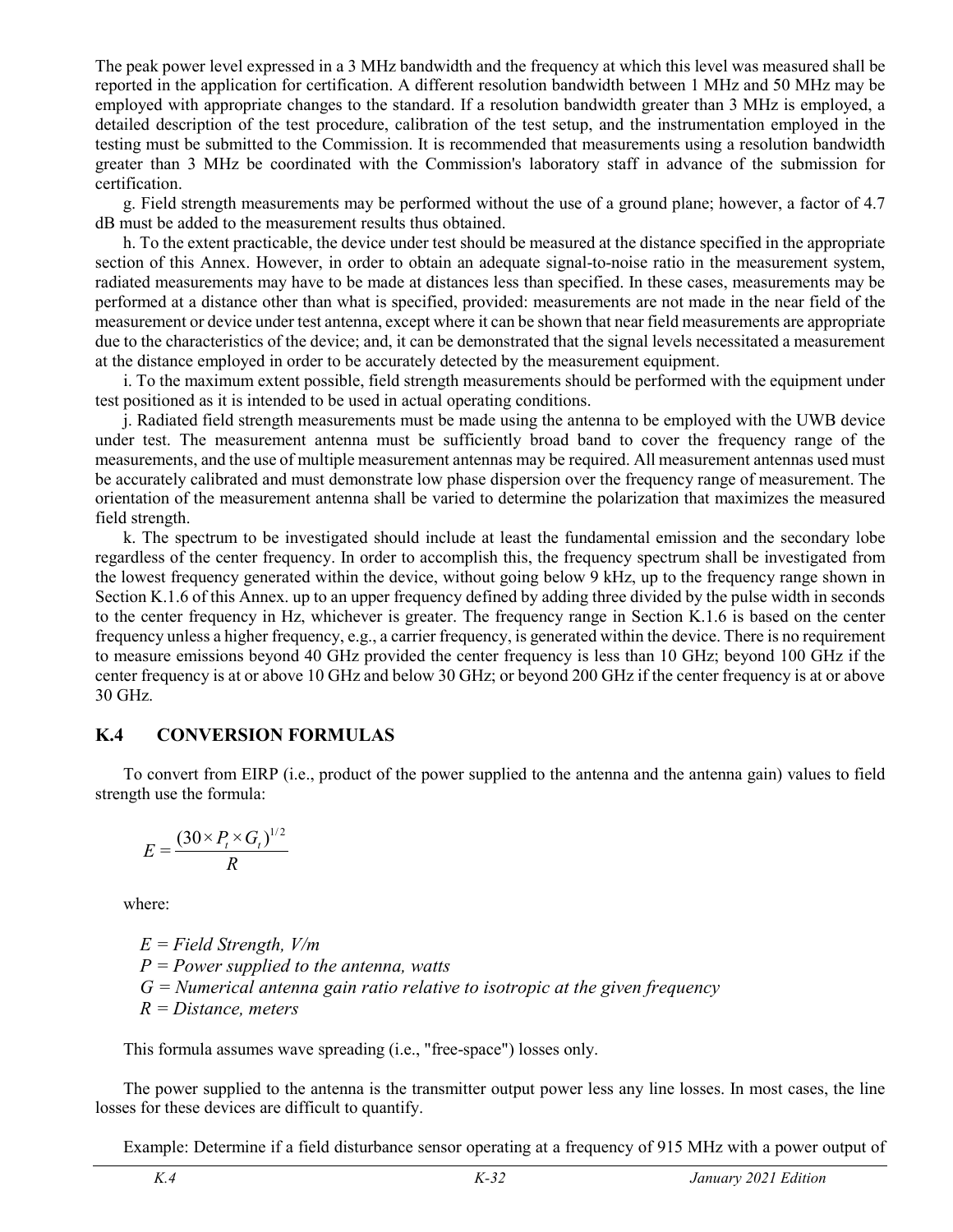1 mW, no line losses and an antenna gain of 3 dBi meets the field strength criterion in Section K.3.5.16 of this Annex.

Step 1: Convert the decibel antenna gain to a numerical ratio.<br>Numerical gain ratio = 10 (decibel value/10)  $\frac{60}{10}$  (decibel value/10)

= 10 (3/10)

$$
=2
$$

Step 2: Use the EIRP to field intensity conversion formula.

$$
E = \frac{(30 \times 0.001 \times 2)^{1/2}}{3}
$$

E=0.0816 V/m = 81,600  $\mu$ V/m

Since the criterion is 500,000  $\mu$ V/m at 3m, the device meets the indicated criterion in Section K.3.5.16 and can be operated without further authority from the Assistant Secretary as indicated in Section 7.9 of this manual.

# **K.5 CROSS-REFERENCE OF NON-LICENSE DEVICE STANDARDS IN ANNEX K AND THOSE IN THE FCC CFR 47 PART 15.**

| <b>ANNEX K NUMBER</b>                                                       | <b>PART 15</b>  |
|-----------------------------------------------------------------------------|-----------------|
|                                                                             | <b>NUMBER</b>   |
| K.1 Introduction                                                            | N/A             |
| K.1.1 Definitions (some new definitions)                                    | 15.3            |
| K.1.2 Incidental Radiators                                                  | $15.13 - 15.15$ |
| K.1.3 Susceptibility to Interference                                        | 15.17           |
| K.1.4 Labeling Requirements                                                 | 15.19           |
| K.1.5 Emission Limits                                                       | 15.35           |
| K.1.6 Frequeny Range and Distance Extrapolation of Radiated Measurements    | 15.31 and 15.33 |
| K.2 Unintentional Radiators                                                 | N/A             |
| K.2.1 Conducted Limits                                                      | 15.107          |
| K.2.2 Radiated Emission Limits                                              | 15.109          |
| K.3 Intentional Radiators                                                   | N/A             |
| K.3.1 Antenna Requirements                                                  | 15.203          |
| K.3.1.1 External Radio Frequency Power Amplifiers and Antenna Modifications | 15.204          |
| K.3.2 Restricted Bands of Operation                                         | 15.205          |
| K.3.3 Conducted Limits                                                      | 15.207          |
| K.3.4 Radiation Emission Limits, General Requirements                       | 15.209          |
| K.3.5 Radiation Emission Limits, Additional Provisions                      | N/A             |
| K.3.5.1 Additional Provisions to the General Radiation Limits               | 15.215          |
| $\overline{K.3.5.2}$ Operation in the Band 160-190 kHz                      | 15.217          |
| K.3.5.3 Operation in the Band 510-1705 kHz                                  | 15.219          |
| K.3.5.4 Operation in the Band 525-1705 kHz                                  | 15.221          |
| K.3.5.5 Operation in the Band 1.705-10 MHz                                  | 15.223          |
| K.3.5.6 Operation in the Band 13.553-13.567 MHz                             | 15.225          |
| K.3.5.7 Operation in the Band 26.96-27.28 MHz                               | 15.227          |
| K.3.5.8 Operation in the Band 40.66-40.70 MHz                               | 15.229          |
| K.3.5.9 Periodic Operation in the Band 40.66-40.70 MHz and above 70 MHz     | 15.231          |
| K.3.5.10 Operation in the Bands 46.60-46.98 and 49.66-50.00 MHz             | 15.233          |
| K.3.5.11 Operation in the Band 49.82-49.90 MHz                              | 15.235          |
| K.3.5.12 Operation in the Bands 72.0-73.0 and 75.4-76.0 MHz                 | 15.237          |
| K.3.5.13 Operation in the Band 88-108 MHz                                   | 15.239          |
| K.3.5.14 Operation in the Band 174-216 MHz                                  | 15.241          |
| K.3.5.15 Operation in the Band 890-940 MHz                                  | 15.243          |
| K.3.5.16 Operation in the Bands 902-928, 2435-2465, 5785-5815, 10500-10550, | 15.245          |
| and 24075-24175 MHz                                                         |                 |